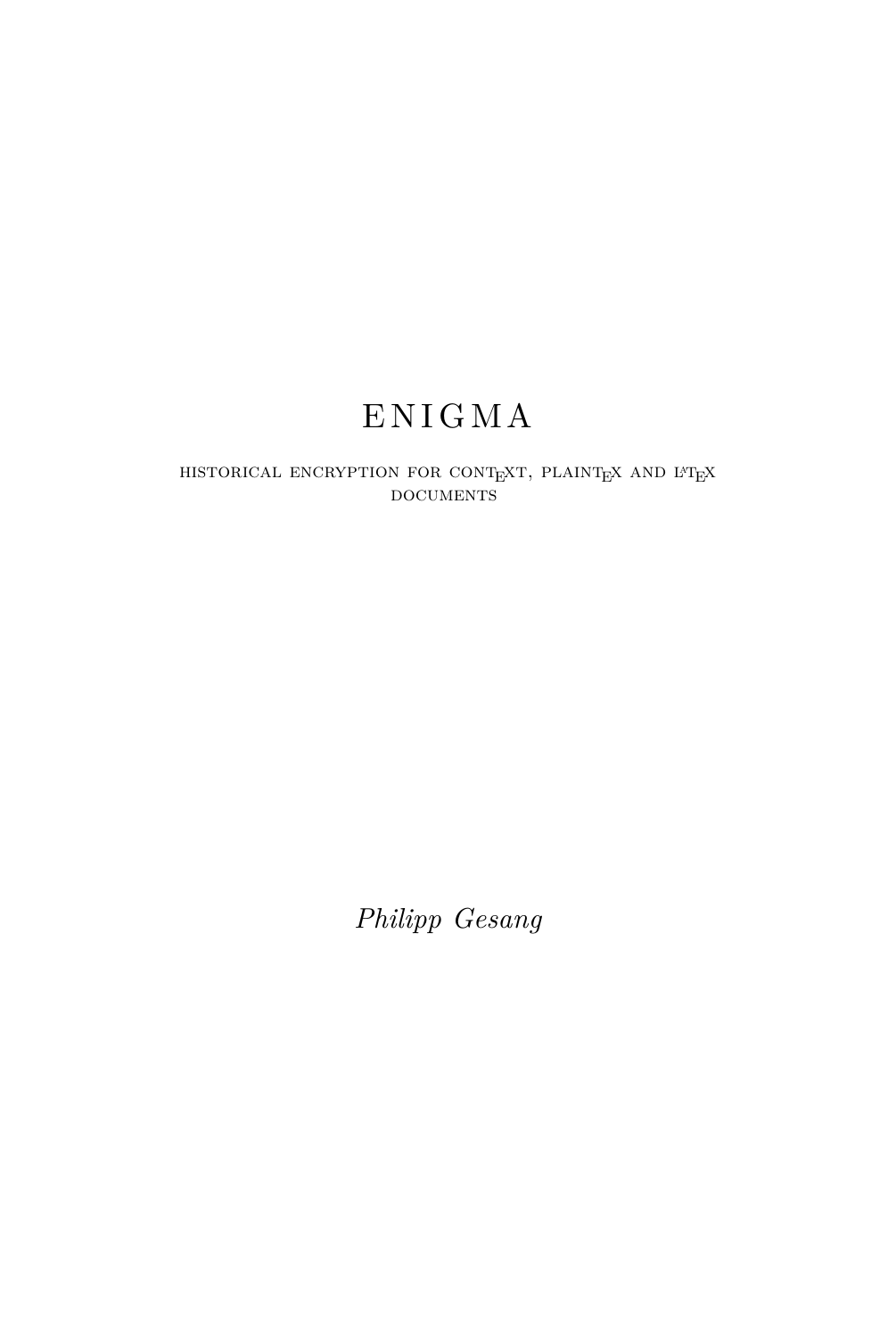©2010–2013 Philipp Gesang

Contact [phg42.2a@gmail.com](mailto:ichdparameter {email}) License 2-clause bsd Release date 2012-06-07 22:32:13+0200 Version hg tip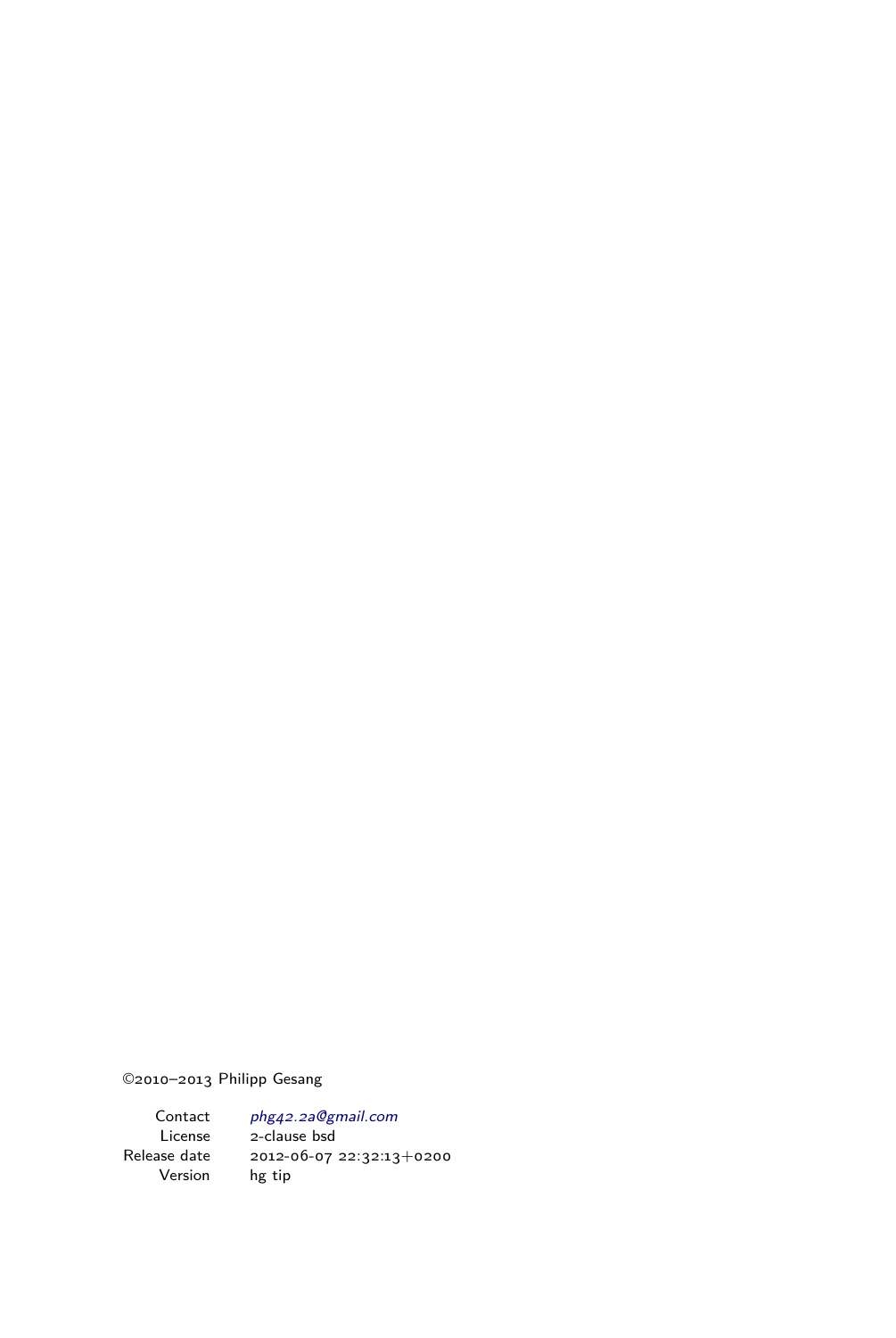## Part 1: Manual

#### <span id="page-2-0"></span>INTRODUCTION 4

#### USAGE 5

Loading the Module / Package 5 Options Explained 6 Basic Functionality 8 Uses and Abuses 9

#### METADATA 11

License 11 Acknowledgements 11

### Part 2: Implementation

#### PLAINT<sub>E</sub>X MACROS 14

Prerequisites 14 Setups 15 Encoding Macros 15

#### CONT<sub>E</sub>XT MACROS 17

Macro Generator 17 Setup 19

#### $IAT$ <sub>E</sub>X WRAPPER 20

#### FUNCTIONALITY 21

Format Dependent Code 21 Prerequisites 21 Globals 23 Pretty printing for debug purposes 25 Rotation 29 Input Preprocessing 30 Main function chain to be applied to single characters 31 Initialization string parser 34 Initialization routines 35 Setup Argument Handling 39 Callback 42

[scripting 47](#page-48-0)

REGISTER 49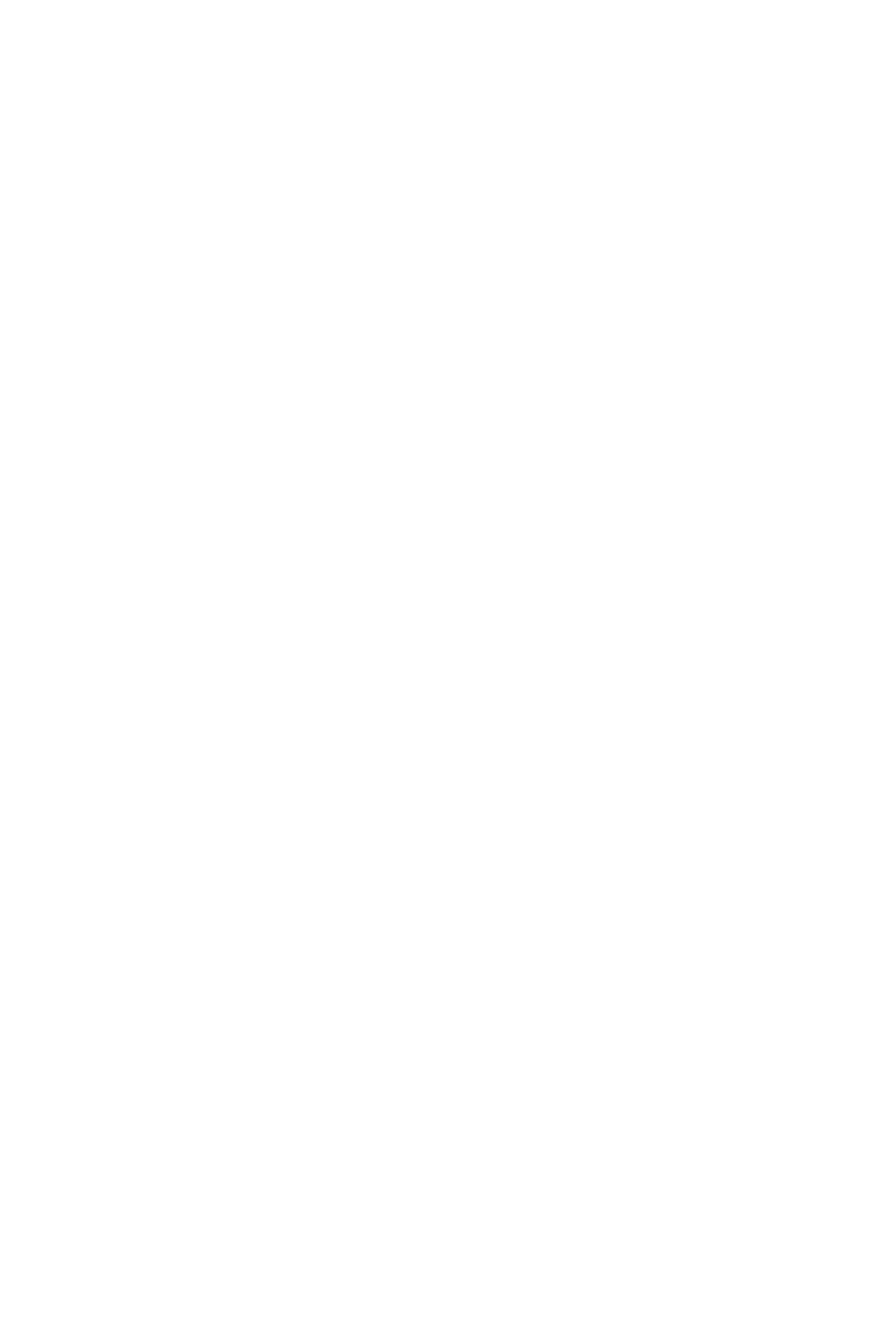

# Manual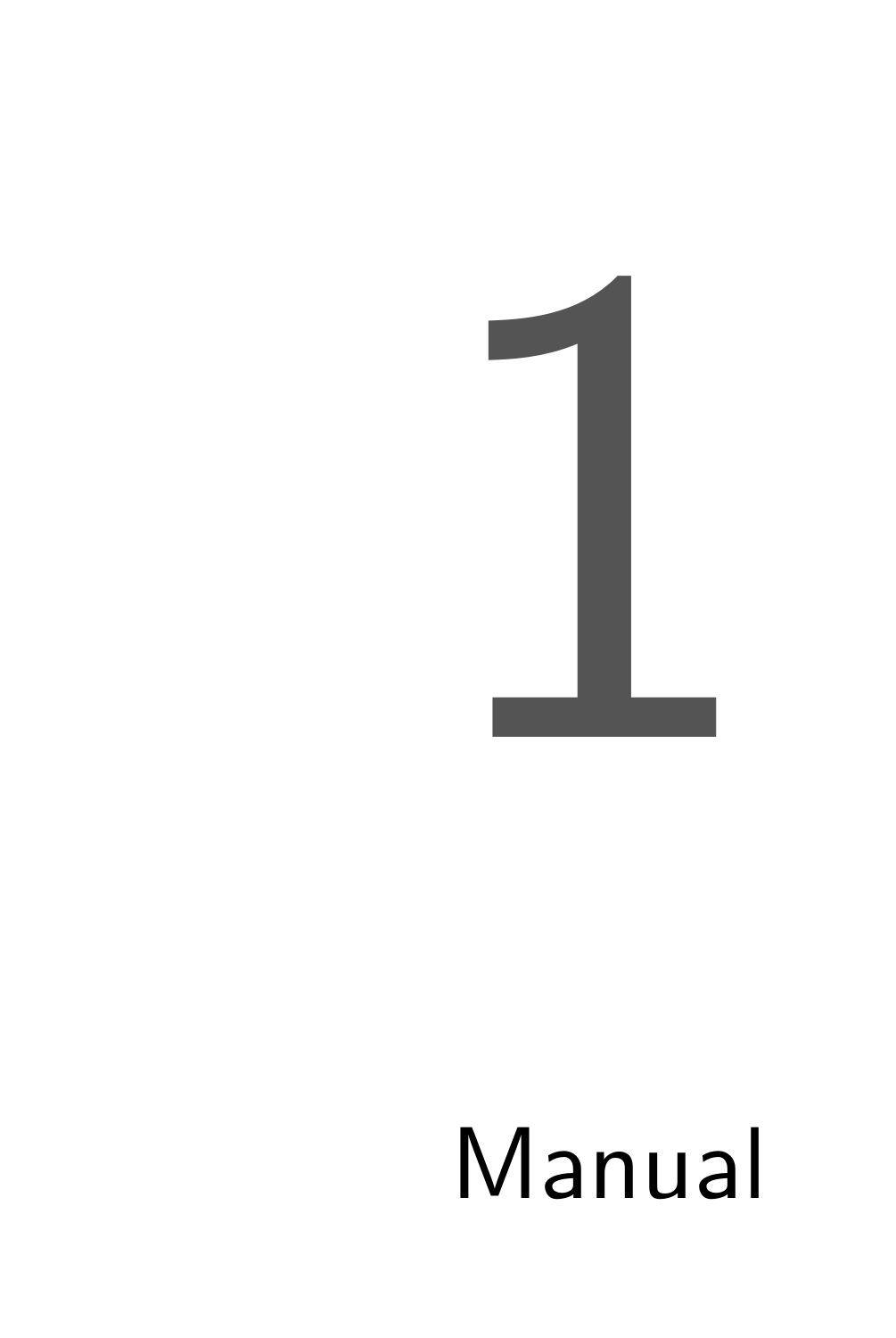#### INTRODUCTION

<span id="page-5-1"></span><span id="page-5-0"></span>This module implements an Enigma cipher that is equivalent to the most widely distributed model: the Enigma I (subtypes  $M_1$   $M_2$  and  $M_3$ ).<sup>1</sup> Machines of this type had three rotors, a non-moving reflector and, as a novelty at the time of their introduction, a plugboard. The simulation accepts arbitrary configurations of these components, as well as the starting position of the rotors, and then processes text accordingly. Depending on the input, this yields the plaintext or ciphertext, as encryption and decryption are the same.

The code is provided as a module (interface for  $ConTrXt$ ) as well as a package (PlainT<sub>E</sub>X, L<sup>A</sup>T<sub>E</sub>X). It is subject to the BSD license, see below, *[page 11](#page-12-1)*, for details.

<sup>1</sup> See *<http://www.cryptomuseum.com/crypto/enigma/i/index.htm>* for a showcase.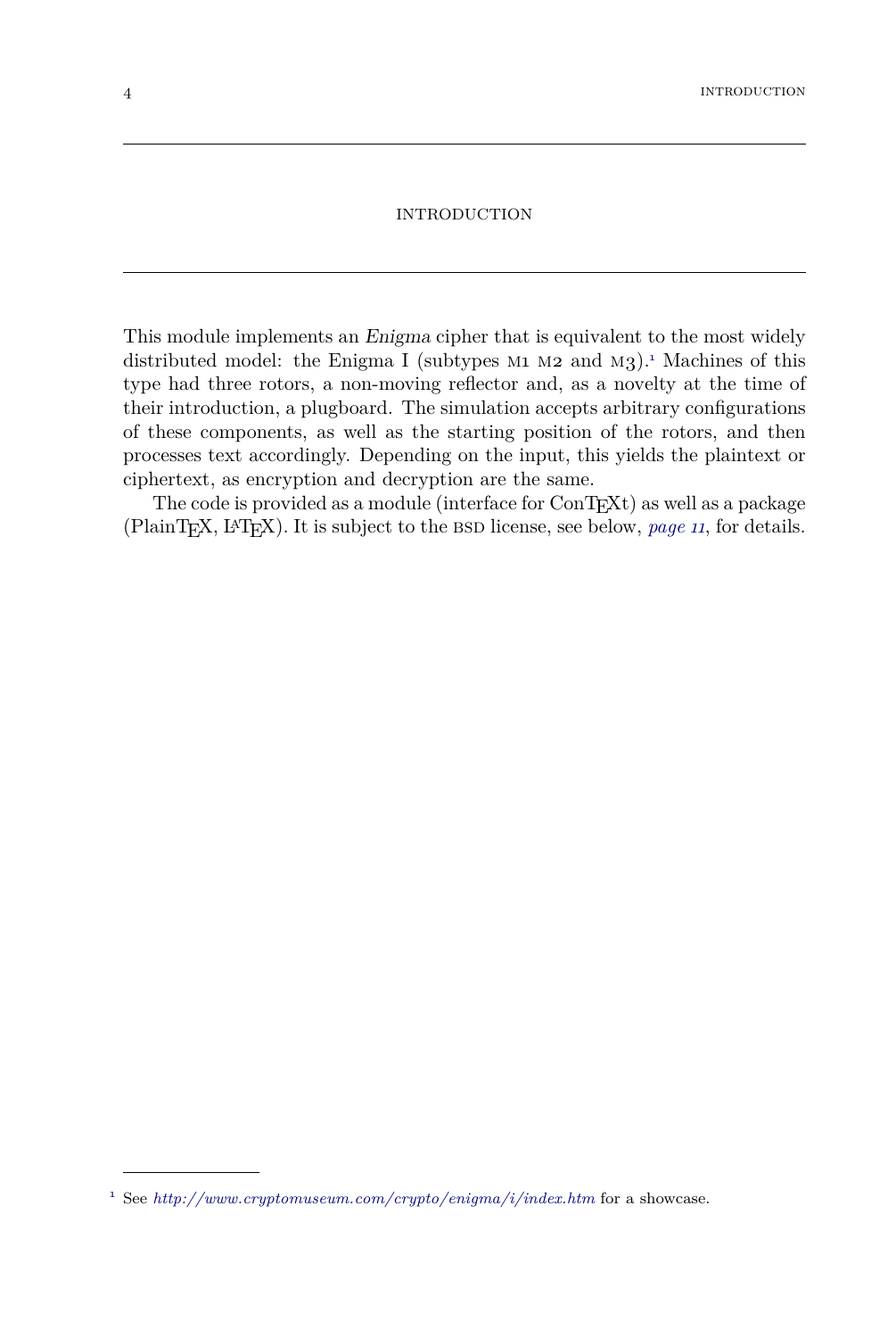#### USAGE

#### loading the module / package

<span id="page-6-1"></span><span id="page-6-0"></span>The intention is for the Enigma codebase to integrate with the three most popular (as of 2012) T<sub>E</sub>X formats: ConTEXt, PlainTEX, and L<sup>A</sup>TEX. If the user interface does not fully conform with the common practice of the latter two, please be lenient toward the author whose intuitions are for the most part informed by ConT<sub>EX</sub>t. For this reason, a couple words concerning the interfaces will be necessary. The examples in this manual will be cycling through all three formats, but once you get the general idea of how it works, you will have no problem translating between coding styles. Those familiar with ConTEXt might, therefore, skip the following paragraphs and continue directly with the next section on *[page 6](#page-7-0)*.

The package is loaded as usual. For PlainT<sub>E</sub>X, issue a \input{enigma}. LATEX-users need to place \usepackage{enigma} somewhere inside the preamble. (There are no package options.) From this point on, instructions for both formats are the same.

The interface provides two basic macros from which all functionality will be derived: **\defineenigma** and **\setupenigma**. Both are a kind of metamacros, meaning that they generate other macros which may then be employed to access the functionality of the package. As such they naturally belong inside the preamble (if you chose to use  $E_{\text{m}}$  is the LAT<sub>E</sub>X, that is). The correct order is to **\defineenigma** an enigma machine first and then **\setupenigma** it. The definition takes a single, setups a double mandatory argument. Thus, \defineenigma{encrypt} creates a new environment consisting of the macros **\beginencrypt** and **\endencrypt**. <sup>2</sup> These correspond to **\startencrypt**/**\stopencrypt** in the ConTEXt interface. The ConTEXt-examples below are easily translated to Plain/LATEX-syntax by replacing curly brackets (groups) with square brackets and substituting environment prefixes:  $\text{start}\text{-}$ foo> becomes \begin<foo> and \stop<foo> becomes \end<foo>. Except for those conventions the syntax, even in key-value assignments, is identical.

ConTEXt-users will have noticed that there is no direct macro \encrypt{foo}. The reason for this is that the callback which the module relies on operates on node-level. This means that for the Enigma encryption to have an effect it will have to process entire paragraphs. As encrypted passages are supposed to stand on their own, this small limitation should not have a severe impact on functionality. If you should, however, need a macro that works for smaller portions of text, please send a feature request to the maintainer (phg42.2a@gmail.com).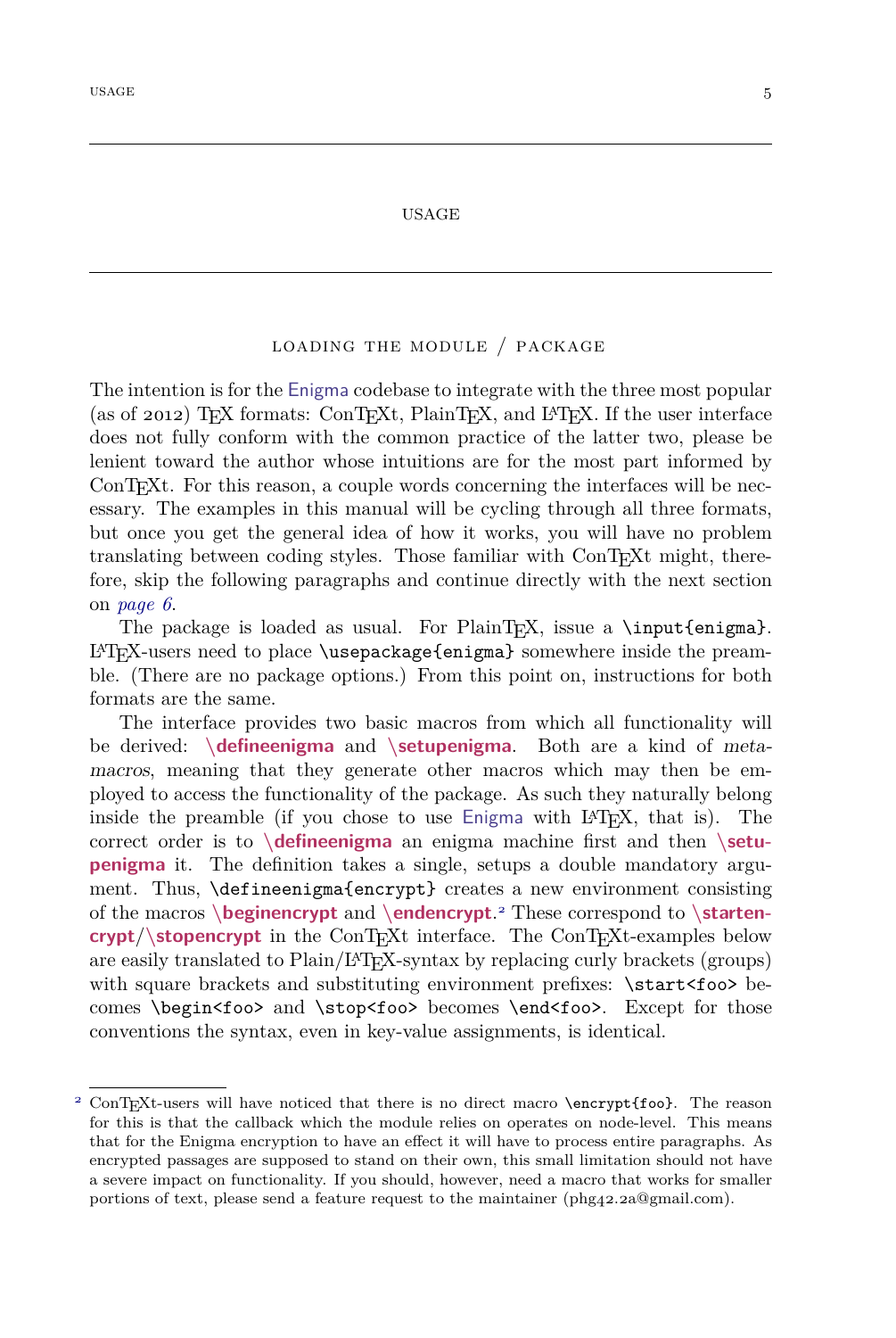<span id="page-7-1"></span>However, the environment is not usable right away, as we still have to set the initial state of the machine. This is achieved by the second meta-macro, \setupenigma{encrypt}{<args>}, where <args> is a placeholder for a list of assignments, i. e. pairs of key=value statements by means of which all further parameters are specified. The possible parameters are listed in the next section, examples of their effects will be given further below in the section on functionality (see *[page 8](#page-9-0)*).<sup>3</sup>

#### options explained

<span id="page-7-0"></span>At the moment, the **\setupenigma** macro in any format accepts the following parameters.

- other chars <br/>boolean> How to handle nonencodable characters, i. e. glyphs outside the bare set of Latin letters; see below on *[page 7](#page-8-0)*.
- day\_key  $\lt$ string> Encryption key, i.e. a description of the initial setup of an Enigma machine: the reflector used, the choice and positions of the three rotors, the ring settings, and the plugboard wiring.
- *rotor\_setting <string>* The initial rotor advancement.
- $spacing < boolean >$  Auto-space output?
- verbose <integer> Controls overall verbosity level (global!).

To state the obvious, the value of  $day$  key serves as the day key for encryption. An Enigma day key ordinarily consists of (1) a list of the the rotor configuration,  $(2)$  the ring settings, and  $(3)$  the plugboard connections.<sup>4</sup> Together these have the denotation day key, because they are meant to be supplied in special code books by central author-

```
\input {enigma}
\frac{1}{2}\% Definition \cdots \cdots \cdots \quad \frac{1}{2}\%\defineenigma {encryption}
\frac{1}{2}\% Setup \cdots \cdots \cdots \cdots \cdots\setupenigma {encryption} {
  other chars = no,
  day_key = I II III
             01 01 01,
  rotor_setting = aaa,
  spacing = yes,
  verbose = 1,
}
%% Usage ················ %%
\beginencryption
  aaaaa aaaaa aaaaa
  aaaaa aaaaa aaaaa
\endencryption
\beginencryption
  Nobody in Poland is going
  to be able to read this,
  har har!
\endencryption
\bye
```
**Figure 1** Usage example for the PlainT<sub>F</sub>X format.

ity, one for each day.<sup>5</sup> In the Enigma setup, the day key starts with a triple of

<sup>3</sup> If you grasp the concept of paired \define<foo> – \setup<foo> macros, then congratulations are in order: you qualify for migration from your current macro package to ConTEXt.

<sup>4</sup> For a description of the initialization process see *<http://w1tp.com/enigma/mewirg.htm>*.

<sup>5</sup> Read about the historical directives for daily key renewal at *[http://users.telenet.be/d.rij](http://users.telenet.be/d.rijmenants/en/enigmaproc.htm) [menants/en/enigmaproc.htm](http://users.telenet.be/d.rijmenants/en/enigmaproc.htm).* there are some PDFs with images of Kenngruppenbücher at *<http://cryptocellar.org/enigma/>*, section Enigma Messages and Keys. Also, while you're at it, don't miss the explanation on Wikipedia: *[http://en.wikipedia.org/wiki/Cryptanalysis\\_of](http://en.wikipedia.org/wiki/Cryptanalysis_of_the_Enigma#Key_setting) [\\_the\\_Enigma#Key\\_setting](http://en.wikipedia.org/wiki/Cryptanalysis_of_the_Enigma#Key_setting)*.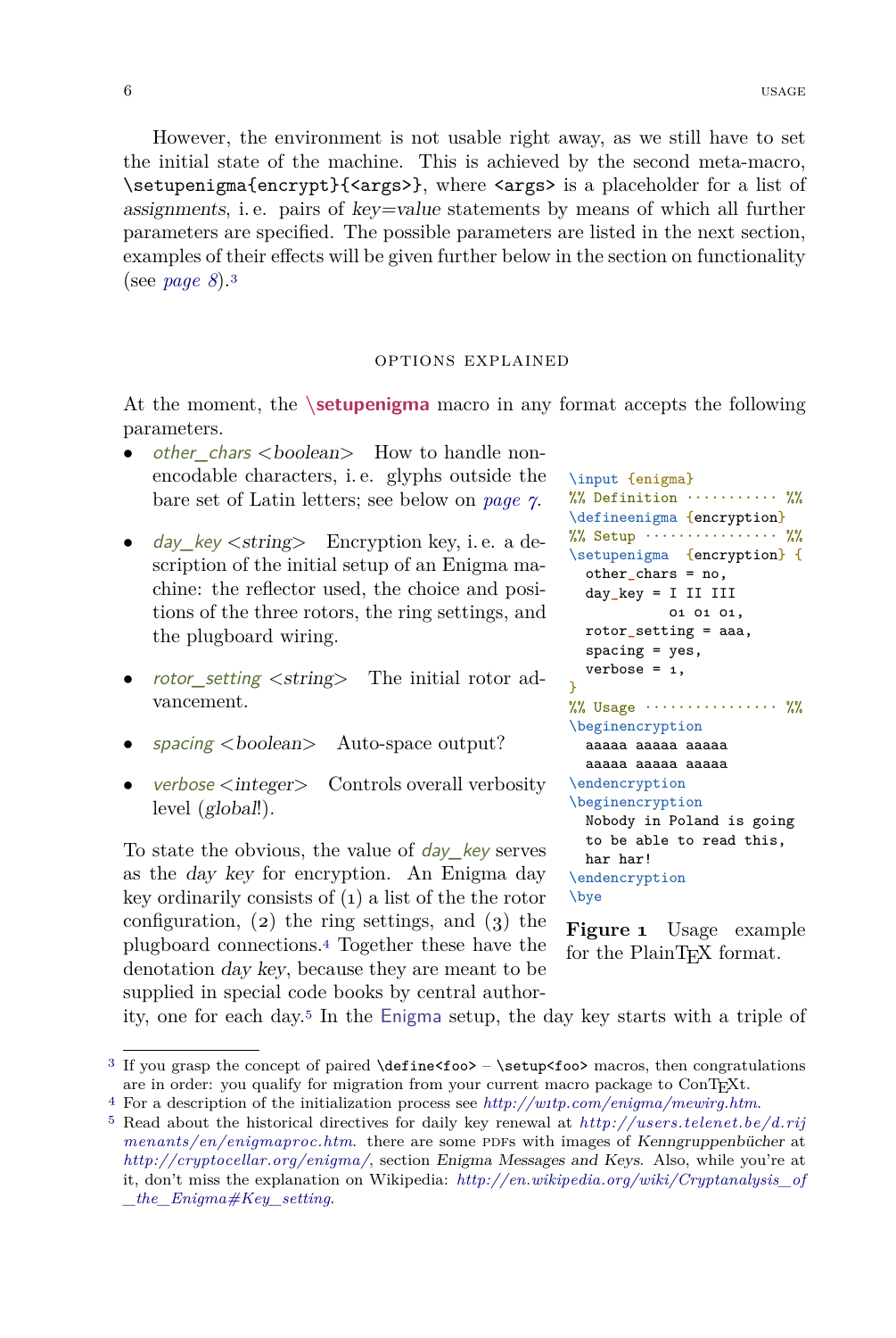<span id="page-8-1"></span>Roman numerals (i to v) describing which of the five rotors is located in which of the three slots. (e.g.  $I$  VI II).<sup>6</sup> Its next part is the ring setting, a triple of twodigit integers that are the amount by which the internal wiring of each rotor has been shifted (03 23 11). As the Enigma encrypts only the letters of the Latin alphabet, sane values range from one (first position: no shift) to twenty six.<sup>7</sup> The third section specifies which pairs of letters are substituted by each other by means of plugboard connections (NI CE GO LD  $\dots$ ). There can be zero to thirteen of these redirections, thus the presence of this section is entirely optional. Also part of the *day* key, but not mentioned yet, is the choice of the reflector. It may be specified as one of the three letters A, B and C as the first item. If no reflector is requested explicitly, the machine defaults to B, which is actually the only one of the three models that had been in widespread use (see below on *[page 24](#page-25-0)* for the wirings).

Initialization is not complete without a rotor\_setting. This is a triple of letters, each representing the initial state of one rotor (e. g. fkd). Historically this was not part of the day key but supposed to be chosen at random by the operating signal officer.

The output can be automatically grouped into sequences of five characters, delimited by spaces (option spacing). This does not only conform with traditional crypto-style, but also allows for the resulting text to be sanely broken into lines by T<sub>E</sub>X.

Most documents don't naturally adhere to the machine-imposed restriction to the 26 letters of the Latin alphabet. The original encipherment directives comprised substitution tables to compensate for a set of intrinsic peculiarities of the German language, like umlauts and common digraphs. The Enigma simulation module strives to apply these automatically but there is no guarantee of completeness.

<span id="page-8-0"></span>However, the Enigma lacks means of handling languages other than German. When the substitution lookup fails, there are two ways of proceeding: either to ignore the current character or to pass it on to the output as if nothing happened. The default behaviour is to drop alien letters and move on. If the user intends to keep these foreign characters instead, E can achieve this by setting the *other\_chars* key in the Enigma setup to the value true. An example of how the result of both methods may look, other things being equal, is given in below listing (example for ConT<sub>E</sub>Xt; see the file enigma-example-context.tex in the doc/ subtree of your installation path).

```
\usemodule [enigma]
\defineenigma [secretmessage]
\setupenigma [secretmessage] [
 other_chars = yes,
 day key = B V III II 12 03 01 GI JV KZ WM PU QY AD CN ET FL,
 rotor_setting = ben,
```
<sup>6</sup> For the individual wirings of the five rotors see *[http://www.ellsbury.com/ultraenigmawirings.](http://www.ellsbury.com/ultraenigmawirings.htm) [htm](http://www.ellsbury.com/ultraenigmawirings.htm)*, as well as the implementation below at *[page 24](#page-25-1)*.

<sup>7</sup> Consult *[http://en.wikipedia.org/wiki/Enigma\\_rotor\\_details#The\\_ring\\_setting](http://en.wikipedia.org/wiki/Enigma_rotor_details#The_ring_setting)* for an introduction into the ring mechanics.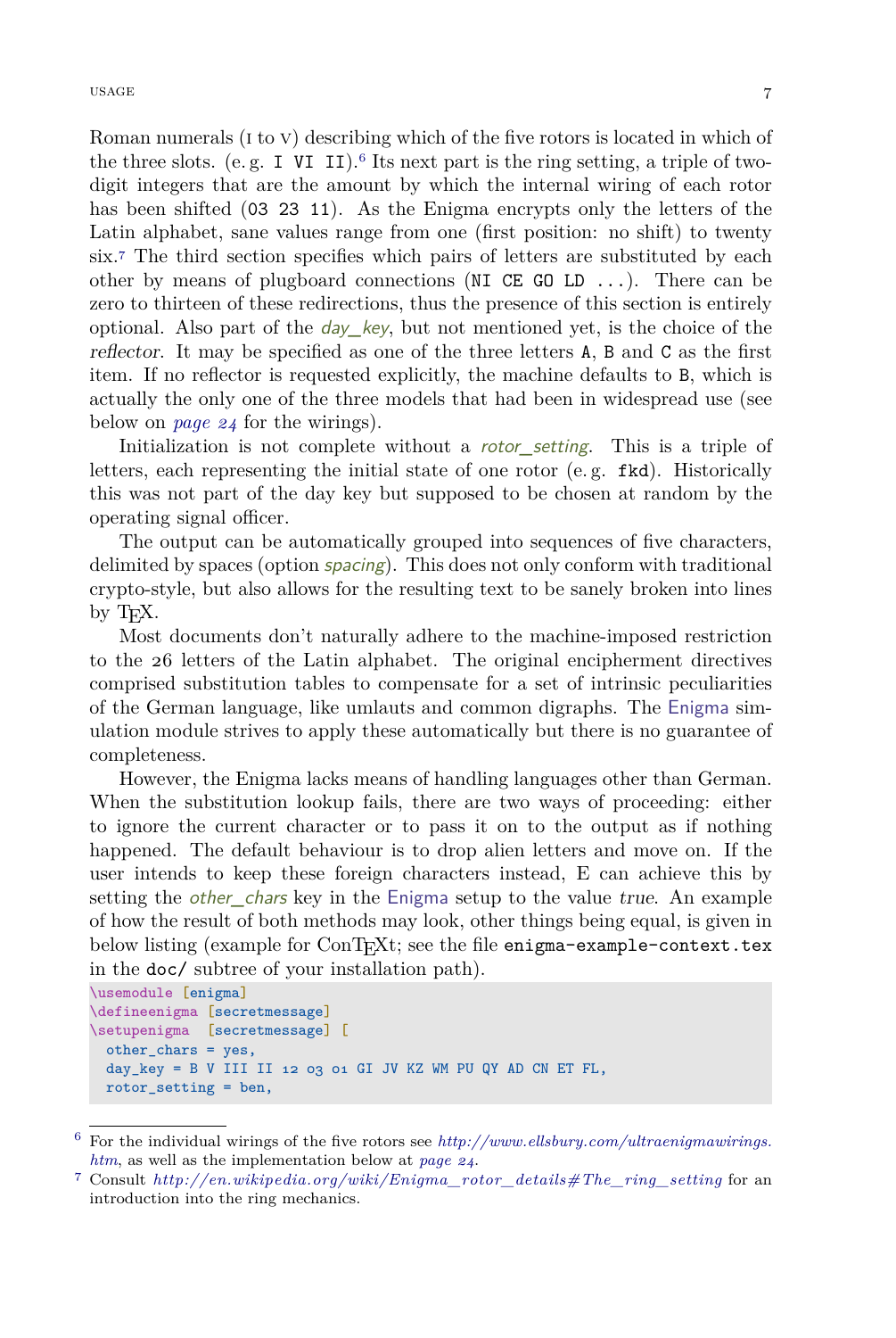```
\overline{1}\defineenigma [othermessage] [secretmessage]
\setupenigma [othermessage] [other_chars=wrong]
\starttext
\startsecretmessage
 føo bąr baž
\stopsecretmessage
\startothermessage
 føo bąr baž
\stopothermessage
```
#### \stoptext

Both methods have their disadvantages: if the user chooses to have the unknown characters removed it might distort the decrypted text to becoming illegible. Far more serious, however, are the consequences of keeping them. As artefacts in the ciphertext they would convey information about the structure of the plain text.

#### basic functionality

<span id="page-9-0"></span>Encrypt the text of your document using the script interface. For a start try out the settings as given in below listing.

```
mtxrun --script mtx-t-enigma
     --setup="day\_key = B I II III 01 01 01, \ \ \ \ \ \rotor setting = xyz,
            verbose=0" \
     --text="Gentlemen don't read each other's mail, Mr. Turing\!"
```
This will result in the thoroughly scrambled string omribshpwfrf jovkntgqgi abbkhjpxmhdztapkatwrvf. Then, use the same settings you encrypted the text with in your document.

```
\usemodule[enigma]
\defineenigma [secretmessage]
\setupenigma [secretmessage] [
 day\_\text{key} = B I III III 01 01 01,
 rotor_setting = xyz,
 verbose=3,
]
\starttext
\startsecretmessage
  omribshpwfrfjovkntgqgiabbkhjpxmhdztapkatwrvf
\stopsecretmessage
```
\stoptext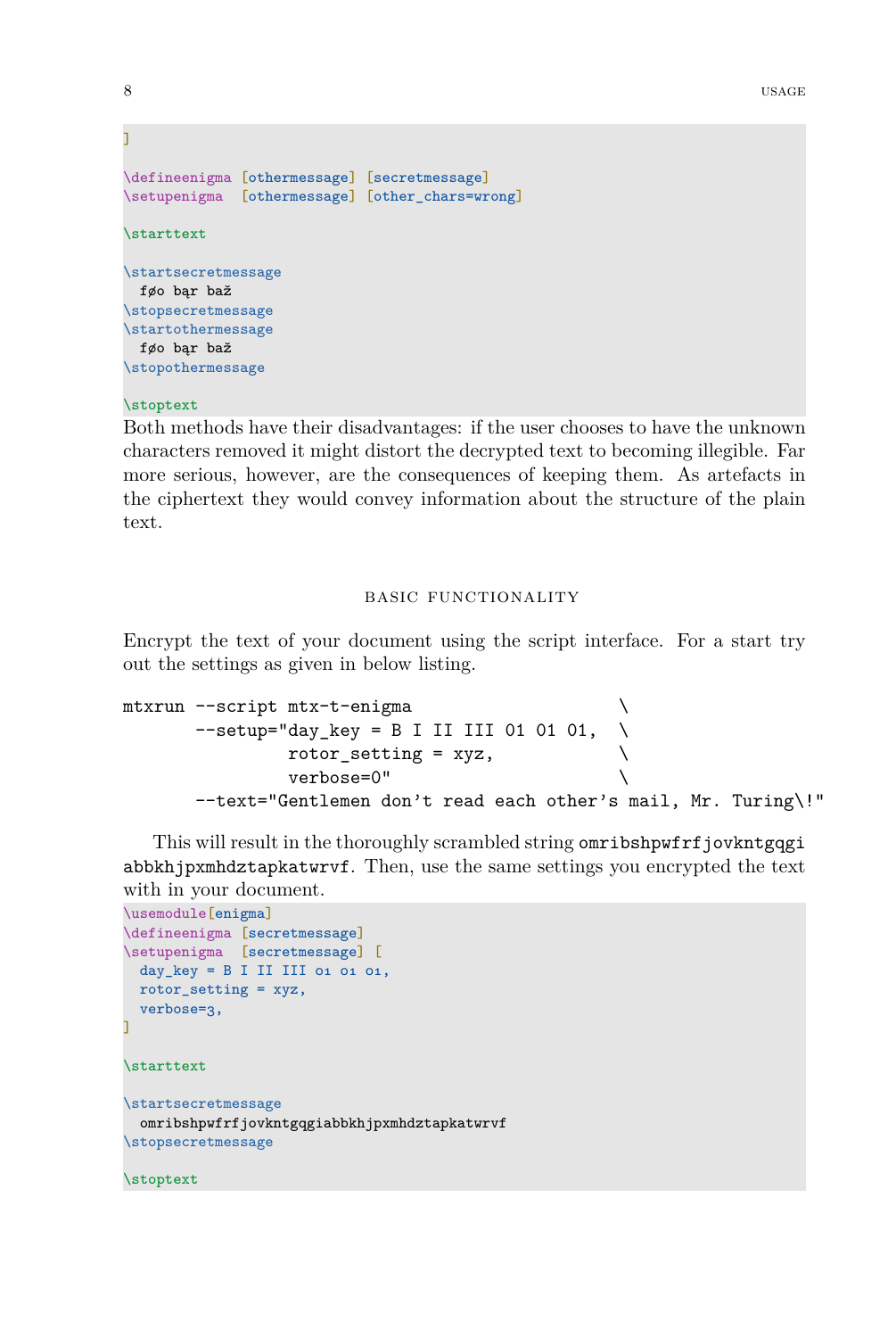<span id="page-10-0"></span>usage 9 and 2012 and 2012 and 2012 and 2012 and 2012 and 2012 and 2012 and 2012 and 2012 and 2012 and 2012 and

If you compile this document with ConTEXt, the plain text will reappear. Notice that punctuation is substituted with the letter "x" before encryption and that spaces are omitted.

Now it's certainly not wise to carry around the key to encrypted documents as plain text within those documents. The keys will have to be distributed via an independent channel, e. g. a *[code book](http://de.wikipedia.org/wiki/Kenngruppenbuch)*. Keys in general don't have to be supplied inside the document. If there is none specified, the module will interrupt the TEX run and ask for user input. Suppose Alice wanted to send an encrypted file to Bob and already generated the cipher text as follows:

```
mtxrun --script mtx-t-enigma \
     -setup="day_key =B I IV V 22 07 10 AZ DG IE YJ QM CW,
           rotor setting = bar,
           verbose=0" \setminus--text="I have nothing to hide. From the NSA, that is."
```
Alice would then include the result of this line in her L<sup>AT</sup>FX document as follows:

```
\documentclass{scrartcl}
\usepackage{enigma}
\defineenigma{decryption}
%% Encryption key not given in the setup.
\setupenigma{decryption}{
 rotor_setting = bar,
 verbose = 3,
}
\begin{document}
\begindecryption
usbatbwcaajhzgeyzkqskupzbmdhbdepccgeh
\enddecryption
```
#### \end{document}

She subsequently mails this file to Bob and conveys the key through a secure channel. They only thing that will be left for Bob to do now, is to enter the key at the prompt when compiling the document with LuaL<sup>AT</sup>FX.

#### uses and abuses

In LuaT<sub>E</sub>X, *callbacks* may stack. This allows filtering the input through many enigma machines successively. For instance, in the following listing, two instances of the same machine are generated and applied.

```
\usemodule [enigma] %% load the module
\defineenigma [secretmessage] %% generate and
\setupenigma [secretmessage] [ %% configure a machine
 day\_\text{key} = B IV V II 01 01 01 AD CN ET FL GI JV KZ PU QY WX,
 rotor_setting = foo,
 verbose=3,
]
```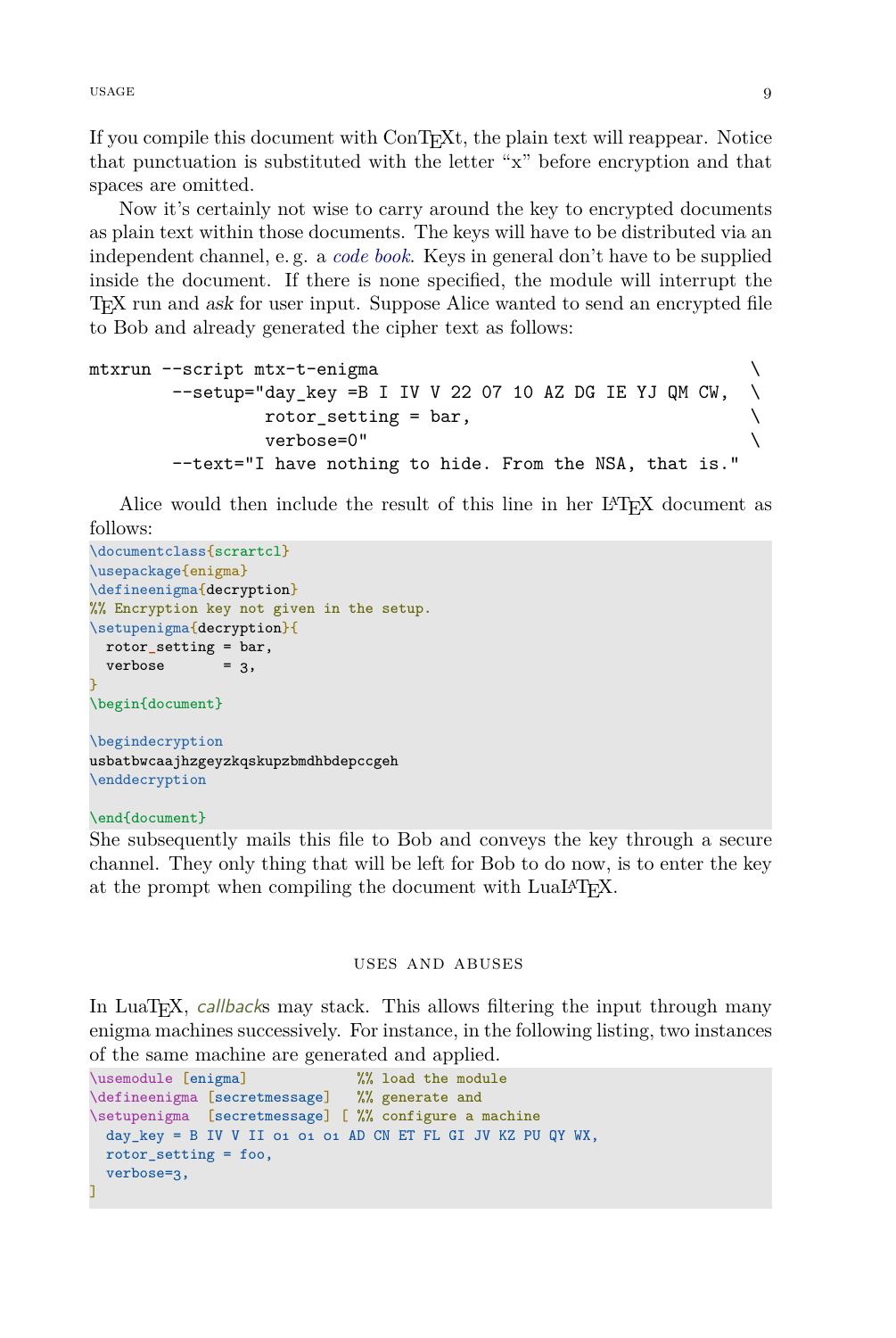```
%% now, copy the first machine's settings
\defineenigma [othermessage] [secretmessage]
%% here we go!
\starttext
\startothermessage %% enable machine 1
\startsecretmessage %% enable machine 2 while no 1 is active
Encryption equals decryption.
\stopothermessage
\stopsecretmessage
\stoptext \endinput
```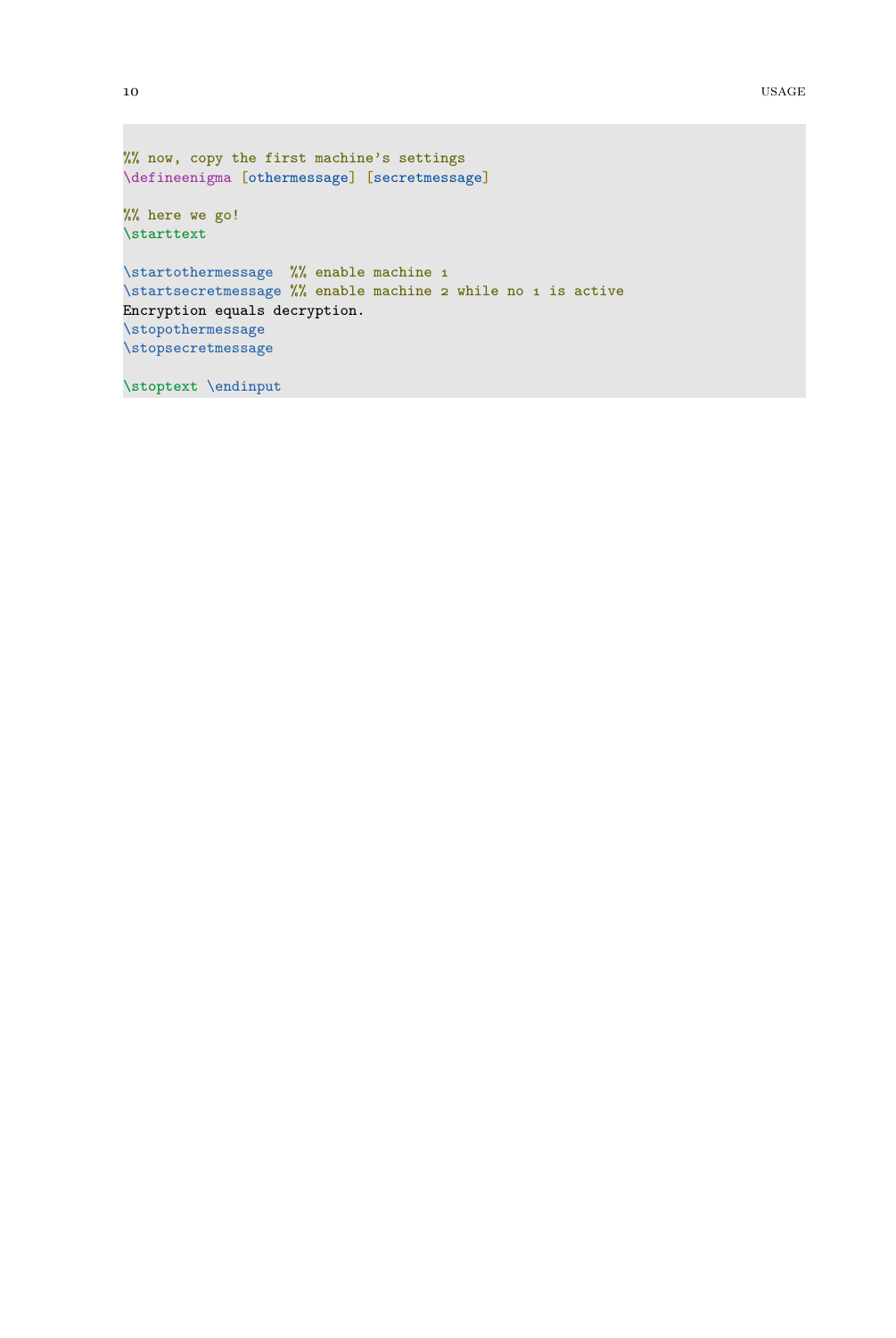#### METADATA

#### license

<span id="page-12-1"></span><span id="page-12-0"></span>© 2012–2013 Philipp Gesang. All rights reserved.

Redistribution and use in source and binary forms, with or without modification, are permitted provided that the following conditions are met:

- 1. Redistributions of source code must retain the above copyright notice, this list of conditions and the following disclaimer.
- 2. Redistributions in binary form must reproduce the above copyright notice, this list of conditions and the following disclaimer in the documentation and/or other materials provided with the distribution.

this software is provided by the copyright holder "as is" and any express or implied warranties, including, but not limited to, the implied warranties of merchantability and fitness for a particular purpose are disclaimed. in no event shall the copyright holder or contributors be liable for any direct, indirect, incidental, special, exemplary, or consequential damages (including, but not limited to, procurement of substitute goods or services; loss of use, data, or profits; or business interruption) however caused and on any theory of liability, whether in contract, strict liability, or tort (including negligence or otherwise) arising in any way out of the use of this software, even if advised of the possibility of such damage.

#### acknowledgements

− The idea to implement the Enigma cipher for TEX came up while I was reading The Code Book by Simon Singh. This work contains an excellent portrayal of the history of German military cryptography and Allied cryptanalysis before and during the Second World War.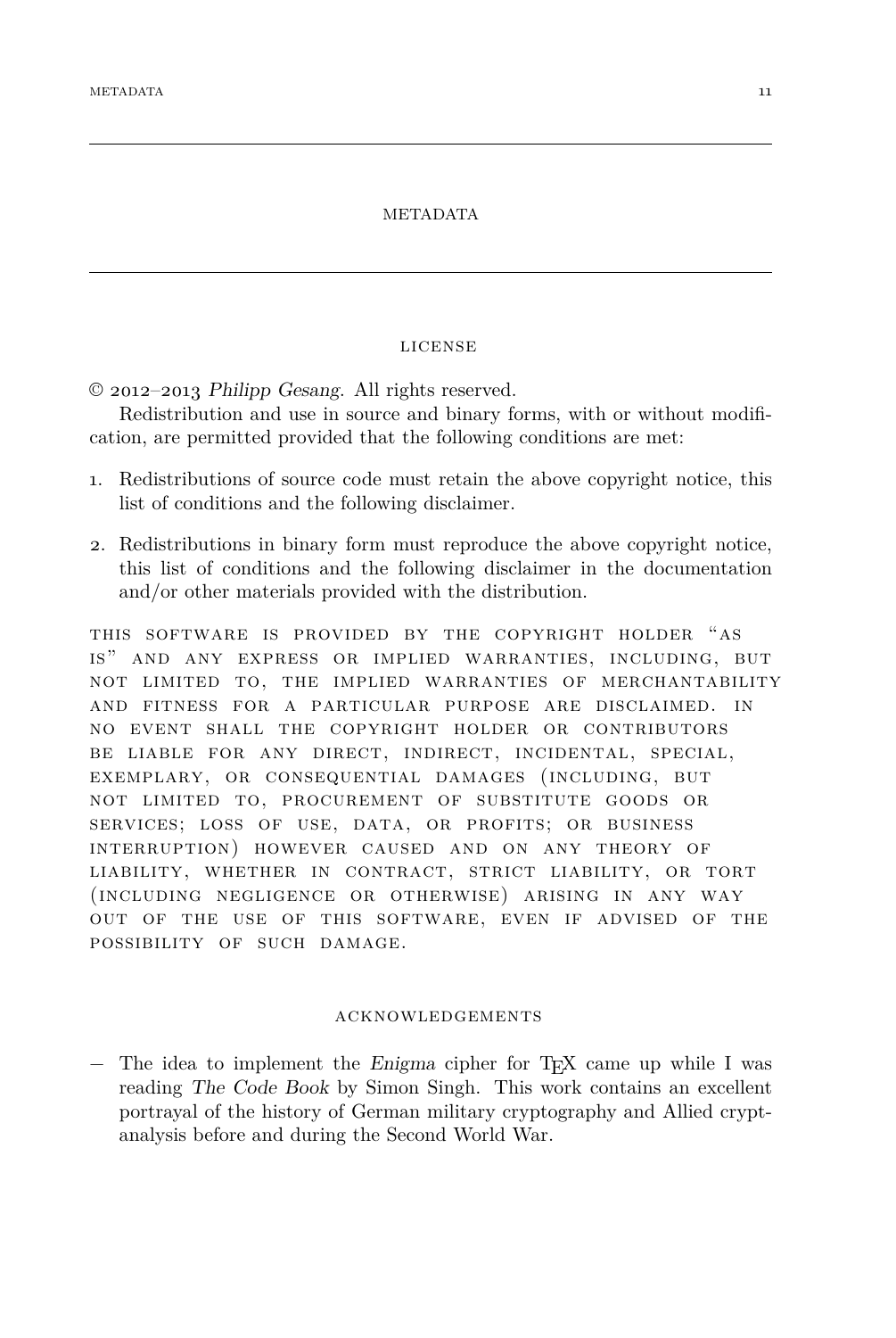*<http://simonsingh.net/books/the-code-book/>*

<span id="page-13-0"></span>− A more detailed account from a historical-cryptological perspective is provided by Ulrich Heinz in his Dissertation (in German), which is freely available. Includes an interesting albeit speculative note on the effectiveness of the Soviet code breaking efforts (chapter seven).

*[http://rzbl04.biblio.etc.tu-bs.de:8080/docportal/receive/DocPortal\\_docu](http://rzbl04.biblio.etc.tu-bs.de:8080/docportal/receive/DocPortal_document_00001705) [ment\\_00001705](http://rzbl04.biblio.etc.tu-bs.de:8080/docportal/receive/DocPortal_document_00001705)*

− Also, the Enigma module drew lots of inspiration from Arno Trautmann's Chickenize package, which remains the unsurpassed hands-on introduction to callback trickery.

*<https://github.com/alt/chickenize>*

− Finally, without LuaTEX, encryption on node-level would not have been possible.

*<http://www.luatex.org/>*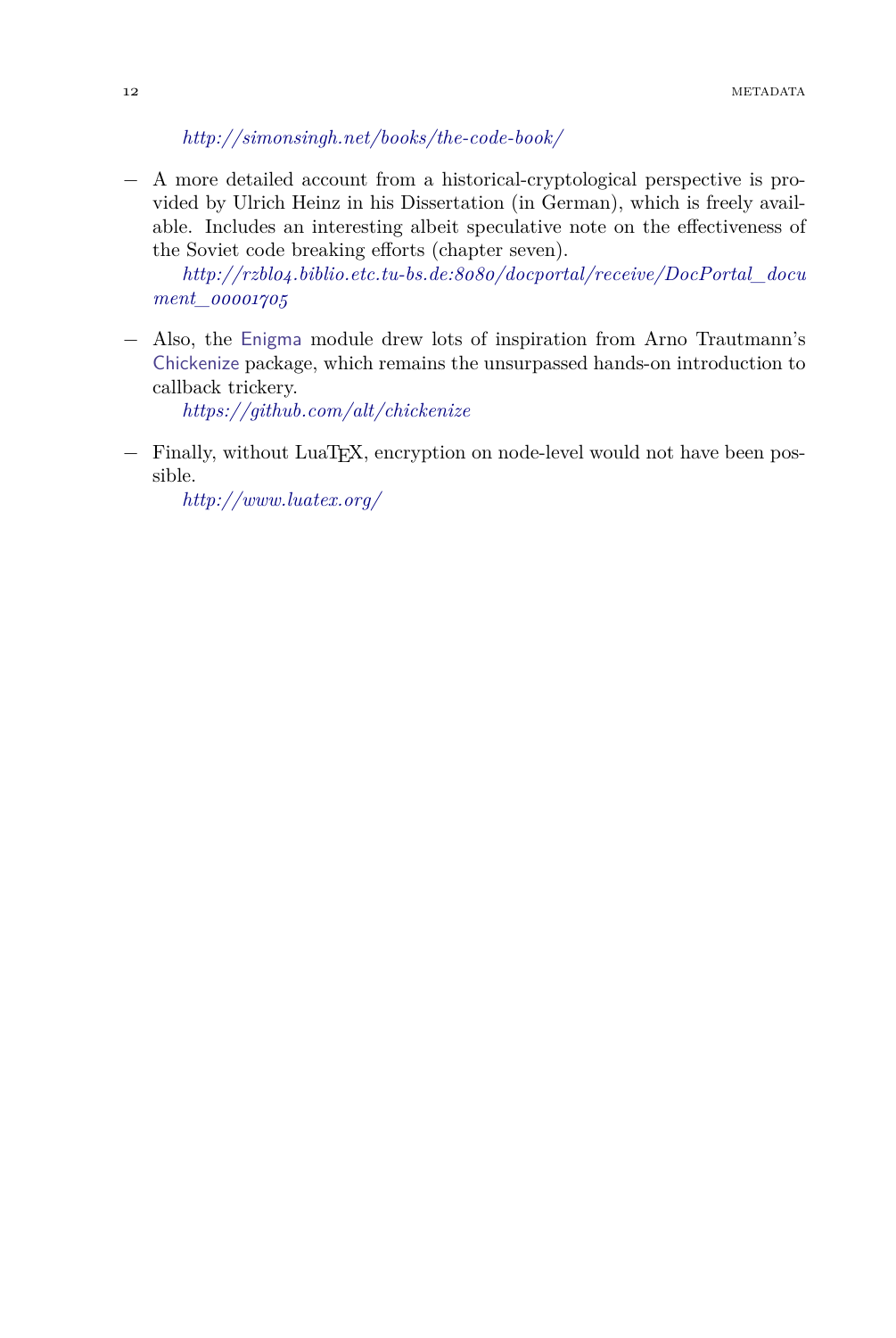

# Implementation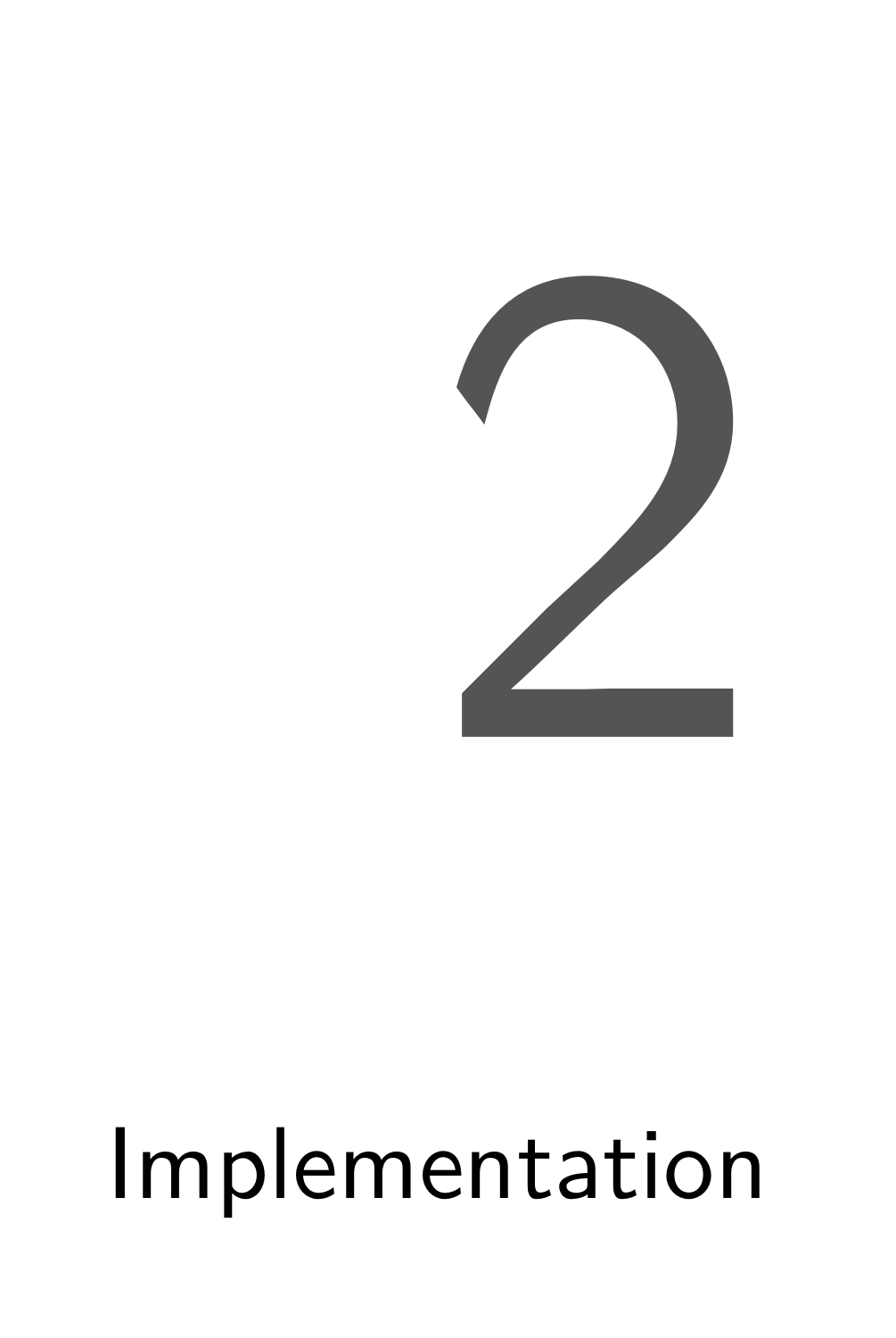#### PLAINT<sub>EX</sub> MACROS

enigma.tex

```
\newif\ifenigmaisrunningplain
\ifcsname ver@enigma.sty\endcsname\else
 \enigmaisrunningplaintrue
 \input{luatexbase.sty}
 \catcode`\@=11
% \else latex
\fi
\catcode`\_=11 % There's no reason why this shouldn't be the case.
\catcode`\!=11
Nice tool from luat-ini.mkiv. This really helps with those annoying string sepa-
rators of Lua's that clutter the source.
```

```
% this permits \typefile{self} otherwise nested b/e sep problems
\def\luastringsep{===}
\edef\!!bs{[\luastringsep[}
\edef\!!es{]\luastringsep]}
```
#### prerequisites

Package loading and the namespacing issue are commented on in *enigma.lua*.

```
\directlua<sup>{</sup>
  packagedata = packagedata or \{ \}dofile(kpse.find_file\!!bs enigma.lua\!!es)
}
```
First, create somthing like ConT<sub>E</sub>Xt's asciimode. We found **\newluatexcatcodetable** in *luacode.sty* and it seems to get the job done.

```
\newluatexcatcodetable \enigmasetupcatcodes
\bgroup
 \def\escapecatcode {0}
 \def\begingroupcatcode {1}
 \def\endgroupcatcode {2}
 \def\spacecatcode {10}
 \def\lettercatcode {11}
 \setluatexcatcodetable\enigmasetupcatcodes {
     \c{ \cdot \ }^I = \s{ \cdot \ } tab
     \catcode' = \spacecatcode
     \text{code'} = \begingroupcatcode
     \catcode' = \endgroupcatcode
     \catcode'\^L = \lettercatcode % form feed
     \catcode'\^M = \lettercatcode % eol
```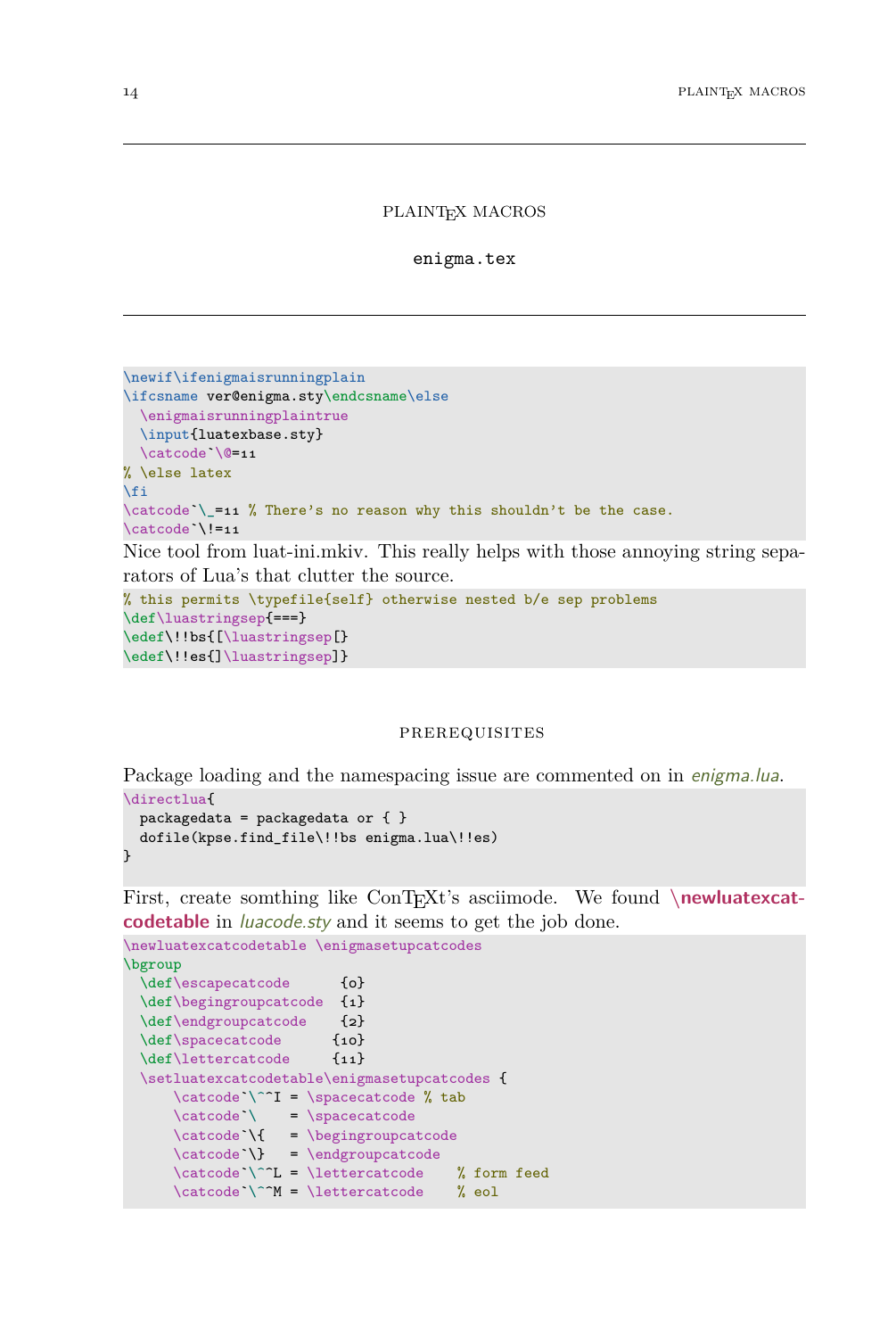<span id="page-16-0"></span>} \egroup

#### **SETUPS**

Once the proper catcodes are in place, the setup macro  $\dot{\text{do}}$  setup enigma doesn't to anything besides passing stuff through to Lua.

```
\def\do_setup_enigma#1{%
    \directlua{
     local enigma = packagedata.enigma
     local current args = enigma.parse args(\!!bs\detokenize{#1}\!!es)
     enigma.save_raw_args(current_args,\!!bs\current_enigma_id\!!es)
      enigma.new_callback(
        enigma.new_machine(\!!bs\current_enigma_id\!!es),
        \!!bs\current_enigma_id\!!es)
   }%
 \egroup%
}
```
The module setup **\setupenigma** expects key=value, notation. All the logic is at the Lua end, not much to see here …

```
\def\setupenigma#1{%
  \bgroup
    \edef\current_enigma_id{#1}
    \luatexcatcodetable \enigmasetupcatcodes
    \do_setup_enigma%
}
```
#### encoding macros

The environment of **\begin<enigmaid>** and **\end<enigmaid>** toggles Enigma encoding. (Regarding environment delimiters we adhere to Knuth's practice of prefixing with begin/end.)

```
\def\e!start{begin} %{start}
\def \e!stop{end} %{stop}
\edef\c!pre_linebreak_filter{pre_linebreak_filter}
\def\do_define_enigma#1{%
 \@EA\gdef\csname \e!start\current_enigma_id\endcsname{%
   \endgraf
   \bgroup%
   \directlua{%
     if packagedata.enigma and
        packagedata.enigma.machines[ \!!bs#1\!!es] then
       luatexbase.add_to_callback(
         \!!bs\c!pre_linebreak_filter\!!es,
         packagedata.enigma.callbacks[ \!!bs#1\!!es],
         \!!bs#1\!!es)
     else
       print\!!bs ENIGMA: No machine of that name: #1!\!!es
```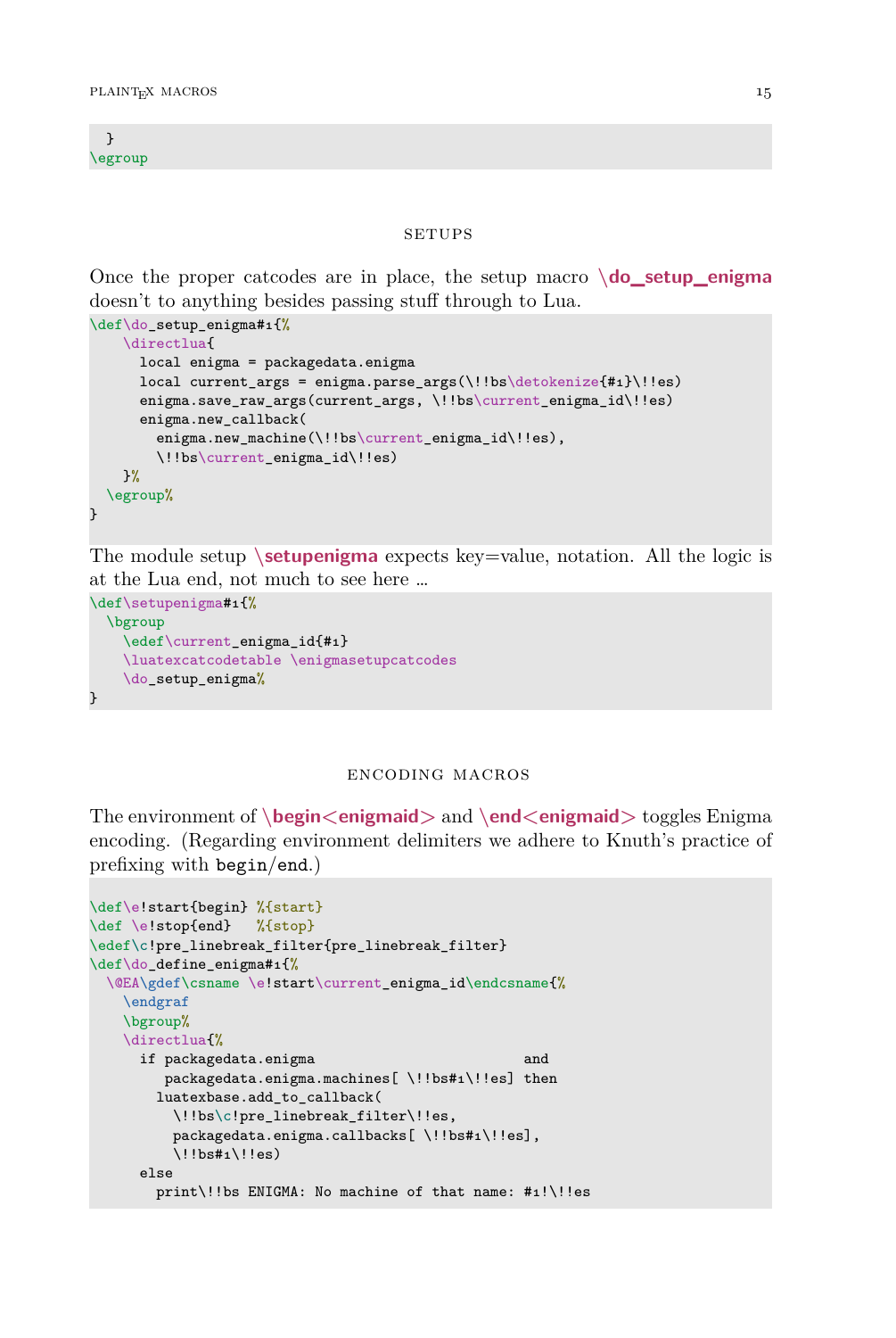```
os.exit()
     end
   }%
  }%
  \@EA\gdef\csname \e!stop\current_enigma_id\endcsname{%
   \endgraf
   \directlua{
     luatexbase.remove_from_callback(
        \!!bs\c!pre_linebreak_filter\!!es,
        \langle!!bs#1\langle!!es)
     packagedata.enigma.machines[ \!!bs#1\!!es]:processed_chars()
    }%
    \egroup%
 }%
}
\def\defineenigma#1{%
  \begingroup
  \let\@EA\expandafter
  \edef\current_enigma_id{#1}%
 \@EA\do_define_enigma\@EA{\current_enigma_id}%
  \endgroup%
}
\catcode`\_=8 % \popcatcodes
\catcode`\!=12 % reserved according to source2e
\ifenigmaisrunningplain\catcode`\@=12\fi
% vim:ft=plaintex:sw=2:ts=2:expandtab:tw=71
```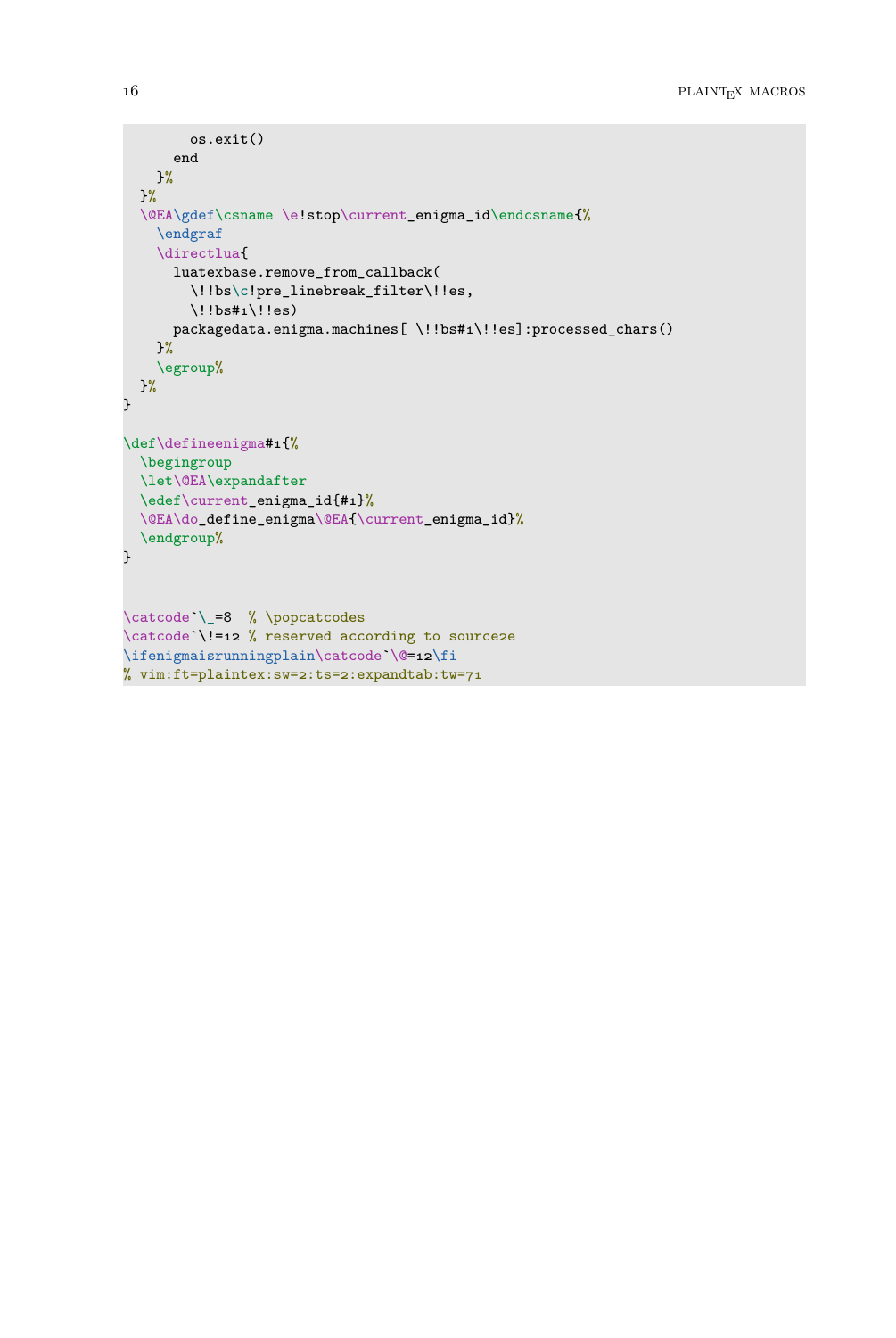<span id="page-18-2"></span>CONTEXT MACROS

t-enigma.mkvi

#### <span id="page-18-0"></span>\unprotect

```
\writestatus{loading} {ConTeXt module / Enigma Document Encryption}
\startinterface all
 \setinterfacevariable {enigma} {enigma}
\stopinterface
\definenamespace [\v!enigma] [
\v!command=\v!no,
   comment=Enigma Document Encryption,
   \s!name=\v!enigma,
 \s!parent=\v!enigma,
     % setup=\v!list,
     setup=\v!no,
     style=\v!no,
      type=module,
   version=hg-tip,
]
```
Loading the Lua conversion routines.

\startluacode thirddata = thirddata or  $\{ \}$ \stopluacode \registerctxluafile{enigma}

#### <span id="page-18-1"></span>macro generator

The main setup. The **\defineenigma** macro does not adhere to the reommended practis of automatical macro derivation. Rather, we have our own parser do the job of setting globals. This is a consequence of the intention to offer the same behavior in any of the three main formats, PlainTFX, ConTFXtand L<sup>AT</sup>FX. Hence, we don't rely on the internal mechanisms but implement our own macro generator.

\def\enigma\_define\_indeed#id{%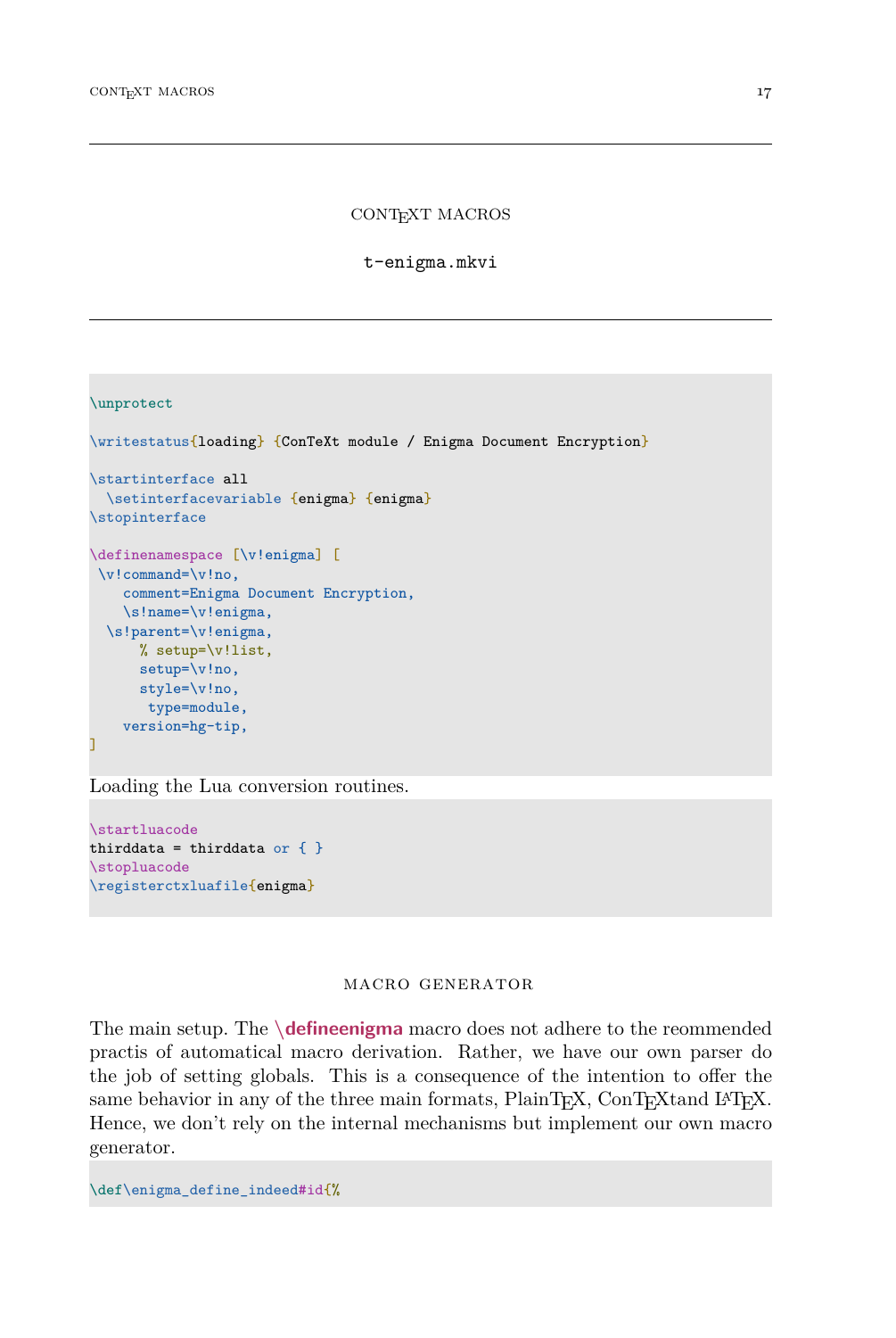```
\edef\enigmaid{#id}%
 \expandafter\gdef\csname \e!start\enigmaid\endcsname{%
    \endgraf
   \bgroup
   \ctxlua{
     if thirddata.enigma.machines["#id"] then
       nodes.tasks.enableaction("processors",
                                  "thirddata.enigma.callbacks.#id")
     else
        print([[ENIGMA: No machine of that name: #id!]])
     end
   }%
 \frac{1}{2}%
 \%\expandafter\gdef\csname \e!stop\enigmaid\endcsname{%
   \endgraf%% We need to force a paragraph here for the callback to be
            %% applied.
   \ctxlua{
     nodes.tasks.disableaction("processors",
                                 "thirddata.enigma.callbacks.#id")
     thirddata.enigma.machines["#id"]:processed_chars()
   }%
    \egroup%
 \frac{1}{2}%
}
```
<span id="page-19-0"></span>The **\enigma\_inherit** is called as an intermediate step when deriving one machine from an already existing one. It gets the stored configuration of its ancestor, relying on the **retrieve\_raw\_args** function (see *[page 46](#page-47-0)*.

```
\def\enigma_inherit#to#from{%
  \ctxlua{%
   local enigma = thirddata.enigma
   local current_args = enigma.retrieve_raw_args(\!!bs#from\!!es)
    enigma.save_raw_args(current_args, \!!bs#to\!!es)
    enigma.new_callback(enigma.new_machine(\!!bs#to\!!es),
                        \!!bs#to\!!es)
 \frac{1}{2}%
  \enigma_define_indeed{#to}%
}
\def\enigma_define[#id][#secondid]{%
  \ifsecondargument %% Copy an existing machine and callback.
   \enigma_inherit{#id}{#secondid}%
  \else \frac{1}{2}\% Create a new machine.
   \iffirstargument
     \enigma_define_indeed{#id}%
    \else
      \donothing
    \fi
  \fi
  \endgroup%
}
\def\defineenigma{%
  \begingroup
```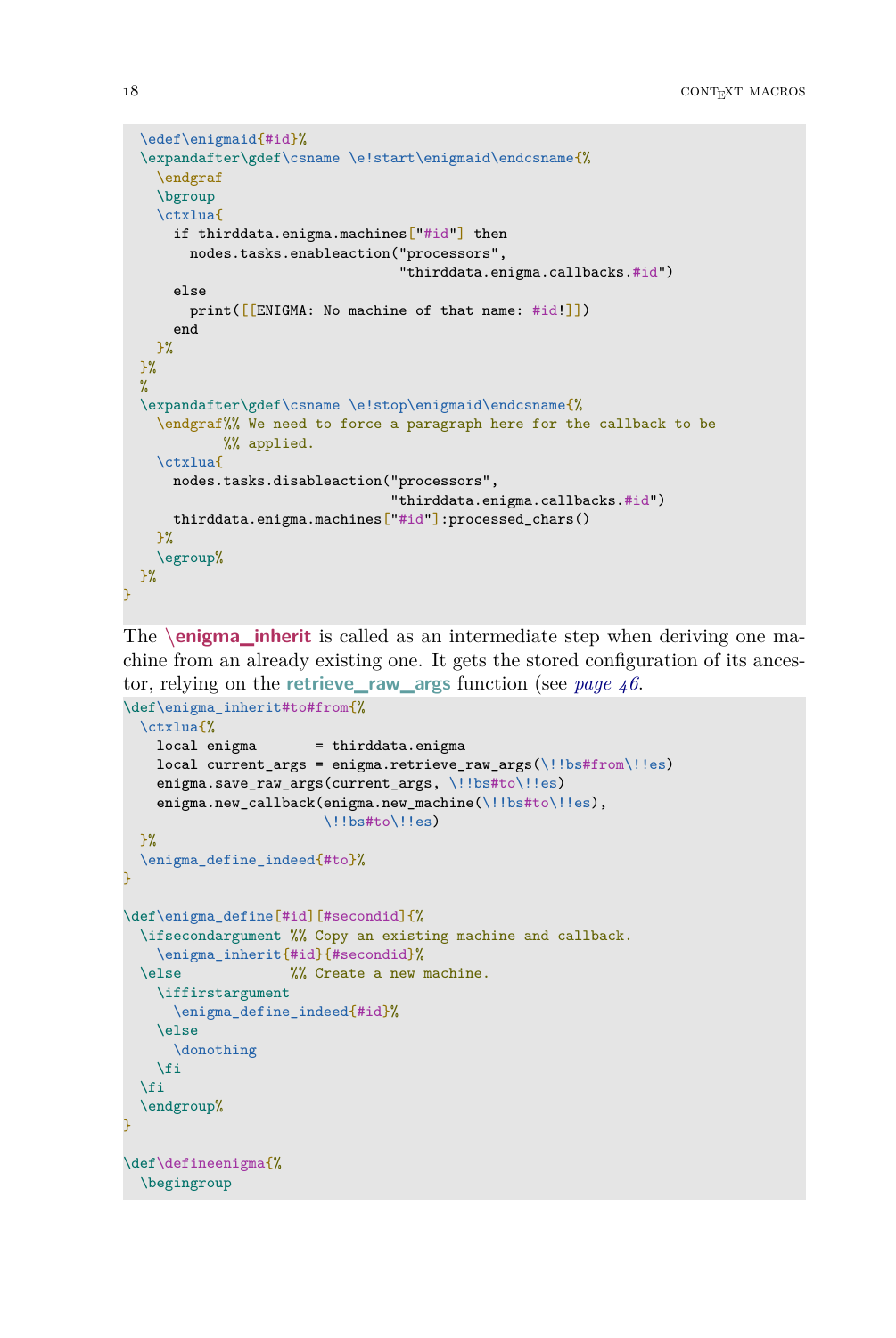```
\dodoubleempty\enigma_define
}
```
**SETUP** 

```
\def\enigma_setup_indeed#args{%
   \ctxlua{
     local enigma = thirddata.enigma
     local current \arg s =enigma.parse_args(\!!bs\detokenize{#args}\!!es)
     enigma.save_raw_args(current_args, \!!bs\currentenigmaid\!!es)
     enigma.new_callback(
        enigma.new machine(\!!bs\currentenigmaid\!!es),
        \!!bs\currentenigmaid\!!es)
   }%
}
```
The module setup **\setupenigma** expects key=value, notation. All the logic is at the Lua end, not much to see here …

```
\def\enigma_setup[#id][#args]{%
 \ifsecondargument
    \edef\currentenigmaid{#id}
    \pushcatcodetable
    \catcodetable \txtcatcodes
     \enigma_setup_indeed{#args}%
  \else
   \donothing
  \fi
  \popcatcodetable
  \egroup%
}
\def\setupenigma{%
 \bgroup
 \dodoubleempty\enigma_setup%
}
\protect
```
% vim:ft=context:sw=2:ts=2:tw=71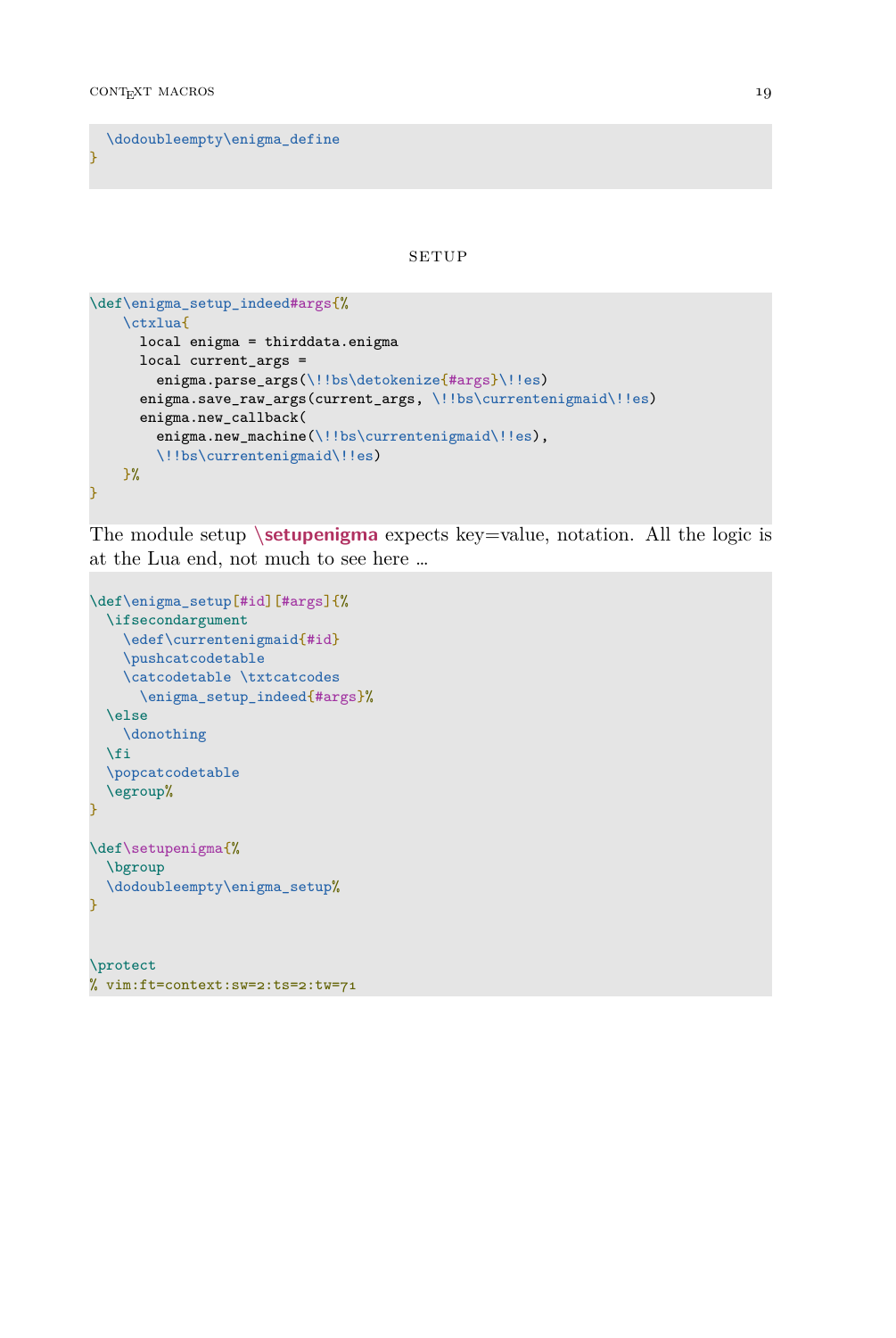#### LATEX WRAPPER

enigma.sty

<span id="page-21-0"></span>\ProvidesPackage {enigma} [2013/03/28 Enigma Document Encryption] \RequirePackage{luatexbase} \input{enigma} \endinput % vim:ft=tex:sw=2:ts=2:expandtab:tw=71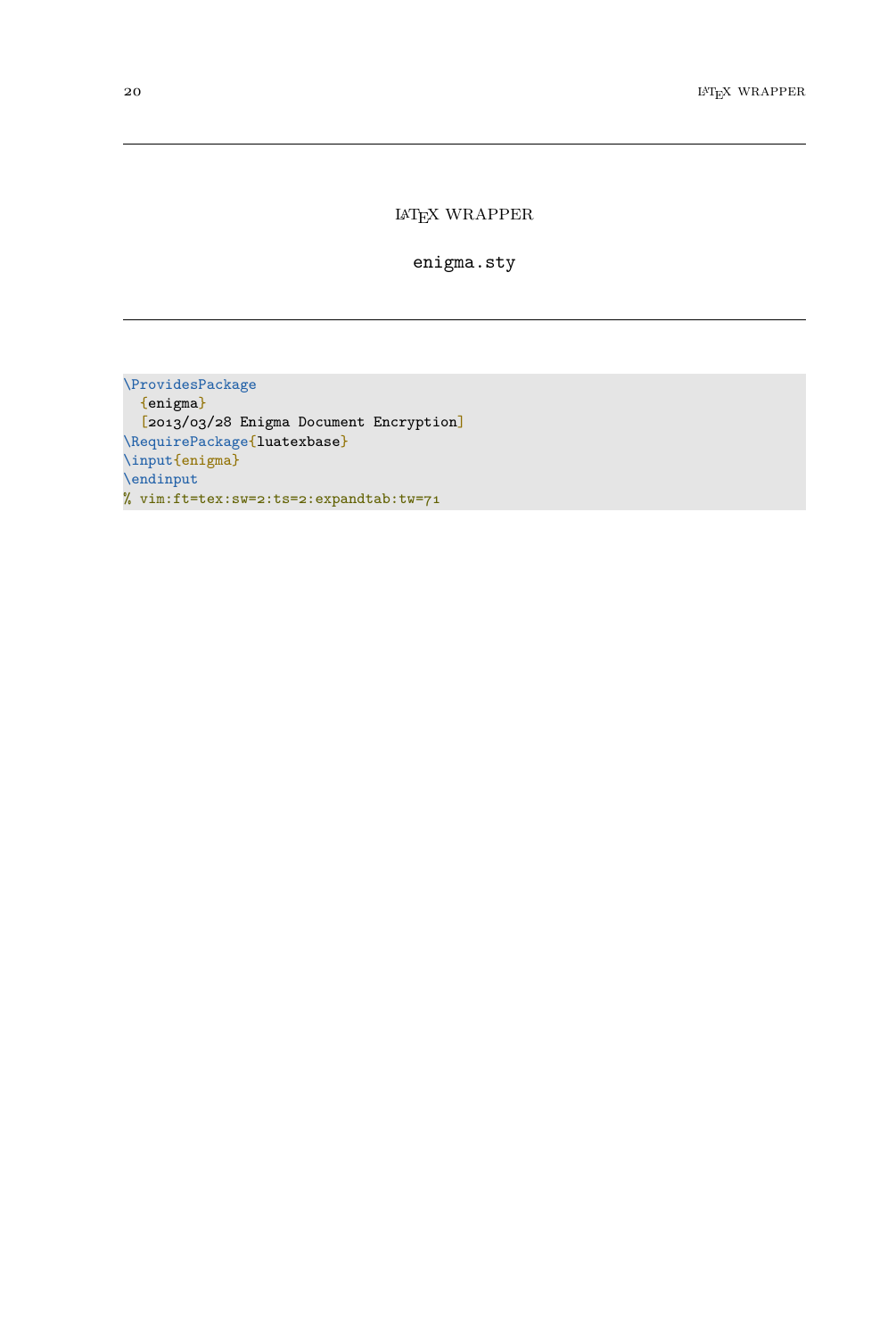#### FUNCTIONALITY

enigma.lua

```
#!/usr/bin/env texlua
-----------------------------------------------------------------------
         FILE: enigma.lua
        USAGE: Call via interface from within a TeX session.
-- DESCRIPTION: Enigma logic.
-- REQUIREMENTS: LuaTeX capable format (Luaplain, ConTeXt).
-- AUTHOR: Philipp Gesang (Phg), <phg42 dot 2a at gmail dot com>
-- VERSION: release
-- CREATED: 2013-03-28 02:12:03+0100
-----------------------------------------------------------------------
--
```
#### format dependent code

```
Exported functionality will be collected in the table enigma.
local enigma = { machines = { }, callbacks = { } }
local format is context = false
```
Afaict, L<sup>A</sup>T<sub>E</sub>X for LuaT<sub>E</sub>X still lacks a globally accepted namespacing convention. This is more than bad, but we'll have to cope with that. For this reason we brazenly introduce packagedata (in analogy to ConTEXt's thirddata) table as a package namespace proposal. If this module is called from a L<sup>A</sup>T<sub>E</sub>X or plain session, the table *packagedata* will already have been created so we will identify the format according to its presence or absence, respectively.

```
if packagedata then -- latex or plain
 packagedata.enigma = enigma
elseif thirddata then -- context
 format_is_context = true
 thirddata.enigma = enigma
else -- external call, mtx-script or whatever
 _ENV.enigma = enigma
end
```
#### prerequisites

First of all, we generate local copies of all those library functions that are expected to be referenced frequently. The format-independent stuff comes first; it consists of functions from the io, lpeg, math, string, table, and unicode libraries.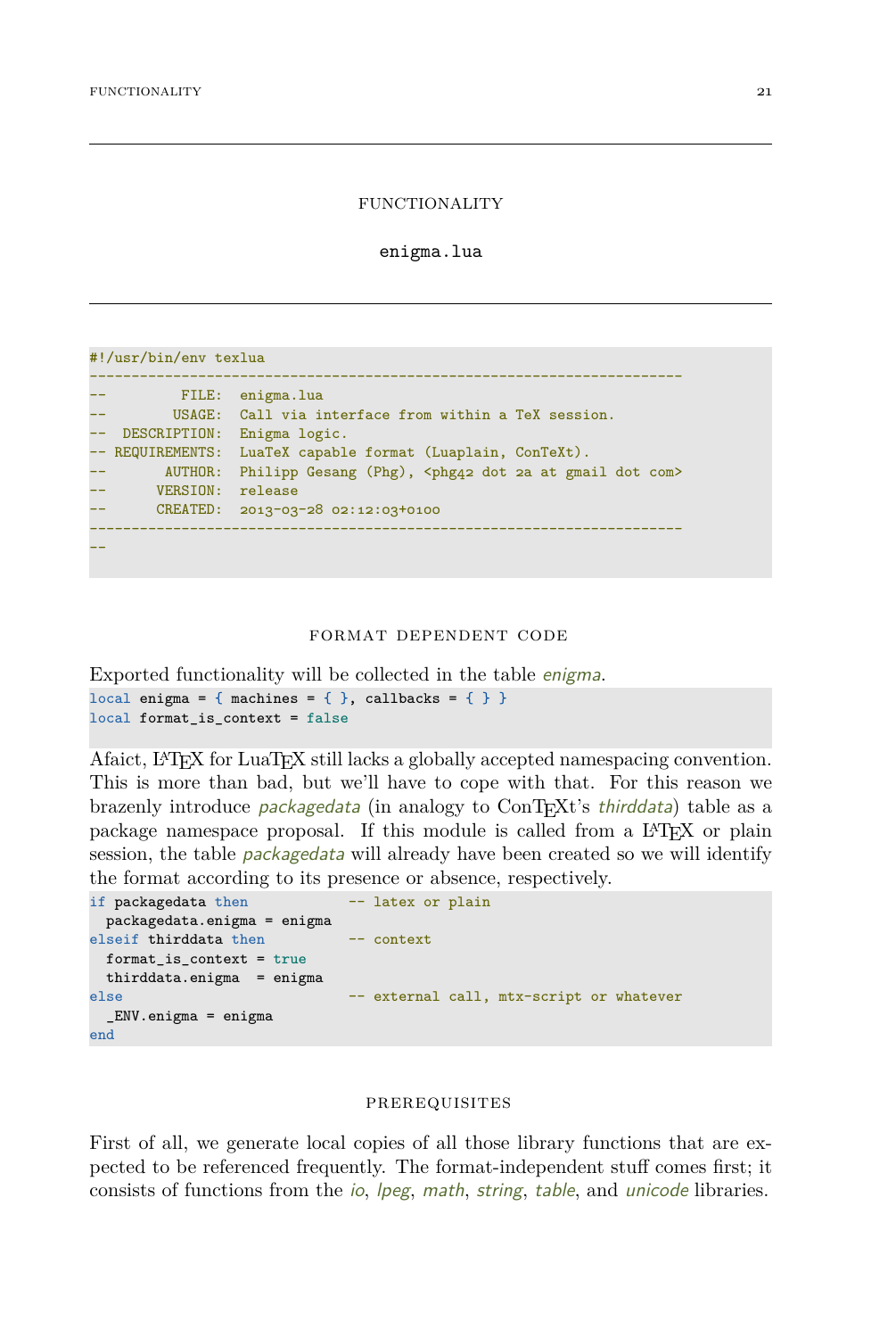```
local get_debug_info = debug.getinfo
                                 = io.read<br>= io.write
local iowrite = io.write<br>local mathfloor = = math.floor
local mathfloor
local mathrandom = math.random
local next = next<br>local nodecopy = node = node
                                  = node and node.copy
local nodeid = node and node.id
local nodeinsert_before = node and node.insert_before
local nodeinsert_after = node and node.insert_after
local nodelength = node and node.length
local nodenew = node and node.new<br>local noderemove = node and node.rem
                                  = node and node.remove
local nodeslide = node and node.slide
local nodetraverse = node and node.traverse
local nodetraverse_id = node and node.traverse_id
local nodesinstallattributehandler
local nodestasksappendaction
local nodestasksdisableaction
if format_is_context then
 nodesinstallattributehandler = nodes.installattributehandler
 nodestasksappendaction = nodes.tasks.appendaction
 nodestasksdisableaction = nodes.tasks.disableaction
end
local stringfind = string.find
local stringformat = string.format<br>local stringlower = string.lower
local stringlower = string.low<br>local stringsub = string.sub<br>= string.sub
local stringsub
local stringupper = string.upper
\begin{aligned} \text{local } \text{table}.\text{concat} \end{aligned} \qquad \qquad \begin{aligned} \text{total } \text{table}.\text{concat} \end{aligned}local tonumber = tonumber = tonumber
local type = type = typelocal utf8byte = unicode.utf8.byte<br>local utf8char = unicode.utf8.char
                                 = unicode.utf8.char
\frac{1}{10} local utf8len = unicode.utf8.len
local utf8lower = unicode.utf8.lower<br>local utf8sub = unicode.utf8.sub
local utf8sub = unicode.utf8.sub<br>local utfcharacters = string.utfcharac
                                   = string.utfcharacters
--- debugging tool (careful, this *will* break context!)
--dofile(kpse.find_file("lualibs-table.lua")) -- archaic version :(
--table.print = function (...) print(table.serialize(...)) end
local tablecopy
if format_is_context then
 tablecopy = table.copy
else -- could use lualibs instead but not worth the overhead
 tablecopy = function (t) - ignores tables as keys
   local result = \{\}for k, v in next, t do
     if type(v) == table thenresult[k] = tablecopy(v)else
       result[k] = vend
   end
```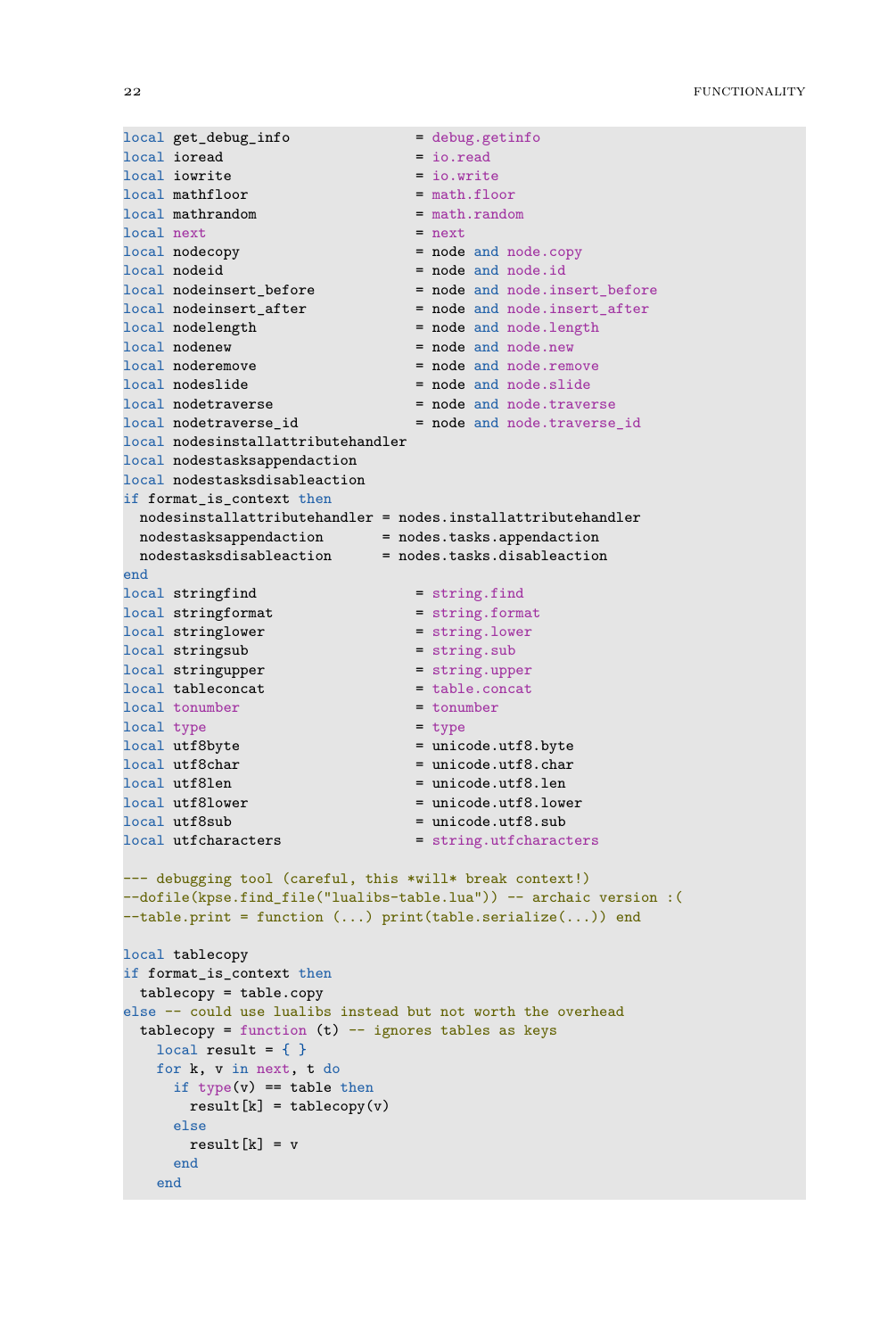```
return result
 end
end
local GLYPH_NODE = node and nodeid"g1yph"
local GLUE_NODE = node and nodeid"glue"
                           = node and nodeid"glue_spec"
local KERN NODE = node and nodeid"kern"
local DISC_NODE = node and nodeid"disc"
                           = node and nodeid"hlist"
local VLIST_NODE = node and nodeid"vlist"
local IGNORE NODES = node and {
--[GLUE NODE] = true,[KERN NODE] = true,
--[DISC_NODE] = true,} or { }
```
The initialization of the module relies heavily on parsers generated by LPEG. local lpeg = require "lpeg"

```
local C, Cb, Cc, Cf, Cg,
     Cmt, Cp, Cs, Ct
 = lpeg.C, lpeg.Cb, lpeg.Cc, lpeg.Cf, lpeg.Cg,
   lpeg.Cmt, lpeg.Cp, lpeg.Cs, lpeg.Ct
local P, R, S, V, lpegmatch
    = lpeg.P, lpeg.R, lpeg.S, lpeg.V, lpeg.match
-local B = lpeg.version() == "0.10" and lpeg.B or nil
```
By default the output to stdout will be zero. The verbosity level can be adjusted in order to alleviate debugging.

--local verbose\_level = 42 local verbose\_level = 0

Historically, Enigma-encoded messages were restricted to a size of 250 characters. With sufficient verbosity we will indicate whether this limit has been exceeded during the T<sub>EX</sub> run.

local max\_msg\_length = 250

#### globals

The following mappings are used all over the place as we convert back and forth between the characters (unicode) and their numerical representation.

```
local value_to_letter - - \{ [int] \rightarrow chr }
local letter_to_value -- { [chr] -> int }
local alpha_sorted -- string, length 26
local raw\_rotor\_wiring -- { stringo, .. string5, }local notches - { [int] \rightarrow int } // rotor num \rightarrow notch pos
local reflector_wiring - - { { [int] - > int }, ... } // symmetrical
```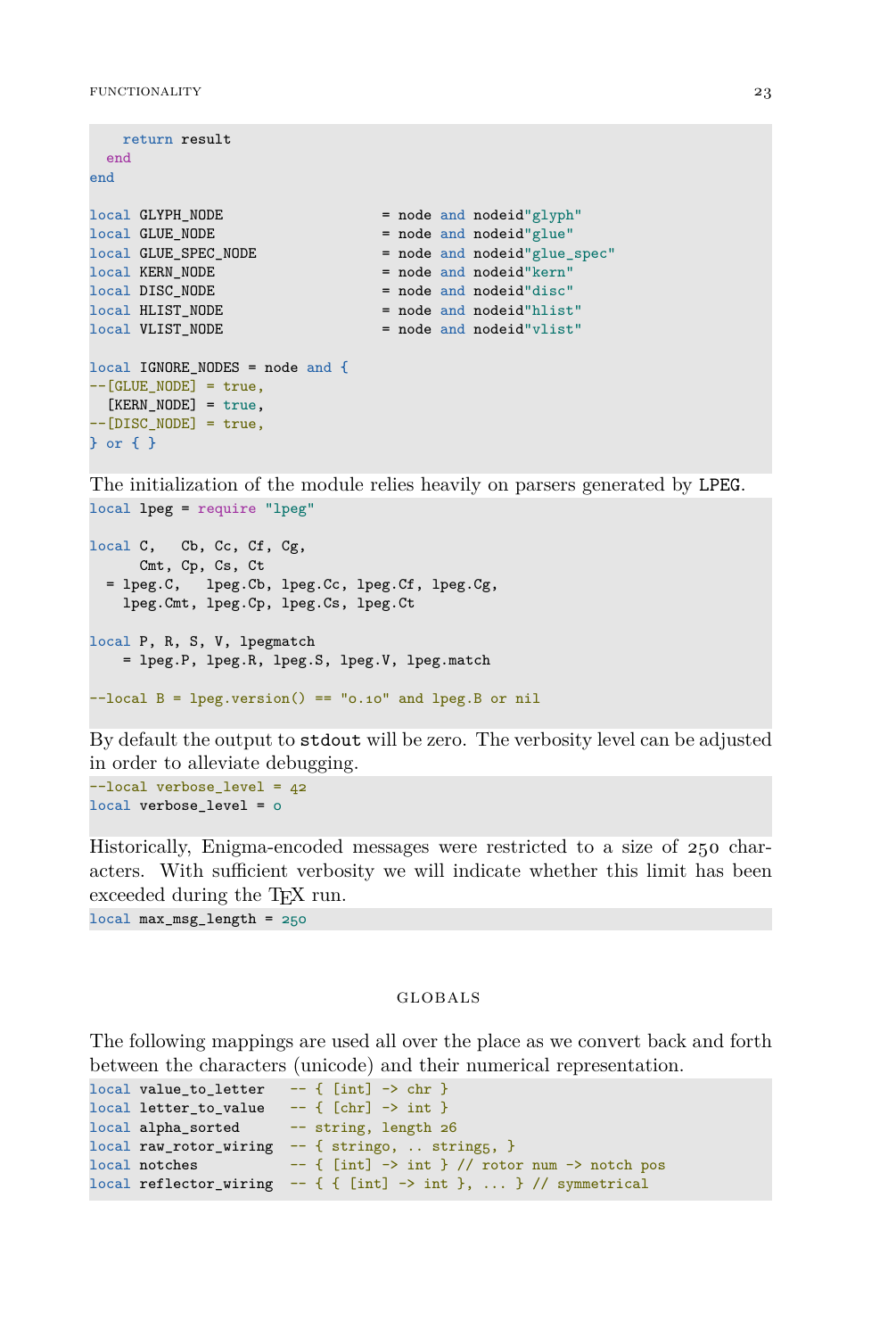```
do
 value_to_letter = {
   "a", "b", "c", "d", "e", "f", "g", "h", "i", "j", "k", "l", "m",
   "n", "o", "p", "q", "r", "s", "t", "u", "v", "w", "x", "y", "z",
 \mathbf{R}letter to value = {
   a = 01, b = 02, c = 03, d = 04, e = 05, f = 06, g = 07, h = 08,
   i = 0.9, j = 10, k = 11, l = 12, m = 13, n = 14, o = 15, p = 16,
   q = 17, r = 18, s = 19, t = 20, u = 21, v = 22, w = 23, x = 24,
   y = 25, z = 26,
  }
```
The five rotors to simulate. Their wirings are created from strings at runtime, see below the function **get\_rotors**.

```
-- [[
  Nice: http://www.ellsbury.com/ultraenigmawirings.htm
]]--
alpha_sorted = "abcdefghijklmnopqrstuvwxyz"
raw_rotor_wiring = {
 [0] = alpha_sorted,
        "ekmflgdqvzntowyhxuspaibrcj",
        "ajdksiruxblhwtmcqgznpyfvoe",
        "bdfhjlcprtxvznyeiwgakmusqo",
        "esovpzjayquirhxlnftgkdcmwb",
        "vzbrgityupsdnhlxawmjqofeck",
}
```
Notches are assigned to rotors according to the Royal Army mnemonic.

```
notches = \{\}do
 local raw notches = "rfwkannnn"
 --local raw notches = "qevjz"
 local n = 1for chr in utfcharacters(raw_notches) do
   local pos = stringfind(alpha_sorted, chr)
   notches[n] = pos - 1n = n + 1end
end
```
UKW a AE BJ CM DZ FL GY HX IV KW NR OQ PU ST UKW b AY BR CU DH EQ FS GL IP JX KN MO TZ VW UKW c AF BV CP DJ EI GO HY KR LZ MX NW QT SU

**Table 1** The three reflectors and their substitution rules.

```
reflector_wiring = \{ \}local raw_ukw = {\{ \ \mathsf{a}\ =\ {}^{\mathsf{u}} \mathsf{e}^{\mathsf{u}},\ \mathsf{b}\ =\ {}^{\mathsf{u}} \mathsf{j}^{\mathsf{u}},\ \mathsf{c}\ =\ {}^{\mathsf{u}} \mathsf{m}^{\mathsf{u}},\ \mathsf{d}\ =\ {}^{\mathsf{u}} \mathsf{z}^{\mathsf{u}},\ \mathsf{f}\ =\ {}^{\mathsf{u}} \mathsf{1}^{\mathsf{u}},\ \mathsf{g}\ =\ {}^{\mathsf{u}} \mathsf{y}^{\mathsf{u}},\ \mathsf{h}\ =\ {}^{\mathsf{u}} \mathsf{x}^{\mathsf{u}},i = "v", k = "w", n = "r", o = "q", p = "u", s = "t", },{ a = "y", b = "r", c = "u", d = "h", e = "q", f = "s", g = "l",i = "p", j = "x", k = "n", m = "o", t = "z", v = "w", }{ a = "f", b = "v", c = "p", d = "j", e = "i", g = "o", h = "y",k = "r", 1 = "z", m = "x", n = "w", q = "t", s = "u", },
```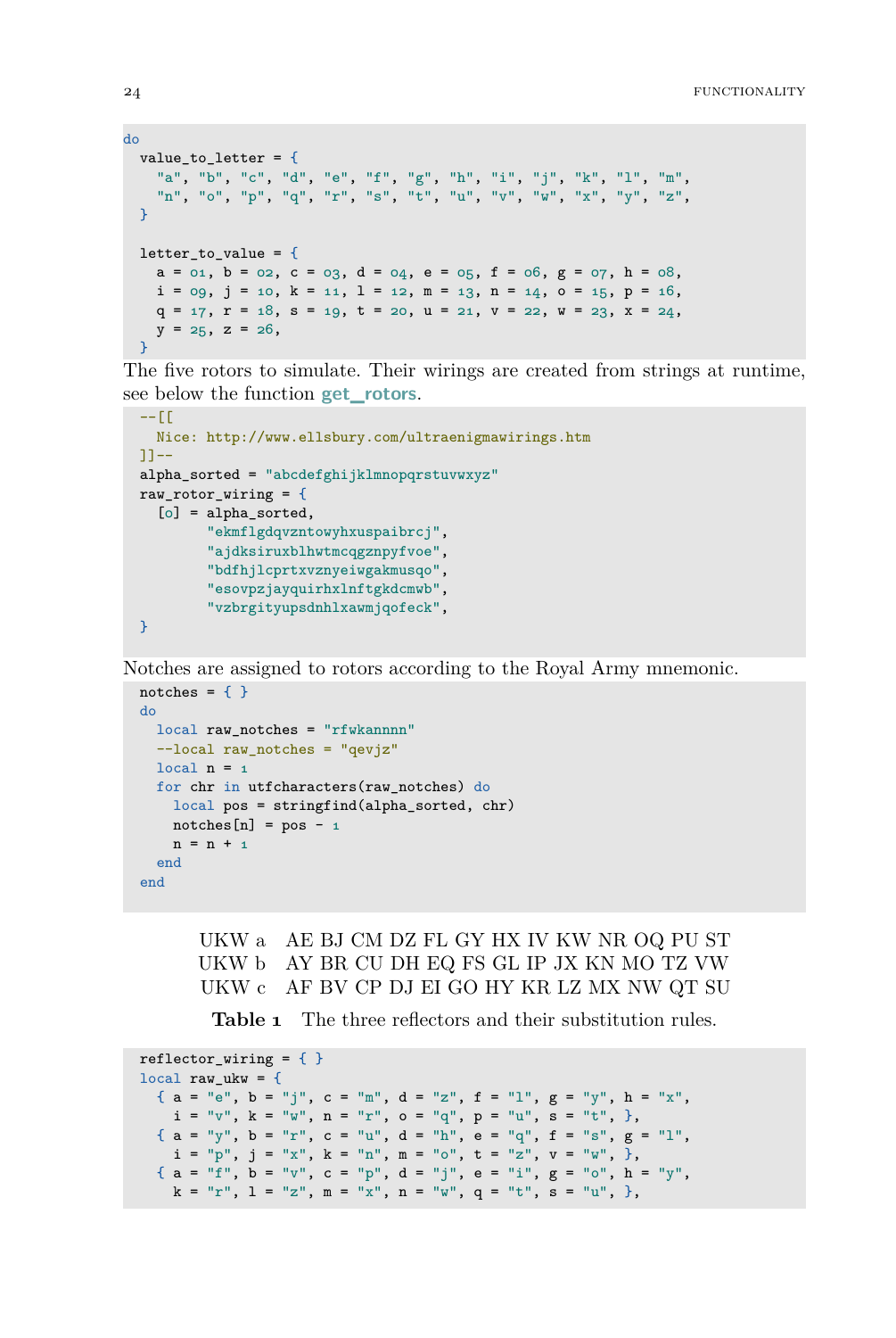```
}
 for i=1, #raw_ukw do
   local new_wiring = \{ \}local current_ukw = raw_ukw[i]
   for from, to in next, current_ukw do
    from = letter_to_value[from]
    to = letter_to_value[to]
    new_wiring[from] = to
     new wiring[to] = from
   end
   reflector_wiring[i] = new_wiring
 end
end
```
#### pretty printing for debug purposes

The functions below allow for formatting of the terminal output; they have no effect on the workings of the enigma simulator.

```
local emit
local pprint ciphertext
local pprint_encoding
local pprint_encoding_scheme
local pprint_init
local pprint_machine_step
local pprint_new_machine
local pprint_rotor
local pprint rotor scheme
local pprint_step
local polite_key_request
local key_invalid
do
 local eol = "\n\ln"local colorstring_template = "\o27[%d;1m%s\o27[om"local colorize = function (s, color)
   color = color and color < 38 and color > 29 and color or 31return stringformat(colorstring_template,
                        color,
                        s)
  end
  local underline = function (s)
   return stringformat("\o27[4;37m%s\027[om", s)end
  local s_steps = [[Total characters encoded with machine "]]
 local f_warnsteps = [[ (%d over permitted maximum)]]
  pprint_machine_step = function (n, name)
   local sn
   name = colorize(name, 36)if n > max_msg_length then
      sn = colorize(n, 31).. stringformat(f_warnsteps,
```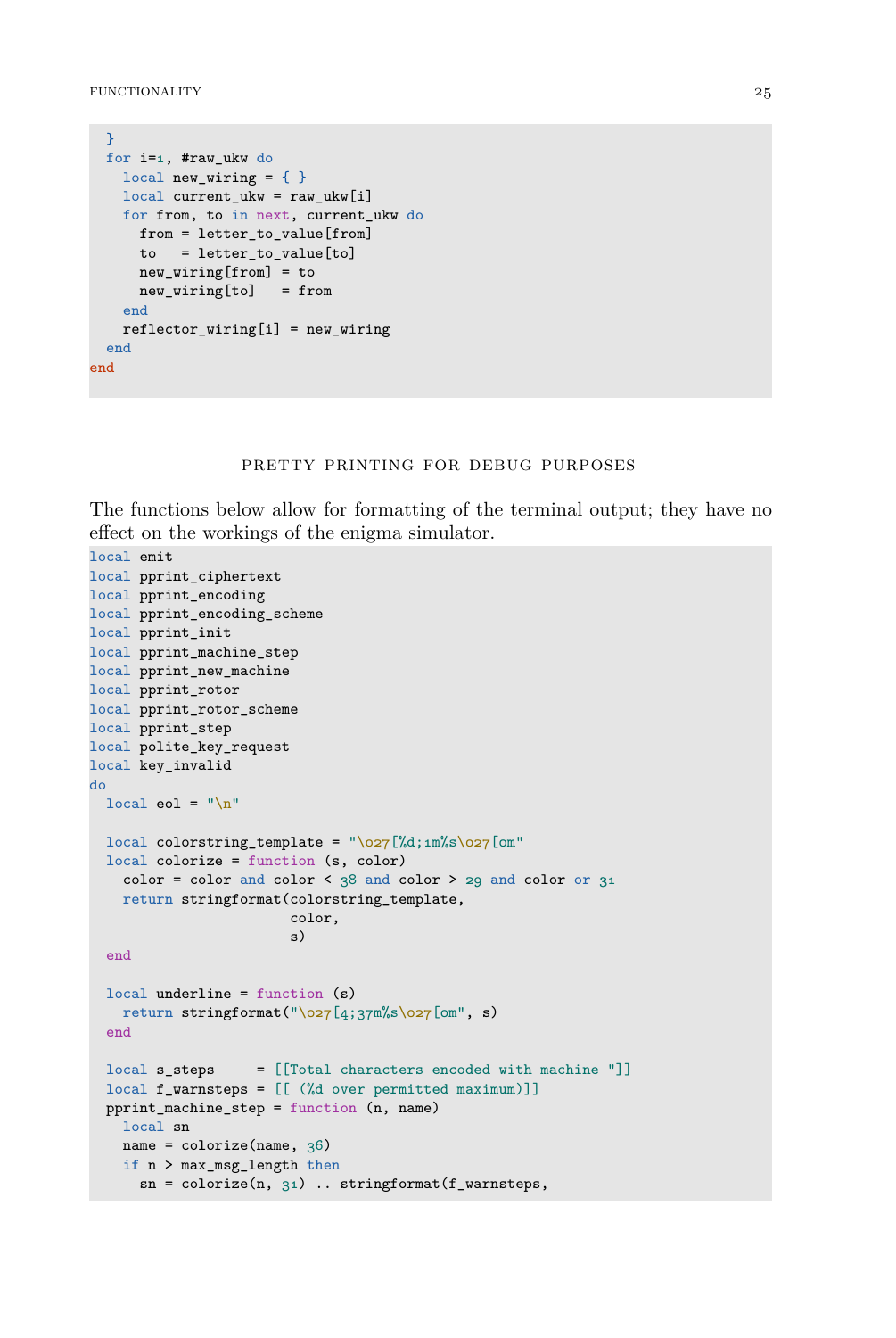```
n - max_msg_length)
 else
   sn = colorize(n, 37)end
 return s_steps .. name .. "": " .. sn .. "."
end
local rotorstate = "[s \o27[1;37m%s\o27[om n\o27[1;37m%2d\o27[om]> "
pprint rotor = function (rotor)local visible = rotor.state \frac{9}{26} + 1
 local w, n = rotor.wiring, (rotor.notch - visible) \frac{9}{26} + 1
 local tmp = \{\}for i=1, 26 do
    local which = (i + root.state - 1) % 26 + 1local chr = value to letter[rotor.wiring.from[which]]if i == n then -- highlight positions of notches
     tmp[i] = colorize(stringupper(chr), 32)
    --elseif chr == value_to_letter[visible] then
    ---- highlight the character in window
    -- tmp[i] = colorize(chr, 33)
    else
      tmp[i] = chrend
  end
  return stringformat(rotorstate,
                       stringupper(value_to_letter[visible]),
                       n)
      .. tableconcat(tmp)
end
local rotor_scheme = underline"[rot not]"
                   \mathbf{r} . \mathbf{r} = \mathbf{0}.. underline(alpha_sorted)
pprint_rotor_scheme = function ()
 return rotor_scheme
end
local s_encoding_scheme = eol
                        .. [[\text{in } 2 \Rightarrow 2 \Rightarrow 3 \Rightarrow \text{UKW } 2 \Rightarrow 3 \Rightarrow 2 \Rightarrow 1]]pprint_encoding_scheme = function ()
 return underline(s_encoding_scheme)
end
local s\_step = " => "
local stepcolor = 36local finalcolor = 32pprint_encoding = function (steps)
 local nsteps, result = #steps, \{\}for i=0, nsteps-1 do
    result[i+1] = colorize(value_to_letter[steps[i]], stepcolor)
                .. s step
  end
 result[nsteps+1] = colorize(value_to_letter[steps[nsteps]],
                                finalcolor)
 return tableconcat(result)
end
local init_announcement
```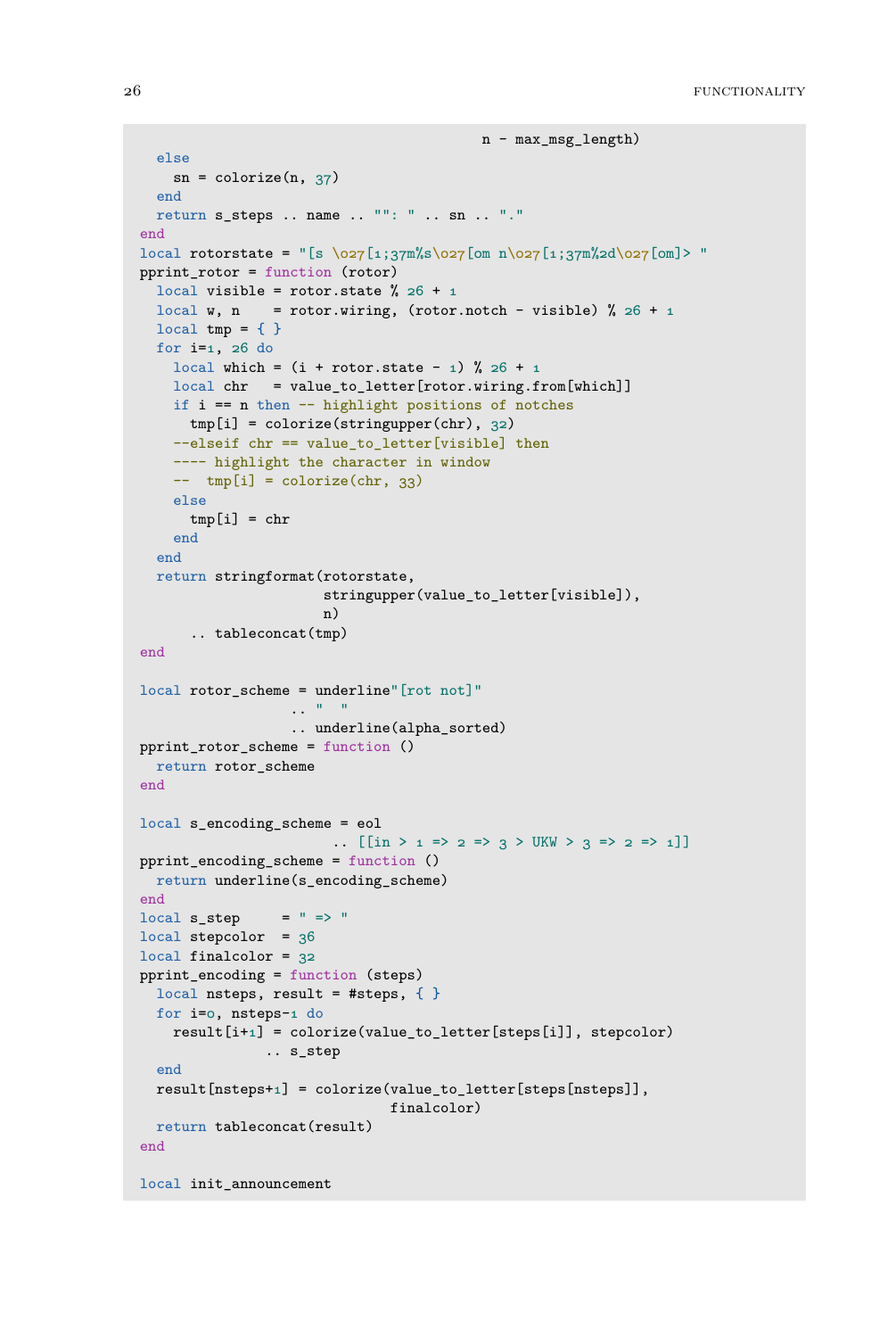```
= colorize("\n" .. [[Initial position of rotors: ]],
                                    37)
pprint_init = function (init)
  local result = ""
  result = value_to_letter[init[1]] \ldots " "
        .. value_to_letter[init[2]] .. " "
        .. value_to_letter[init[3]]
 return init_announcement .. colorize(stringupper(result), 34)
end
local machine_announcement =
  [[Enigma machine initialized with the following settings.]] .. eol
local s_ukw = colorize("<br>Reflector:", 37)
local s pb = colorize("Plugboard setting:", 37)
local s ring = colorize(" Ring positions:", 37)local empty_plugboard = colorize(" --", 34)
pprint_new_machine = function (m)
  local result = { "" }
  result[|t|result+1] = underline(machine announcement)result[#result+1] = s ukw
                   \mathbf{r} . \mathbf{r} " "
                    .. colorize(
                        stringupper(value_to_letter[m.reflector]),
                        34
                      \lambdalocal rings = ""
  for i=1, 3 do
    local this = m.ring[i]
   rings = rings
         . . \sim " \sim "
         .. colorize(stringupper(value to letter[this + 1]), 34)
  end
  result[+1] = s_ring.. rings
  if m.__raw.plugboard then
   local tpb, pb = m.__raw.plugboard, ""
   for i=1, #tpb do
     pb = pb ... " " ... colorize(tpb[i], 34)end
    result[#result+1] = s_pb .. pb
  else
    result[#result+1] = s_pb.. empty_plugboard
  end
  result[|tresult+1] = ""
  result[#result+1] = pprint rotor scheme()
  for i=1, 3 do
    result[|t|result+1] = print\_rotor(m.rotors[i])end
  return tableconcat(result, eol) .. eol
end
local step_template = colorize([[Step № ]], 37)
local chr_template = colorize([[ -- Input ]], 37)
local pbchr_template = colorize([[ \rightarrow ]], 37)
pprint_step = function (n, chr, pb_chr)
 return eol
      .. step_template
```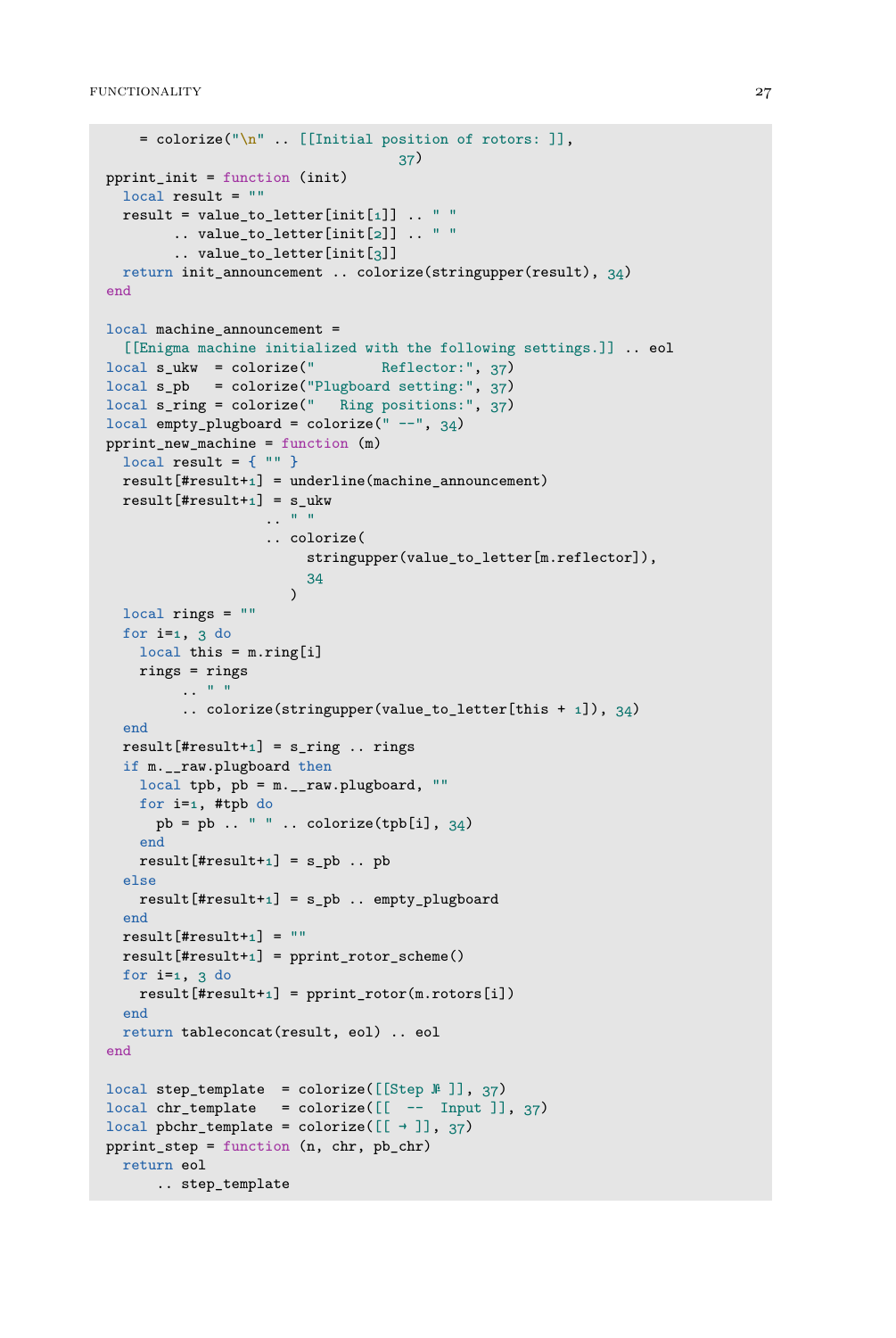```
.. colorize(n, 34)
      .. chr_template
      .. colorize(stringupper(value_to_letter[chr]), 34)
      .. pbchr_template
      .. colorize(stringupper(value_to_letter[pb_chr]), 34)
      .. eol
end
-- Split the strings into lines, group them in bunches of five etc.
local tw = 30local pprint_textblock = function (s)
 local len = utf8len(s)
  local position = 1 - position is stringlocal nline = 5 -- width of current line
 local out = utf8sub(s, position, position+4)repeat
   position = position + 5
   nline = nline + 6
   if nline > tw then
     out = out .. eol .. utf8sub(s, position, position+4)
     nline = 1else
     out = out .. " " ... utf8sub(s, position, position+4)
   end
 until position > len
 return out
end
local intext = colorize([[Input text:]], 37)
local outtext = colorize([[Output text:]], 37)
pprint_ciphertext = function (input, output, upper_p)
 if upper_p then
   input = stringupper(input)
   output = stringupper(output)
 end
 return eol
     .. intext
      .. eol
      .. pprint_textblock(input)
      .. eol .. eol
      .. outtext
      .. eol
      .. pprint_textblock(output)
end
```
**emit** is the main wrapper function for *stdout*. Checks if the global verbosity setting exceeds the specified threshold, and only then pushes the output.

```
emit = function (v, f, ...)if f and v and verbose_level \rangle = v then
    iowrite(f(\ldots)).. eol)
  end
 return 0
end
```
The **polite\_key\_request** will be called in case the day\_key field of the machine setup is empty at the time of initialization.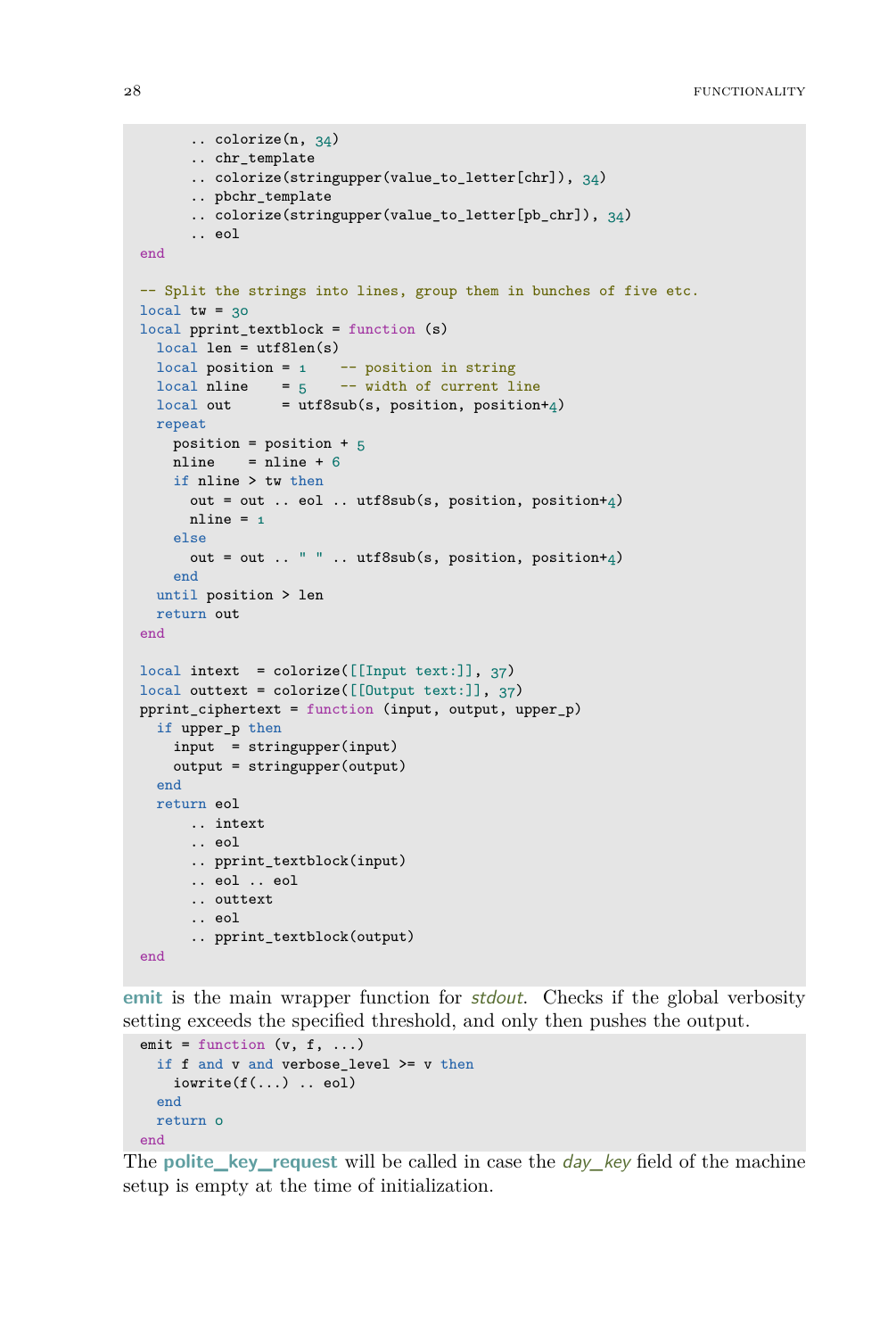```
local s request = "\ln \ln.. underline"This is an encrypted document." .. [[
           Please enter the document key for enigma machine
                              "%s".
                              Key Format:
Ref R1 R2 R3 I1 I2 I3 [P1 ..] Ref: reflector A/B/C
                               Rn: rotor, I through V
                                In: ring position, 01 through 26
                                Pn: optional plugboard wiring, upto 32
>11polite_key_request = function (name)
   return stringformat(s_request, colorize(name, 33))
 end
 local s_invalid_key = colorize"Warning!"
                    .. " The specified key is invalid."
 key_invalid = function ()
   return s_invalid_key
 end
end
```
The functions **new** and **ask\_for\_day\_key** are used outside their scope, so we declare them beforehand.

local new local ask\_for\_day\_key do

#### ROTATION

The following function **do\_rotate** increments the rotational state of a single rotor. There are two tests for notches:

- 1. whether it's at the current character, and
- 2. whether it's at the next character.

The latter is an essential prerequisite for double-stepping.

```
local do_rotate = function (rotor)
  rotor.state = rotor.state \frac{9}{26} + 1
  return rotor,
         rotor.state == rotor.notch,
         rotor.state + _1 == rotor.notch
end
```
The **rotate** function takes care of rotor (Walze) movement. This entails incrementing the next rotor whenever the notch has been reached and covers the corner case double stepping.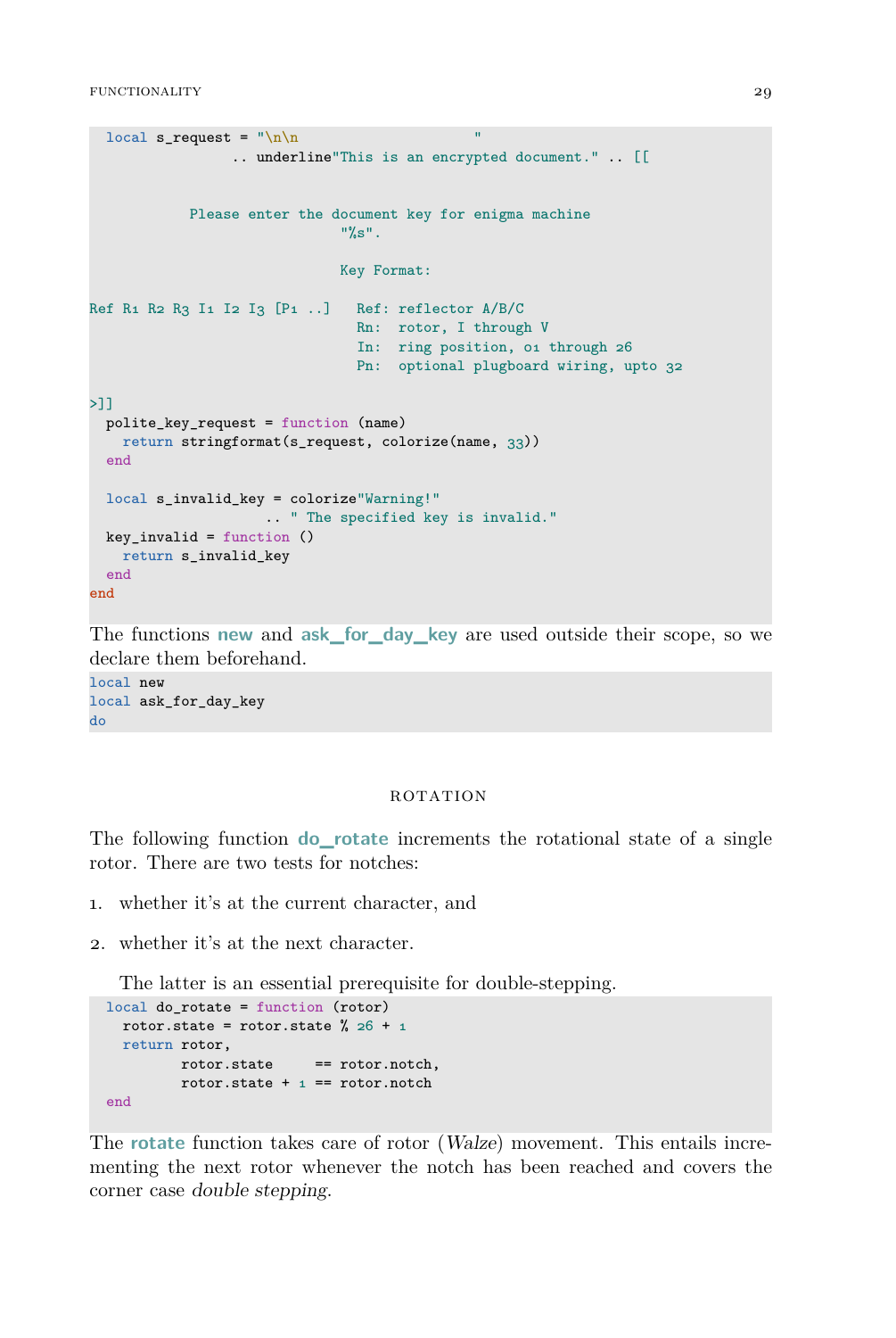```
local rotate = function (machine)
 local rotors = machine.rotors
 local rc, rb, ra = rotors[1], rotors[2], rotors[3]
 ra, nxt = do_rotate(ra)
  if nxt or machine.double_step then
   rb, nxt, nxxt = do_{rotate}(rb)if nxt then
     rc = dorotate(rc)end
   if nxxt then
      --- weird: home.comcast.net/~dhhamer/downloads/rotors1.pdf
     machine.double step = true
    else
     machine.double step = false
    end
  end
  machine.rotors = {rc, rb, ra}
end
```
#### input preprocessing

Internally, we will use lowercase strings as they are a lot more readable than uppercase. Lowercasing happens prior to any further dealings with input. After the encoding or decoding has been accomplished, there will be an optional (re-)uppercasing.

Substitutions are applied onto the lowercased input. You might want to avoid some of these, above all the rules for numbers, because they translate single digits only. The solution is to write out numbers above ten.

```
local pp_substitutions = {
 -- Umlauts are resolved.
 ["ö"] = "oe",\lceil"ä"\rceil = "ae",
 ["ü"] = "ue",
 ["\beta"] = "ss",
  -- WTF?
 ["ch"] = "q",["ck"] = "q",-- Punctuation -> "x"
 [","] = "x",
 ["."] = "x",
  [";"] = "x",
  [":"] = "x",
  ["/"] = "x",
  ["'"] = "x",
  ["''"] = "x",
  ["""] = "x",
  {\binom{m}{m}} = "x",
  ["""] = "x",["-"] = "x",
  ["-"] = "x",
  ["-"] = "x",
```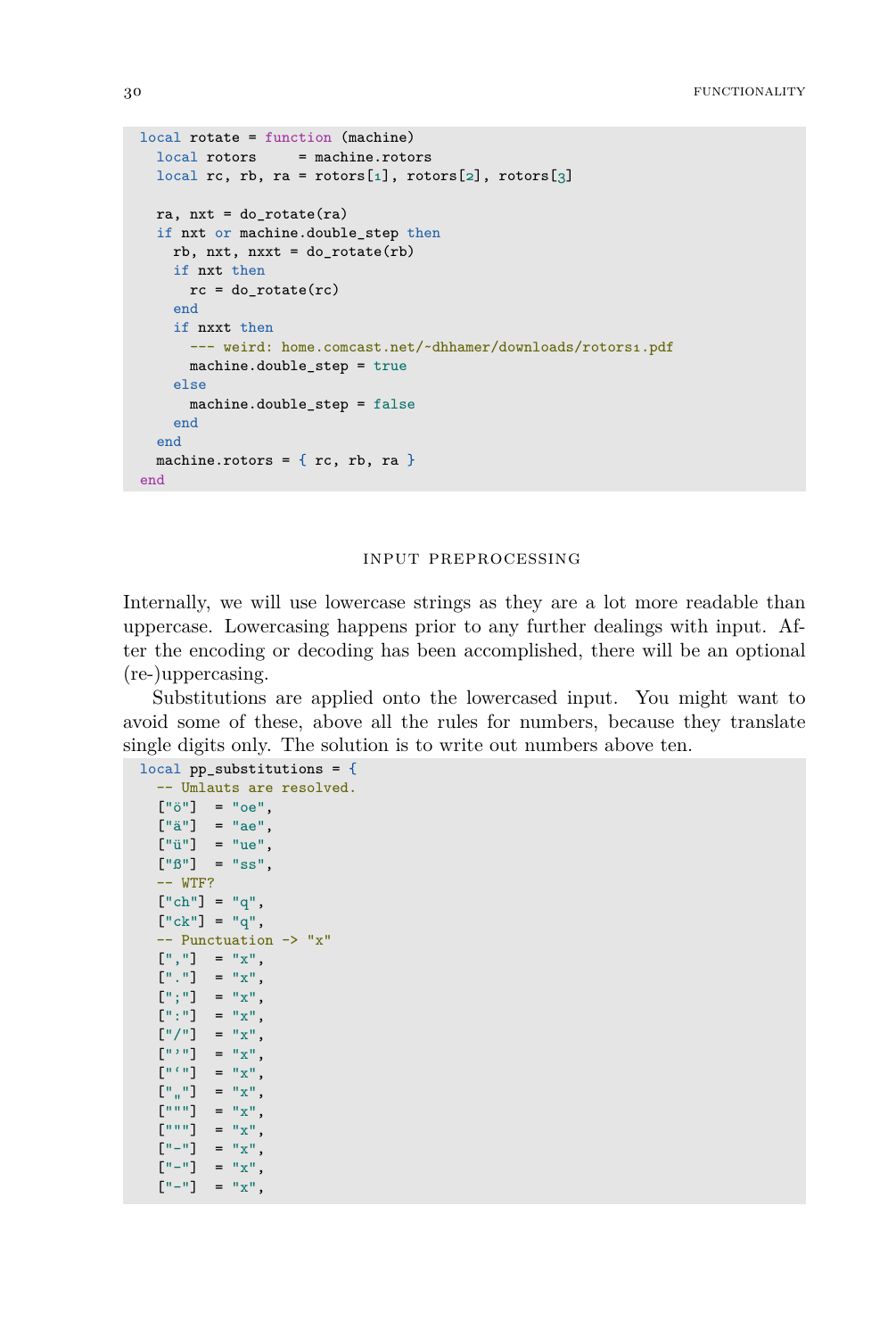```
[1111] = 1x1,
   ["?"] = "x",
   ["\uparrow"] = "x",
   ["(") = "x",
   [")"] = "x",
   ["["] = "x",
   ["]"] = "x",
   ["<"] = "x",
   [">"] = "x",
   -- Spaces are omitted.
   [" "] = "",
   \left[\sqrt[n]{n}\right] = \sqrt[n]{n},
   ["\text{ }t"] = "",
   \begin{bmatrix} 0 \sqrt{v}^n \end{bmatrix} = 0",
  ["\\"] = "",
    -- Numbers are resolved.
  ['o"] = "null",\begin{bmatrix} 0 & 1 \end{bmatrix} = "eins",
   ["2"] = "zwei",
   [''3"] = "drei",['4"] = "vier",['5"] = "fuenf",['6"] = "sechs",\begin{bmatrix} \n^{\text{H}} 7 \n^{\text{H}} \n\end{bmatrix} = "sieben",
   [''8"] = "acht",[''g''] = "neun",}
```
#### main function chain to be applied to single characters

As far as the Enigma is concerned, there is no difference between encoding and decoding. Thus, we need only one function (**encode\_char**) to achieve the complete functionality. However, within every encoding step, characters will be wired differently in at least one of the rotors according to its rotational state. Rotation is simulated by adding the state field of each rotor to the letter value (its position on the ingoing end).

|                            | boolean direction meaning |                      |  |  |  |  |  |  |
|----------------------------|---------------------------|----------------------|--|--|--|--|--|--|
| true                       |                           | "from" right to left |  |  |  |  |  |  |
| false                      | "to"                      | left to right        |  |  |  |  |  |  |
| <b>Table 2</b> Directional |                           |                      |  |  |  |  |  |  |

terminology

The function **do\_do\_encode\_char** returns the character substitution for one rotor. As a letter passes through each rotor twice, the argument *direction* determines which way the substitution is applied.

```
local do_do_encode_char = function (char, rotor, direction)
 local rw = rotor.wiring
 local rs = rotor.state
```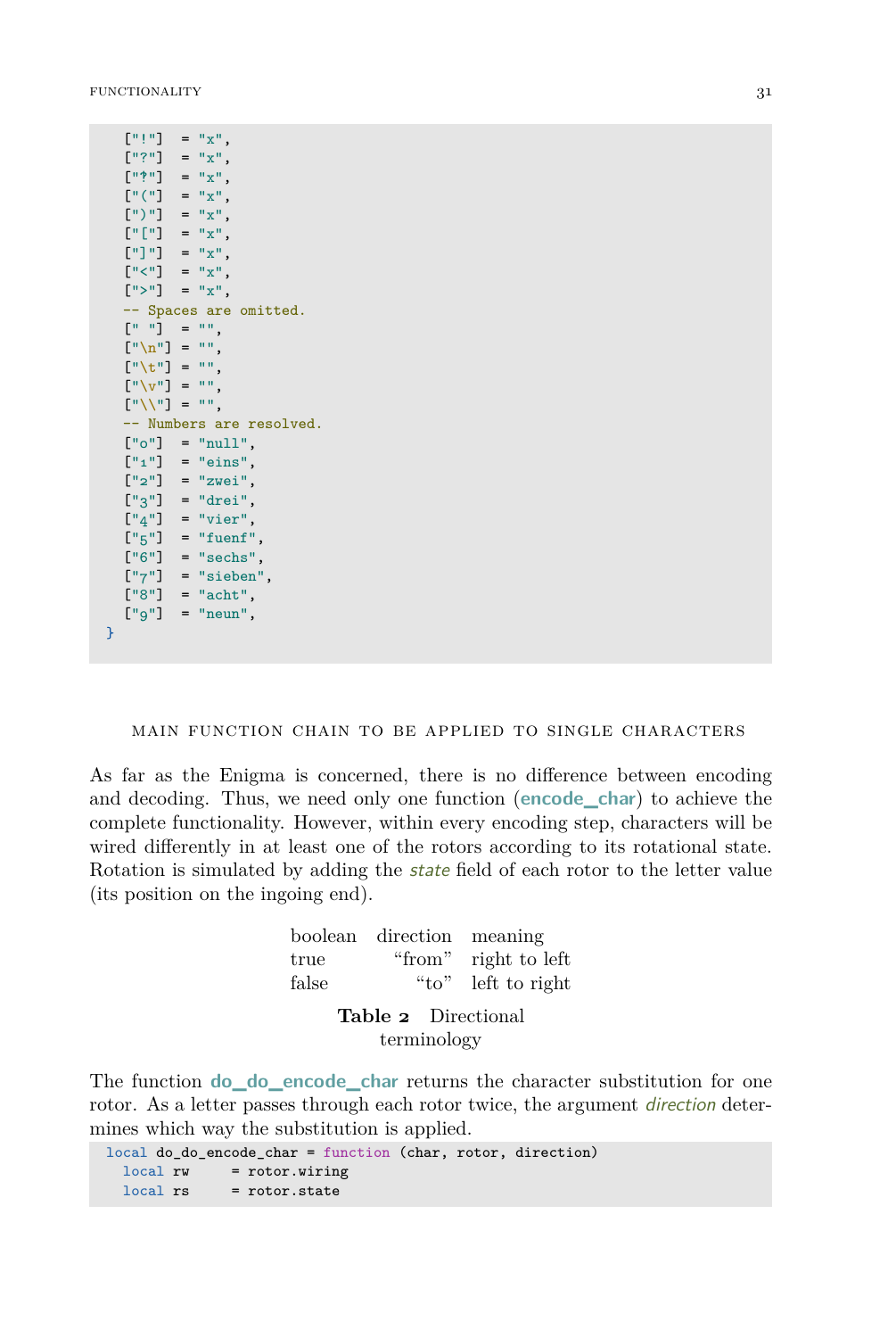```
local result = char
 if direction then -- from
   result = (result + rs - 1) % 26 + 1
   result = rw.from[result]
   result = (result - rs - 1) % 26 + 1else -- to
   result = (result + rs - 1) % 26 + 1
   result = rw.to[result]
   result = (result - rs - 1) % 26 + 1
 end
 return result
end
```
Behind the plugboard, every character undergoes seven substitutions: two for each rotor plus the central one through the reflector. The function **do** en**code\_char**, although it returns the final result only, keeps every intermediary step inside a table for debugging purposes. This may look inefficient but is actually a great advantage whenever something goes wrong.

```
--- ra -> rb -> rc -> ukw -> rc -> rb -> ra
local do_encode_char = function (rotors, reflector, char)
 local rc, rb, ra = rotors[1], rotors[2], rotors[3]
 local steps = \{ [o] = char \}--
 steps[1] = do_do_encode_char(steps[0], ra, true)
 steps[2] = do_do_encode_char(steps[1], rb, true)
 steps[3] = do_do_encode_char(steps[2], rc, true)
 steps[4] = reflector wiring[reflector][steps[3]]
 steps[5] = do_do\_encode\_char(steps[4], rc, false)steps[6] = do_do_encode_char(steps[5], rb, false)
 steps[7] = do_do\_encode\_char(steps[6], ra, false)emit(2, pprint_encoding_scheme)
 emit(2, pprint_encoding, steps)
 return steps[7]
end
```
Before an input character is passed on to the actual encoding routing, the function **encode\_char** matches it agains the latin alphabet. Characters failing this test are either passed through or ignored, depending on the machine option other chars. Also, the counter of encoded characters is incremented at this stage and some pretty printer hooks reside here.

**encode\_char** contributes only one element of the encoding procedure: the plugboard (Steckerbrett). Like the rotors described above, a character passed through this device twice; the plugboard marks the beginning and end of every step. For debugging purposes, the first substitution is stored in a separate local variable, *pb* char.

```
local encode char = function (machine, char)
 machine.step = machine.step + 1machine:rotate()
 local pb = machine.plugboard
 char = letter_to_value[char]
 local pb_char = pb[char] -- first plugboard substitution
 emit(2, pprint_step, machine.step, char, pb_char)
```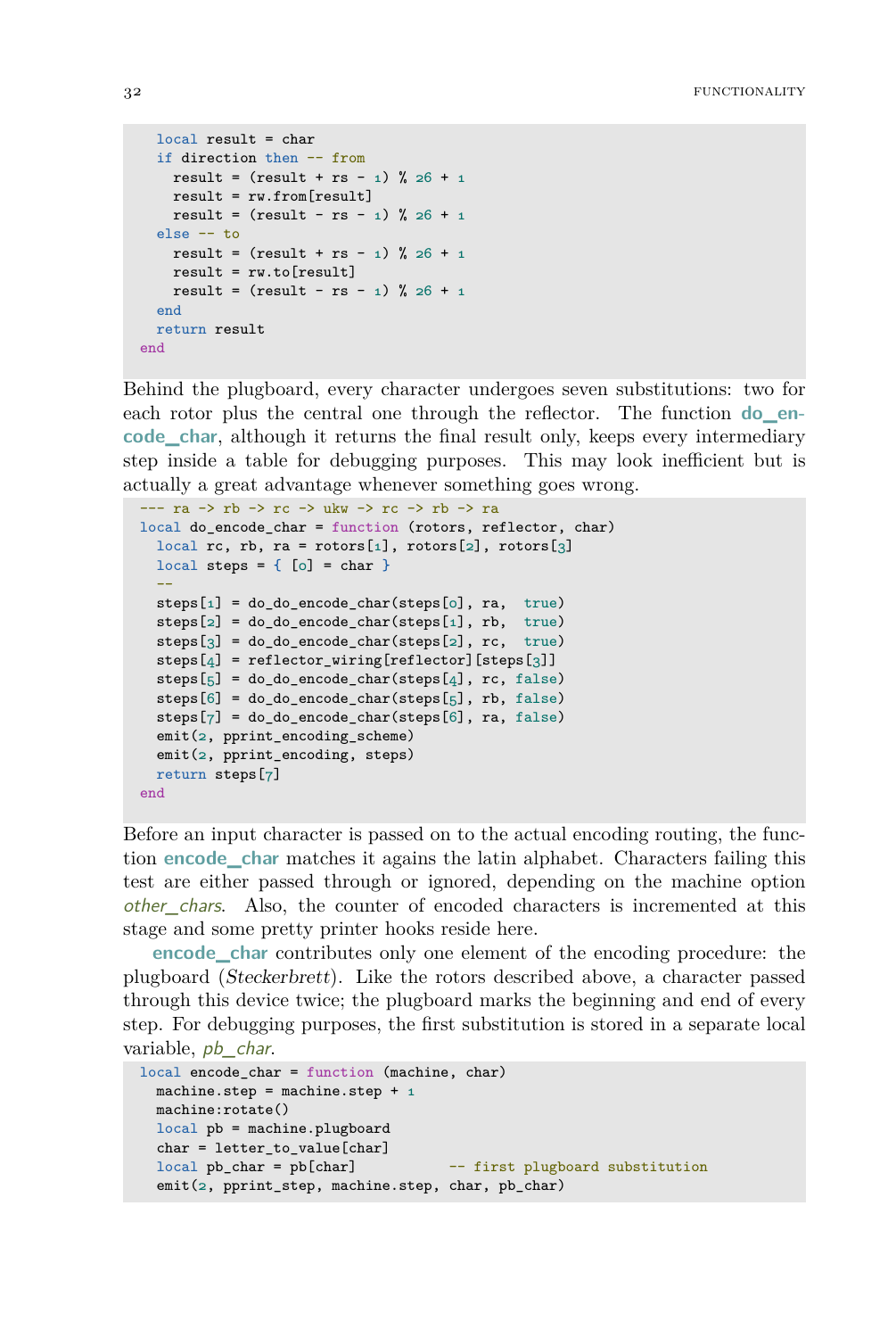```
emit(3, pprint rotor scheme)
  emit(3, pprint_rotor, machine.rotors[1])
  emit(3, pprint_rotor, machine.rotors[2])
  emit(3, pprint_rotor, machine.rotors[3])
  char = do_encode_char(machine.rotors,
                        machine.reflector,
                        pb_char)
 return value_to_letter[pb[char]] -- second plugboard substitution
end
local get_random_pattern = function ()
  local a, b, c
      = mathrandom(1,26), mathrandom(1,26), mathrandom(1,26)return value to letter[a]
      .. value to letter[b]
      .. value_to_letter[c]
end
local pattern to state = function (pat)
 return {
   letter_to_value[stringsub(pat, 1, 1)],
   letter_to_value[stringsub(pat, 2, 2)],
    letter_to_value[stringsub(pat, 3, 3)],
 }
end
local set_state = function (machine, state)
 local rotors = machine.rotors
 for i=1, 3 do
   rotors[i].state = state[i] - _1end
end
```
When Enigma is called from T<sub>EX</sub>, the encoding proceeds character by character as we iterate one node at a time. **encode\_string** is a wrapper for use with strings, e. g. in the mtx-script (*[page 8](#page-9-0)*). It handles iteration and extraction of successive characters from the sequence.

```
local encode_string = function (machine, str) --, pattern)
 local result = \{\}for char in utfcharacters(str) do
   local tmp = machine:encode(char)
   if tmp ~= false then
     if type(tmp) == "table" thenfor i=1, #tmp do
          result[4result+1] = tmp[i]end
     else
       result[4result+1] = tmpend
   end
 end
 machine:processed_chars()
 return tableconcat(result)
```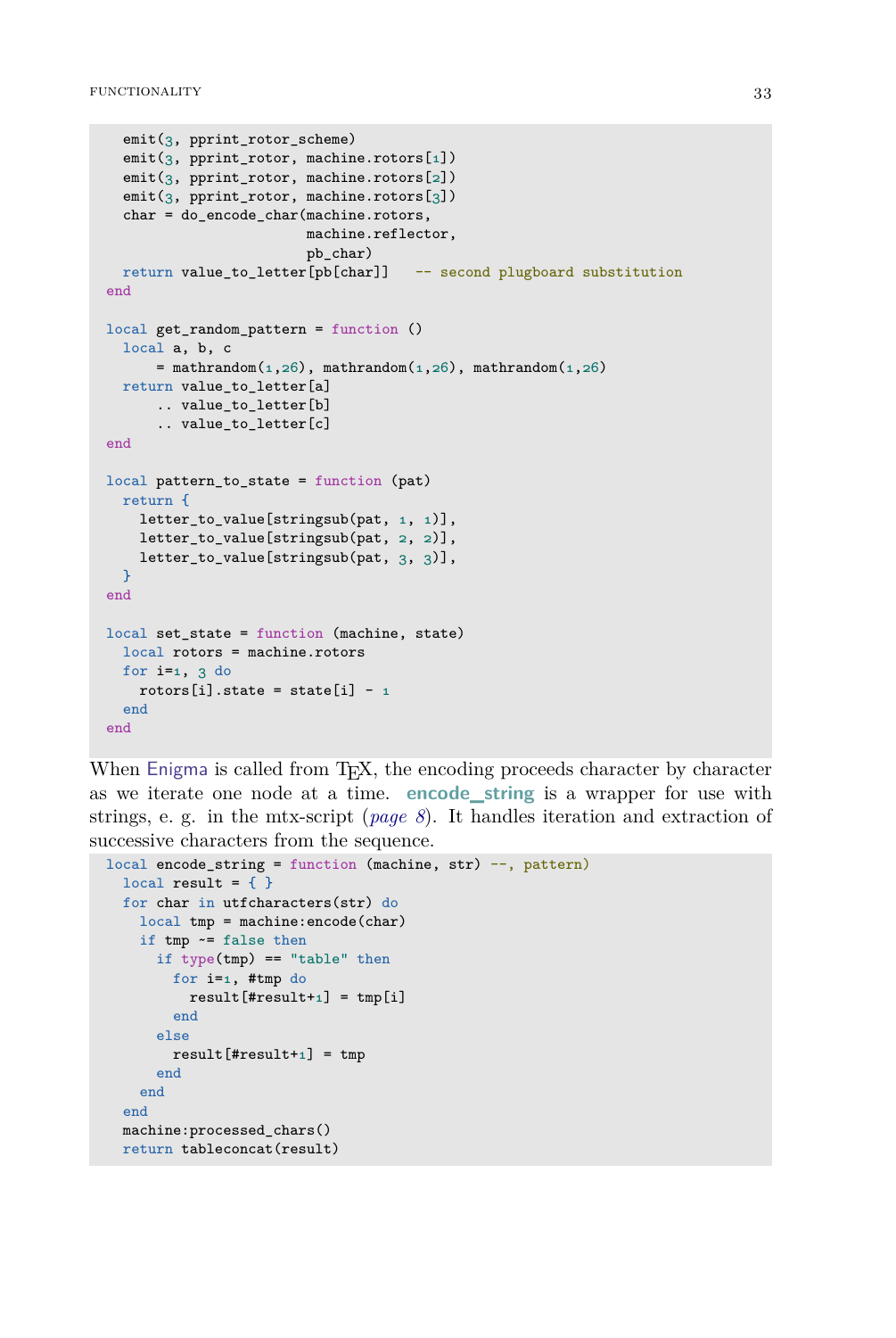#### initialization string parser

| Reflector Rotor Initial Plugboard wiring |                                                 |  |  |  |  |  |  |  |
|------------------------------------------|-------------------------------------------------|--|--|--|--|--|--|--|
| in slot setting rotor                    |                                                 |  |  |  |  |  |  |  |
|                                          | 12 3 1 2 3 1 2 3 4 5 6 7 8 9 10                 |  |  |  |  |  |  |  |
| B                                        | I IV III 16 26 08 AD CN ET FL GI JV KZ PU QY WX |  |  |  |  |  |  |  |

**Table 3** Initialization strings

```
local roman_digits = {
 i = 1, I = 1,ii = 2, II = 2,
 iii = 3, III = 3,
 iv = 4, IV = 4,
 v = 5, V = 5,
}
local p\_init = P{
 "init",
 init = V''whitespace''^-1 * Ct(V''do_init''),
 \texttt{do\_init} \quad = \texttt{(V"reflectron" * V"whitespace")^--1}* V"rotors" * V"whitespace"
                    * V"ring"
                   * (V"whitespace" * V"plugboard")^-1
                    ,
 reflector = Cg(C(R("ac", "AC")) / stringlower, "reflector"),
 rotors = Cg(Ct(V"rotor" * V"whitespace"
                         * V"rotor" * V"whitespace"
                         * V"rotor"),
                         "rotors")
                    ,
  rotor = Cs(V"roman_five" / roman_digits
                       + V"roman_four" / roman_digits
                      + V"roman_three" / roman_digits
                       + V"roman_two" / roman_digits
                       + V"roman_one" / roman_digits)
                    ,
 roman_one = P''I'' + P''i'',
 roman_two = P''II'' + P''iii'',
 roman_three = P''III'' + P''iii'',
  \text{roman\_four} = P''IV'' + P''iv'',\texttt{roman\_five} = P''V'' + P''v'',
 ring = Cg(Ct(V''double\_digit'' * V''whitespace")* V"double_digit" * V"whitespace"
                         * V"double_digit"),
                        "ring")
```
end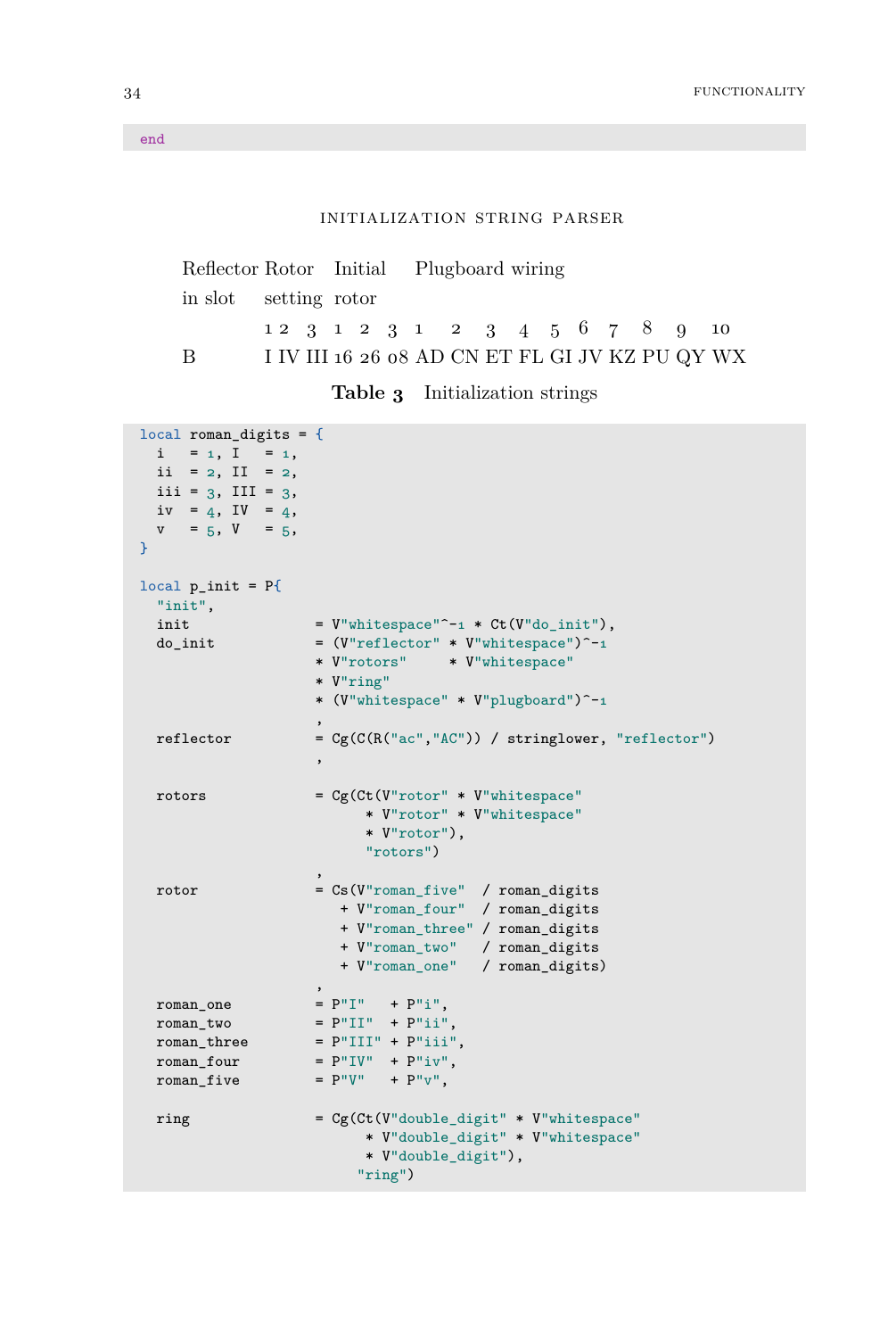```
,
  double\_digit = C(R"oz" * R"og"),
 plugboard = Cg(V"do_plugboard", "plugboard"),
 --- no need to enforce exactly ten substitutions
 --do_plugboard = Ct(V"letter_combination" * V"whitespace"
 -- * * V"letter combination" * V"whitespace"
 -- * * V"letter combination" * V"whitespace"
 -- * * V"letter_combination" * V"whitespace"<br>-- * * V"letter_combination" * V"whitespace"
                      * V"letter_combination" * V"whitespace"
 -- * * V"letter_combination" * V"whitespace"
  -- * * V"letter_combination" * V"whitespace"
  -- * * V"letter_combination" * V"whitespace"
 -- * * V"letter combination" * V"whitespace"
 -- * * V"letter combination")
 do_plugboard = Ct(V"letter\_combination"* (V"whitespace" * V"letter_combination")^0)
                  ,
  letter\_combination = C(R("az", "AZ") * R("az", "AZ"),whitespace = S'' \sqrt{n} t \sqrt{v''}^1,
}
```
#### initialization routines

The plugboard is implemented as a pair of hash tables.

```
local get_plugboard_substitution = function (p)
 --- Plugboard wirings are symmetrical, thus we have one table for
 --- each direction.
 local tmp, result = \{\}, \{\}for _, str in next, p do
   local one, two = stringlower(stringsub(str, 1, 1)),
                    stringlower(stringsub(str, 2))
   tmp[one] = two
   tmp[two] = oneend
 local n letters = 26
 local lv = letter_to_value
 for n=1, n_letters do
   local letter = value_to_letter[n]
   local sub = tmp[letter] or letter
   -- Map each char either to the plugboard substitution or itself.
   result[lv[letter]] = lv[sub or letter]
 end
 return result
end
```
Initialization of the rotors requires some precautions to be taken. The most obvious of which is adjusting the displacement of its wiring by the ring setting.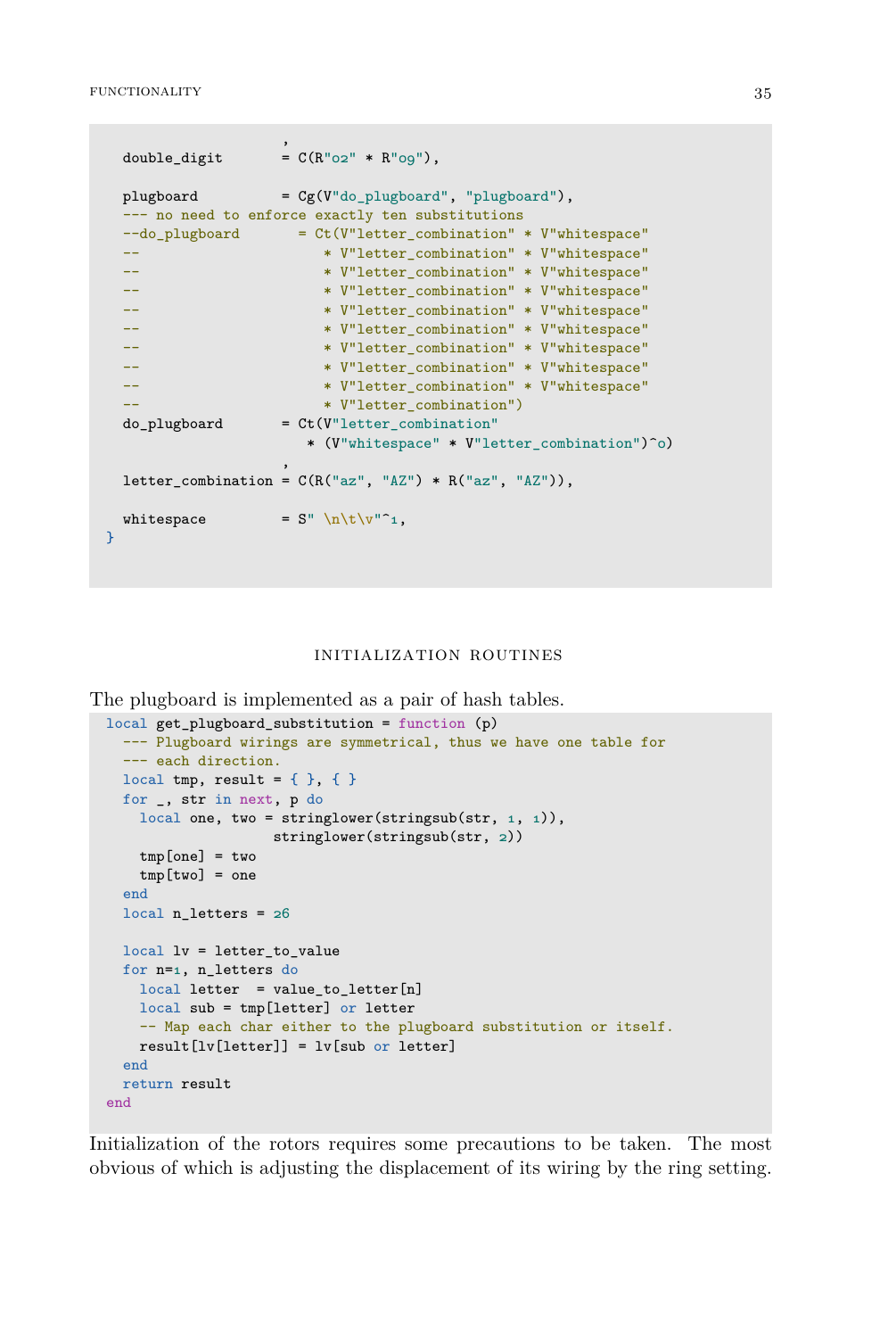<span id="page-37-0"></span>Another important task is to store the notch position in order for it to be retrievable by the rotation subroutine at a later point. The actual bidirectional mapping is implemented as a pair of tables. The initial order of letters, before the ring shift is applied, is alphabetical on the input (right, "from") side and, on the output (left, "to") side taken by the hard wired correspondence as specified in the rotor wirings above. NB the descriptions in terms of "output" and "input" directions is misleading in so far as during any encoding step the electricity will pass through every rotor in both ways. Hence, the "input" (right, from) direction literally applies only to the first half of the encoding process between plugboard and reflector. The function **do\_get\_rotor** creates a single rotor instance and populates it with character mappings. The from and to subfields of its wiring field represent the wiring in the respective directions. This initital wiring was specified in the corresponding raw\_rotor\_wiring table; the ringshift is added modulo the alphabet size in order to get the correctly initialized rotor.

```
local do_get_rotor = function (raw, notch, ringshift)
 local rotor = {
   wiring = {
     from = { } },
     to = {},
   },
   state = 0,notch = notch,
 }
 local w = rotor.wiring
 for from=1, 26 do
   local to = letter_to_value[stringsub(raw, from, from)]
   --- The shift needs to be added in both directions.
   to = (to + ringshift - 1) % 26 + 1from = (from + ringshift - 1) % 26 + 1
   rotor.wiring.from[from] = to
   rotor.wiring.to [to ] = from
 end
 --table.print(rotor, "rotor")
 return rotor
end
```
Rotors are initialized sequentially accordings to the initialization request. The function **get\_rotors** walks over the list of initialization instructions and calls **do\_get\_rotor** for the actual generation of the rotor table. Each rotor generation request consists of three elements:

- 1. the choice of rotor (one of five),
- 2. the notch position of said rotor, and

3. the ring shift.

```
local get_rotors = function (rotors, ring)
 local s, r = \{\}, \{\}for n=1, 3 do
    local nr = tonumber(rotors[n])
```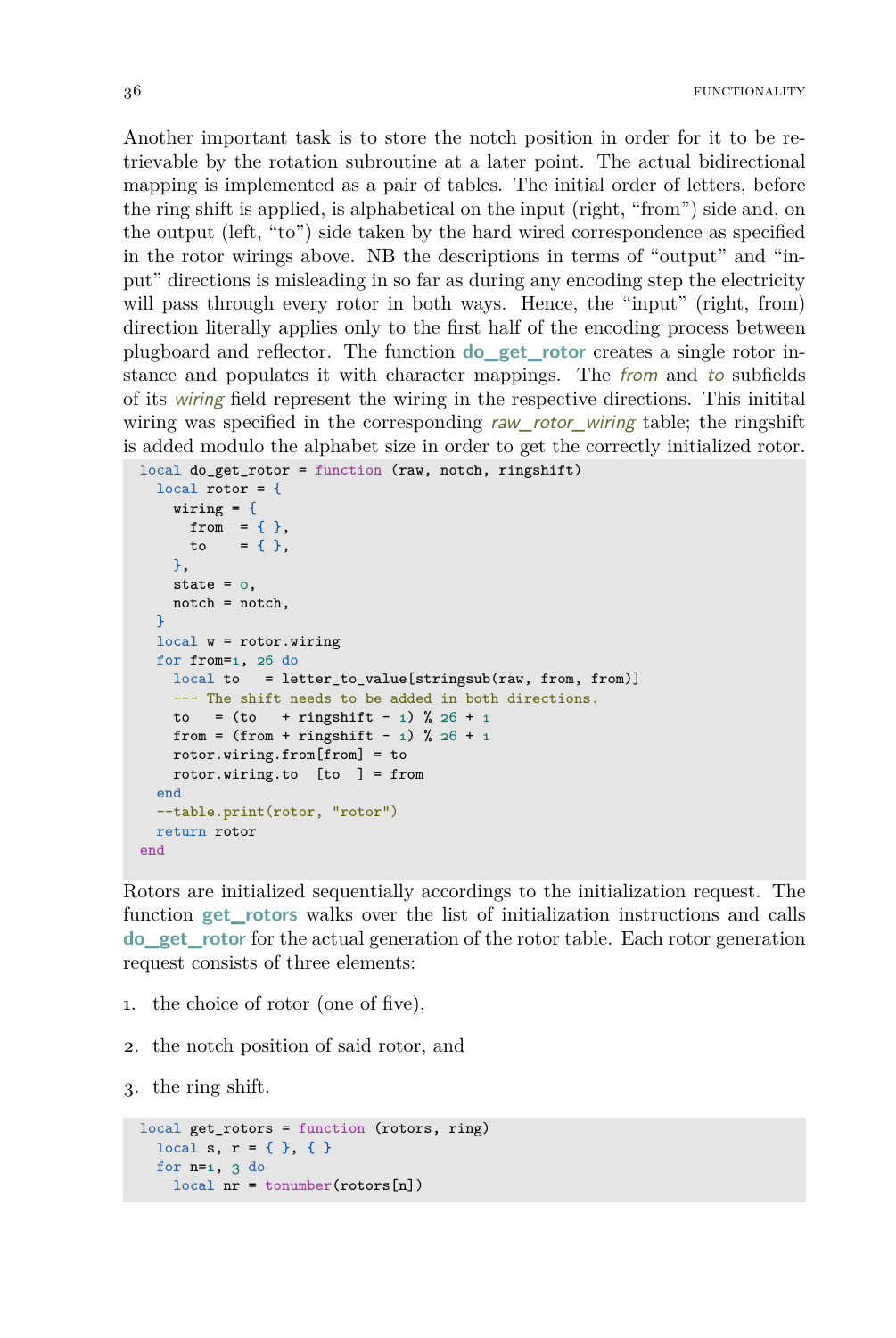```
local ni = tonumber(ring[n]) - 1 -- "1" means shift of zero
   r[n] = doget\_rotor(raw\_rotor\_wiring[nr], notches[nr], ni)s[n] = niend
 return r, s
end
local decode char = encode char - hooray for involutory ciphers
```
The function **encode\_general** is an intermediate step for the actual single-character encoding / decoding routine **enchode\_char**. Its purpose is to ensure encodability of a given character before passing it along. Characters are first checked against the replacement table pp\_substitutions (see *[page 30](#page-31-0)*). For single-character replacements the function returns the encoded character (string). However, should the replacement turn out to consist of more than one character, each one will be encoded successively, yielding a list.

```
local encode_general = function (machine, chr)
  local chr = utf8lower(chr)
  local replacement
      = pp_substitutions[chr] or letter_to_value[chr] and chr
  if not replacement then
   if machine.other_chars then
     return chr
    else
     return false
    end
  end
  if utf8len(replacement) == 1 then
   return encode char(machine, replacement)
  end
  local result = \{\}for new_chr in utfcharacters(replacement) do
   result[#result+1] = encode_char(machine, new_chr)
  end
  return result
end
local process_message_key
\begin{array}{rcl}\n\text{local alpha} & = R''az''\n\end{array}local alpha dec = alpha / letter to valuelocal whitespace = S'' \n\hbar \t\triv''local mkeypattern = Ct(alpha_dec * alpha_dec * alpha_dec)
                   * whitespace^0
                   * C(alpha * alpha *alpha)
process_message_key = function (machine, message_key)
  message_key = stringlower(message_key)
  local init, three = lpegmatch(mkeypattern, message_key)
  -- to be implemented
end
local decode_string = function (machine, str, message_key)
  machine.kenngruppe, str = stringsub(str, 3, 5), stringsub(str, 6)
  machine: process message key(message key)
```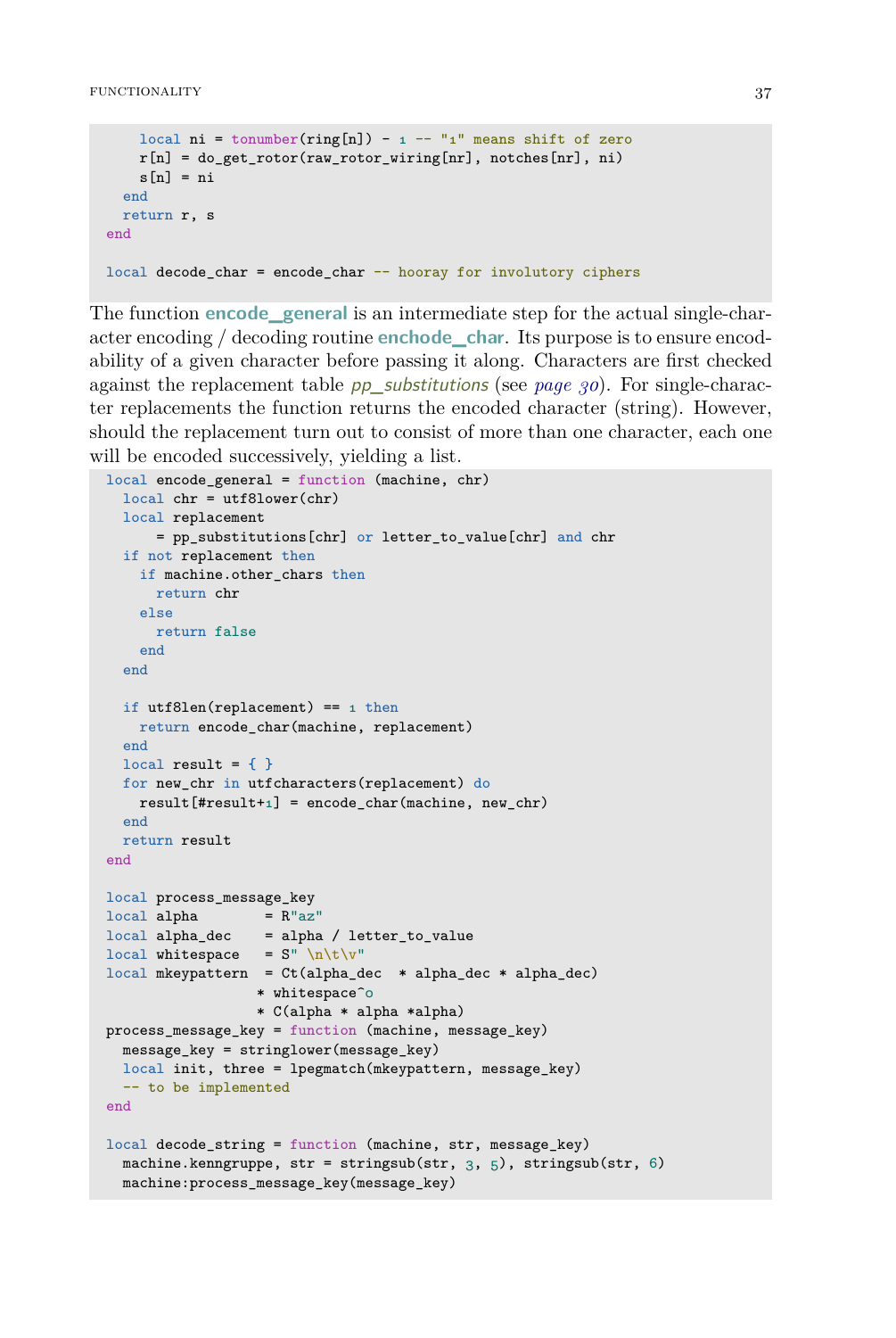```
local decoded = encode string(machine, str)
 return decoded
end
local testoptions = {
 size = 42,
}
local generate header = function (options)
end
local processed_chars = function (machine)
  emit(1, pprint_machine_step, machine.step, machine.name)
end
```
The day key is entrusted to the function **handle\_day\_key**. If the day key is the empty string or nil, it will ask for a key on the terminal. (Cf. below, *[page 41](#page-42-0)*.) Lesson: don't forget providing day keys in your setups when running in batch mode.

```
local handle_day_key handle_day_key = function (dk, name, old)
 local result
 if not dk or dk == "" then
   dk = ask_for_day_key(name, old)
 end
 result = leqgmatch(p init, dk)
 result.reflector = result.reflector or "b"
  - If we don't like the key we're going to ask again. And again....
 return result or handle_day_key(nil, name, dk)
end
```
The enigma encoding is restricted to an input – and, naturally, output – alphabet of exactly twenty-seven characters. Obviously, this would severely limit the set of encryptable documents. For this reason the plain text would be preprocessed prior to encoding, removing spaces and substituting a range of characters, e. g. punctuation, with placeholders ("X") from the encodable spectrum. See above *[page 30](#page-31-0)* for a comprehensive list of substitutions.

The above mentioned preprocessing, however, does not even nearly extend to the whole unicode range that modern day typesetting is expected to handle. Thus, sooner or later an Enigma machine will encounter non-preprocessable characters and it will have to decide what to do with them. The Enigma module offers two ways to handle this kind of situation: drop those characters, possibly distorting the deciphered plain text, or to leave them in, leaving hints behind as to the structure of the encrypted text. None of these is optional, so it is nevertheless advisable to not include non-latin characters in the plain text in the first place. The settings key *other chars* (type boolean) determines whether we will keep or drop offending characters.

```
new = function (name, args)
 local setup_string, pattern = args.day_key, args.rotor_setting
 local raw_settings = handle_day_key(setup_string, name)
 local rotors, ring =
    get_rotors(raw_settings.rotors, raw_settings.ring)
```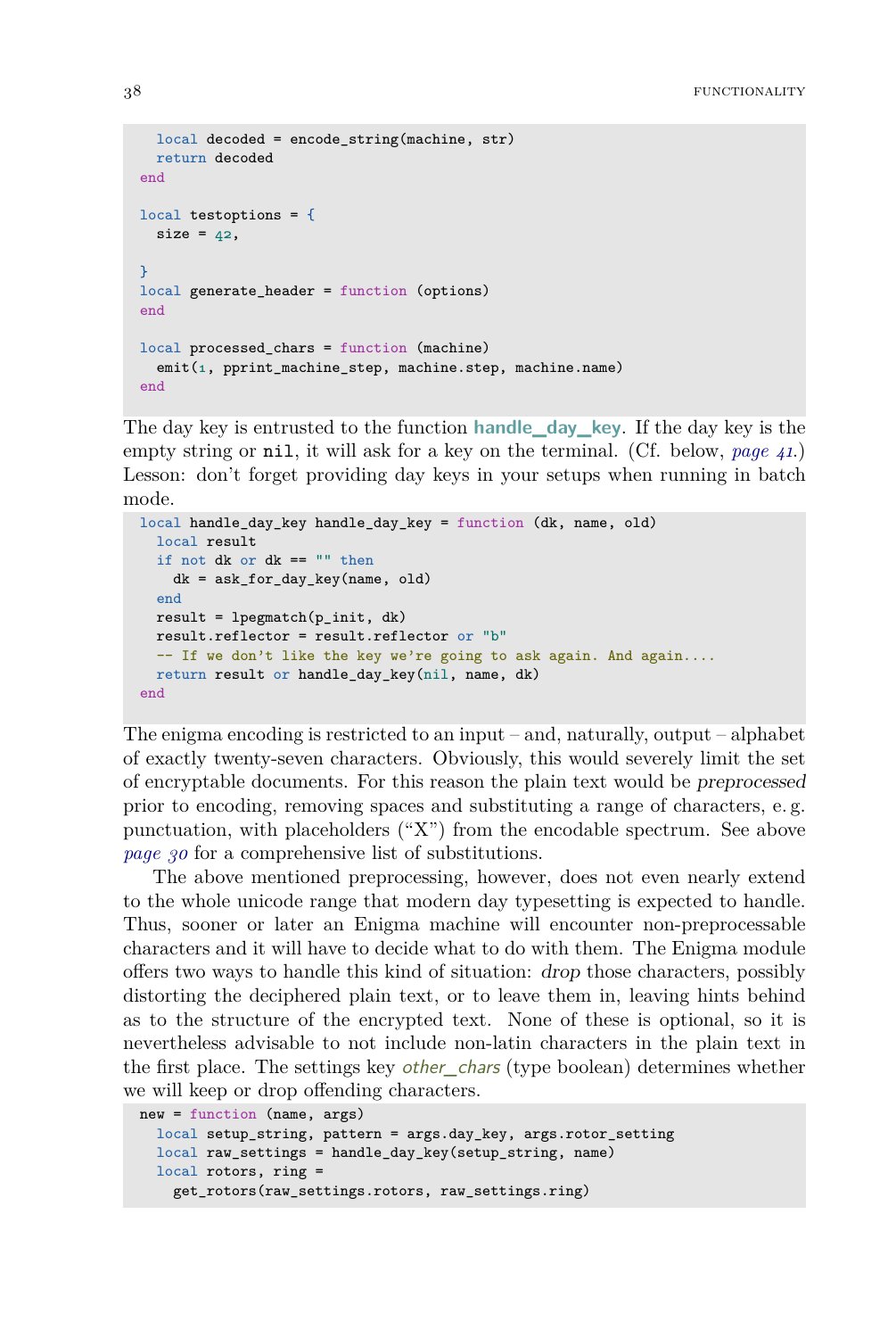```
local plugboard
       = raw_settings.plugboard
         and get_plugboard_substitution(raw_settings.plugboard)
         or get plugboard substitution{ }
   local machine = {
     name = name,step = 0, - n characters encoded
     init = {
      rotors = raw_settings.rotors,
       ring = raw_settings.ring
     },
     rotors = rotors,
     ring = ring,state = init state,
     other_chars = args.other_chars,<br>spacing = args.spacing,
                        = args.spacing,
      \rightarrow a>1, b>2, c>3
     reflector = letter_to_value[raw_settings.reflector],
     plugboard = plugboard,
      --- functionality
     rotate = rotate,
     --process_message_key = process_message_key,
      encode_string = encode_string,
      encode_char = encode_char,
     encode_char = encode_char,<br>encode = encode_general,<br>decode string = decode string,
     decode_string = decode_strin<br>decode_char = decode_char,
     \text{decode}\_\text{char}set_state = set_state,
      processed_chars = processed_chars,
     --- <br/>badcodingstyle> -- hackish but occasionally useful<br>__raw = raw_settings
                        __raw = raw_settings
       -- </badcodingstyle>
   } --- machine
   local init_state
     = pattern_to_state(pattern or get_random_pattern())
   emit(1, pprint_init, init_state)
   machine:set_state(init_state)
   --table.print(machine.rotors)
   emit(1, pprint_new_machine, machine)
   return machine
 end
end
```
#### setup argument handling

#### do

As the module is intended to work both with the Plain and L<sup>A</sup>T<sub>E</sub>X formats as well as  $\text{ConT} \in X$ t, we can't rely on format dependent setups. Hence the need for an argument parser. Should be more efficient anyways as all the functionality resides in Lua.

 $local p_{args} = P{$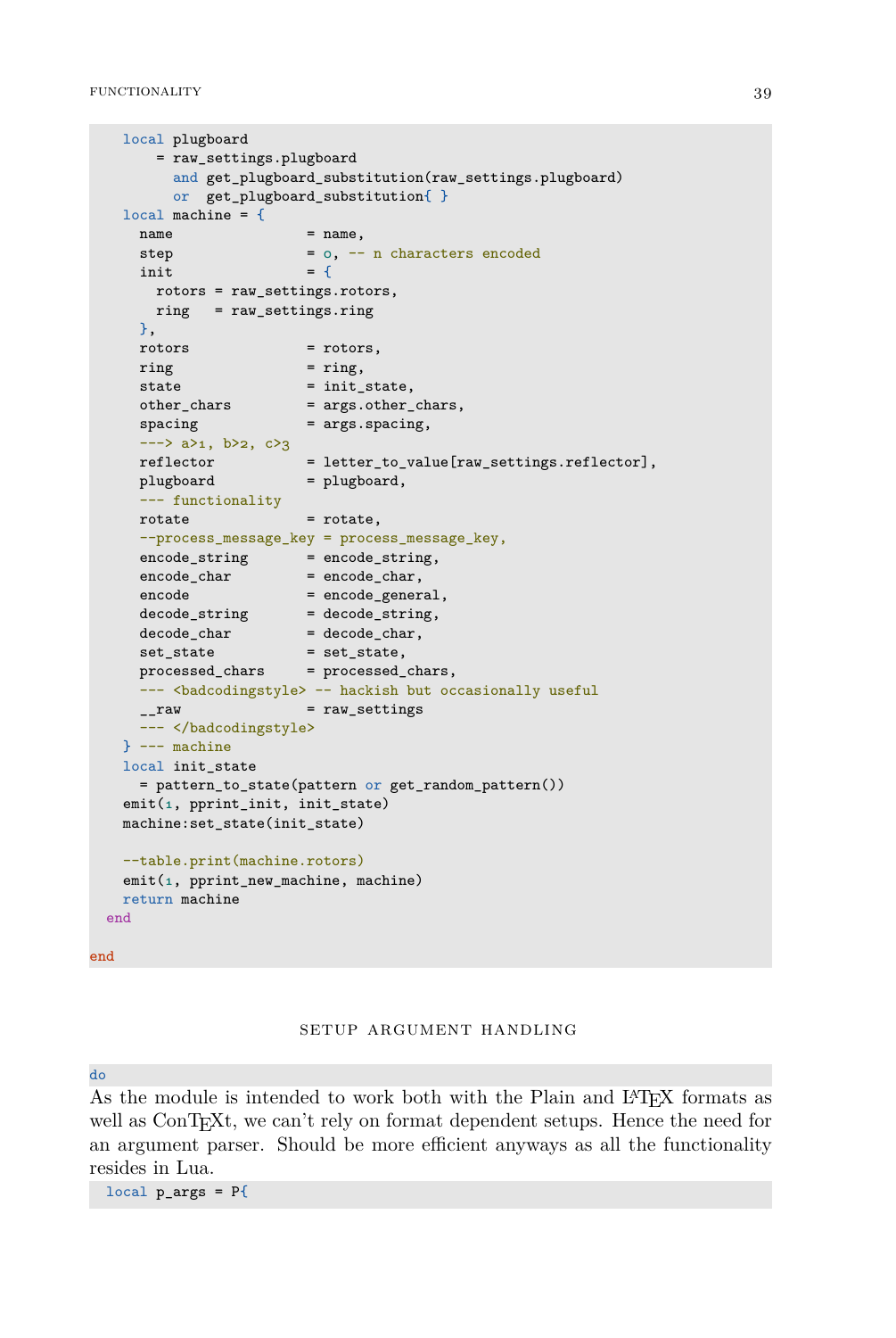```
"args",
args = Cf(Ct"" * (V"kv\_pair" + V"emptyline")\circ, rawset),kv\_pair = Cg(V''key''* V"separator"
                          * (V"value" * V"final"
                          + V"empty"))
                    * V"rest_of_line"^-1
                     ,
 key = V''whitespace"^o * C(V'' \text{key\_char}''^1),
key_char = (1 - V''whitespace'' - V''eol'' - V''equals'')^1,
separation = V''whitespace" o * V''equals" * V''whitespace" o,empty = V'' whitespace"\hat{o} * V'' comma" * V'' rest_of_line"\hat{-1}* Cc(false)
                     ,
value = C((V^{\prime\prime}balandvec{c}d^{\prime\prime} + (1 - V^{\prime\prime}final^{\prime\prime}))^2),final = V''whitespace"^o * V''comma" + V''rest_of_string",
rest_of_string = V"whitespace"^0
                     * V"eol_comment"^-1
                      * V"eol"^0
                      * V"eof"
                      ,
rest_of_line = V"whitespace" ^o * V"eol\_comment" ^-1 * V"eol",eol_comment = V''comment_string" * (1 - (V''\text{eol}'' + V''\text{eof}''))^oo,
comment_string = V"lua_comment" + V"TeX_comment",
TeX_comment = V'' percent",<br>lua_comment = V'' double_da;
                    = V"double dash",
emptyline = V''rest_of_line",balanced = V"balanced_brk" + V"balanced_brc",
balanced_brk = V"lbrk"
                      * (V''\text{balanced}'' + (1 - V''\text{rbrk})))^0
                      * V"rbrk"
                      ,
balanced_brc = V''lbrc"* (V''\text{balanced}'' + (1 - V''\text{rbrc}'))^0
                      * V"rbrc"
                      ,
-- Terminals
eol = P''\n\ln r'' + P''\nr'\n' + P''\nr' + P''\nr',
eof = -P(1),
whitespace = S'' \setminus t \setminus v'',<br>equals = P'' ='',equalsdot \qquad = P^{\prime\prime}.",
comma = P^{\prime\prime}, \prime\prime,
\begin{array}{lll} \texttt{dash} & = \mathrm{P}^{\text{\tiny\textsf{III}-\textsf{II}}}, & \texttt{double\_dash} \end{array} \begin{array}{lll} = \mathrm{V}^{\text{\tiny\textsf{II}}} \texttt{dash}^{\text{\tiny\textsf{III}}} \ast \mathrm{V}^{\text{\tiny\textsf{II}}} \texttt{dash}^{\text{\tiny\textsf{II}}}, \\ = \mathrm{P}^{\text{\tiny\textsf{III}}} \mathrm{W}^{\text{\tiny\textsf{III}}}_\circ, & \end{array}percent
\mathbf{lbrk} = \mathbf{P}^{\shortparallel} [\mathsf{''}, \quad \mathbf{rbrk} = \mathbf{P}^{\shortparallel} ]^{\shortparallel},lbrc = P''{''}, rbrc = P''}, rbrc = P''
```
}

In the next step we process the arguments, check the input for sanity etc. The function **parse\_args** will test whether a value has a sanitizer routine and, if so, apply it to its value.

local boolean synonyms = {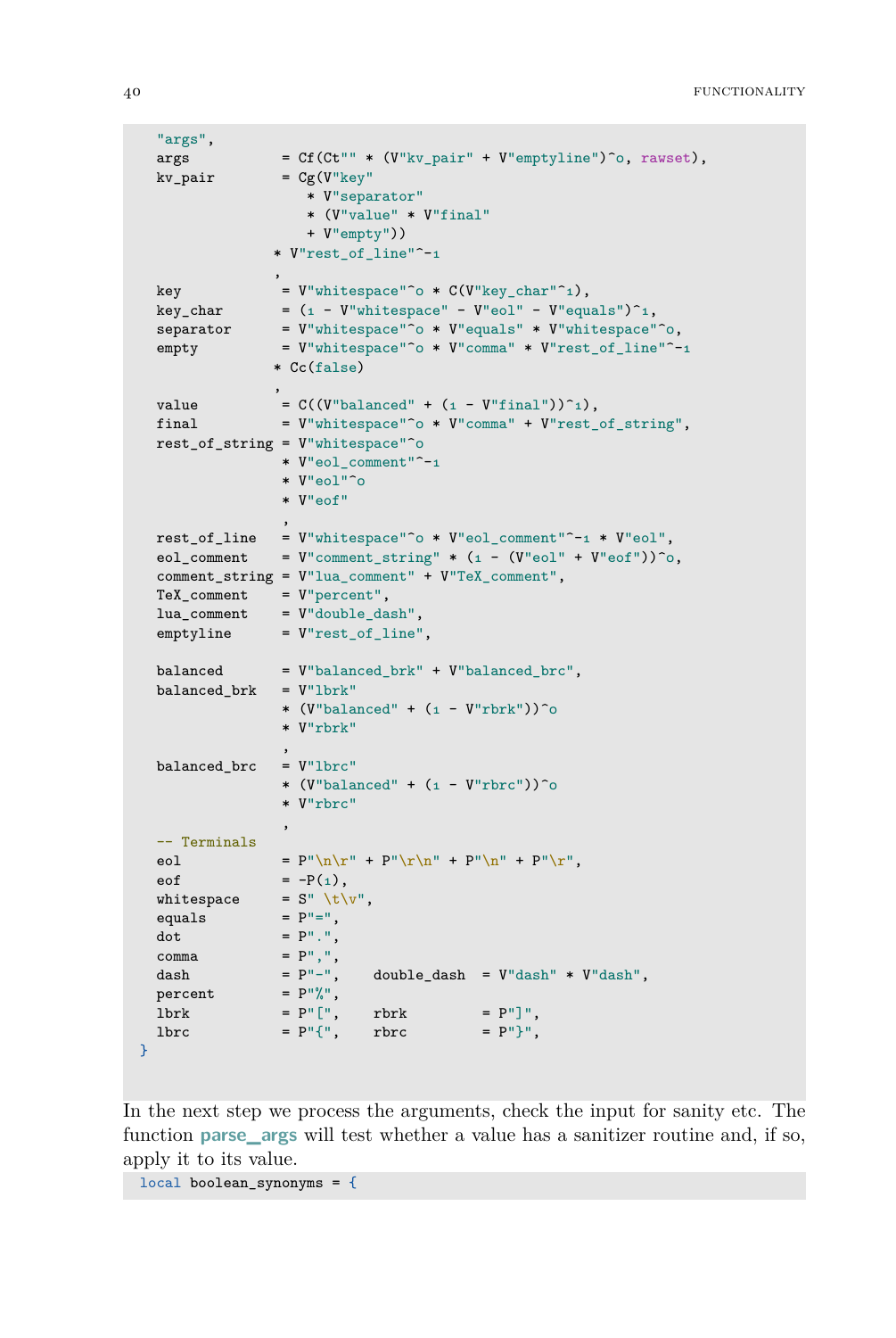```
["1"] = true.
  dot = true,
  indeed = true,ok = true,['"'] = true,
 ['true"] = true,yes = true,
}
local toboolean
   = function (value) return boolean_synonyms[value] or false end
local alpha = R("az", "AZ")local digit = R''og"
local space = S'' \setminus t \setminus v''local ans = alpha + digit + spacelocal p_ans = Cs((ans + (1 - ans / ""))^1)
local alphanum_or_space = function (str)
 if type(str) ~= "string" then return nil end
 return lpegmatch(p_ans, str)
end
local ensure int = function (n)n = tonumber(n)
 if not n then return o end
 return mathfloor(n + o.5)end
p_{alpha} = Cs((alpha + (1 - alpha / ""))^1)local ensure_alpha = function (s)
 s = tostring(s)
 return lpegmatch(p_alpha, s)
end
local sanitizers = {<br>other chars = toboolean,
                                    - true = keep, false = drop
 spacing = toboolean,day_key = alphanum_or_space,
 rotor_setting = ensure_alpha,
  verbose = ensure_int,
}
enigma.parse_args = function (raw)
 local args = lpegmatch(p_args, raw)
 for k, v in next, args do
   local f = sanitizers[k]
   if f then
     args[k] = f(v)else
     -- OPTIONAL be fascist and permit only predefined args
     args[k] = vend
  end
  return args
end
```
If the machine setting lacks key settings then we'll go ahead and ask the user directly, hence the function **ask\_for\_day\_key**. We abort after three misses lest we annoy the user …

```
local max tries = 3ask_for_day_key = function (name, old, try)
```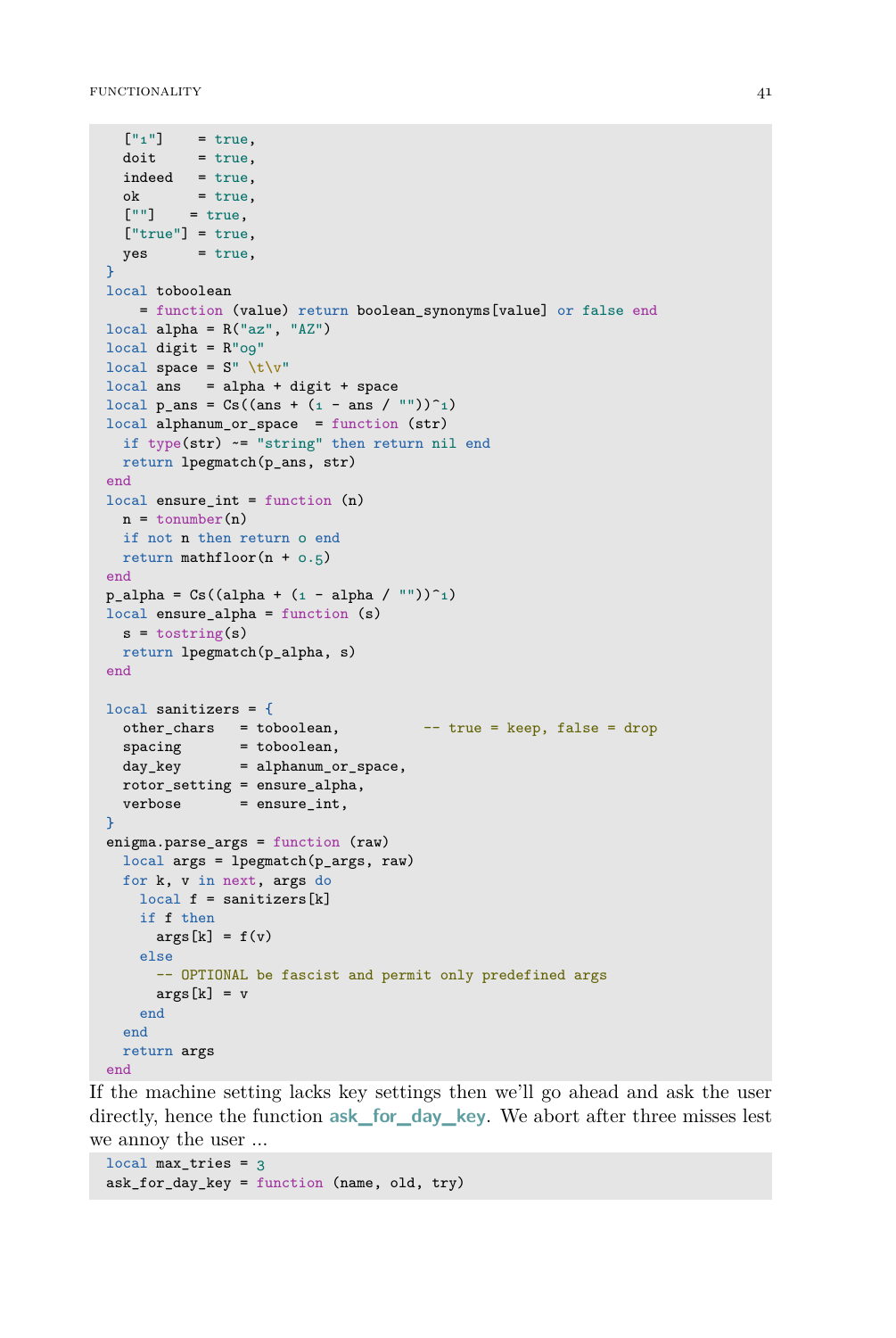```
if trv = max tries then
     iowrite[[
Aborting. Entered invalid key three times.
]]
     os.exit()
   end
   if old then
     emit(o, key invalid)
   end
   emit(0, polite_key_request, name)
   local result = ioread()
   iowrite("\n")
   return alphanum_or_space(result) or
          ask for day key(name, (try and try + 1 or 1))
 end
end
```
#### callback

This is the interface to T<sub>F</sub>X. We generate a new callback handler for each defined Enigma machine. ConTEXt delivers the head as third argument of a callback only  $(...?)$ , so we'll have to do some variable shuffling on the function side.

When grouping output into the traditional blocks of five letters we insert space nodes. As their properties depend on the font we need to recreate the space item for every paragraph. Also, as ConT<sub>E</sub>Xt does not preload a font we lack access to font metrics before \starttext. Thus creating the space earlier will result in an error. The function **generate** space will be called inside the callback in order to get an appropriate space glue.

```
local generate_space = function ( )
 local current_fontparms = font.getfont(font.current()).parameters
 local space_node = nodenew(GLUE_NODE)
 space_node.spec = nodenew(GLUE_SPEC_NODE)
 space_node.spec.width = current_fontparms.space
 space node.spec.shrink = current fontparms.space shrink
 space_node.spec.stretch = current_fontparms.space_stretch
 return space_node
end
```
Registering a callback ("node attribute"?, "node task"?, "task action"?) in ConTEXt is not straightforward, let alone documented. The trick is to create, install and register a handler first in order to use it later on … many thanks to Khaled Hosny, who posted an answer to *[tex.sx](http://tex.stackexchange.com/a/11970)*.

```
local new_callback = function (machine, name)
 enigma.machines [name] = machine
 local format_is_context = format_is_context
 local current_space_node
 local mod_5 = o--- First we need to choose an insertion method. If autospacing is
 --- requested, a space will have to be inserted every five
```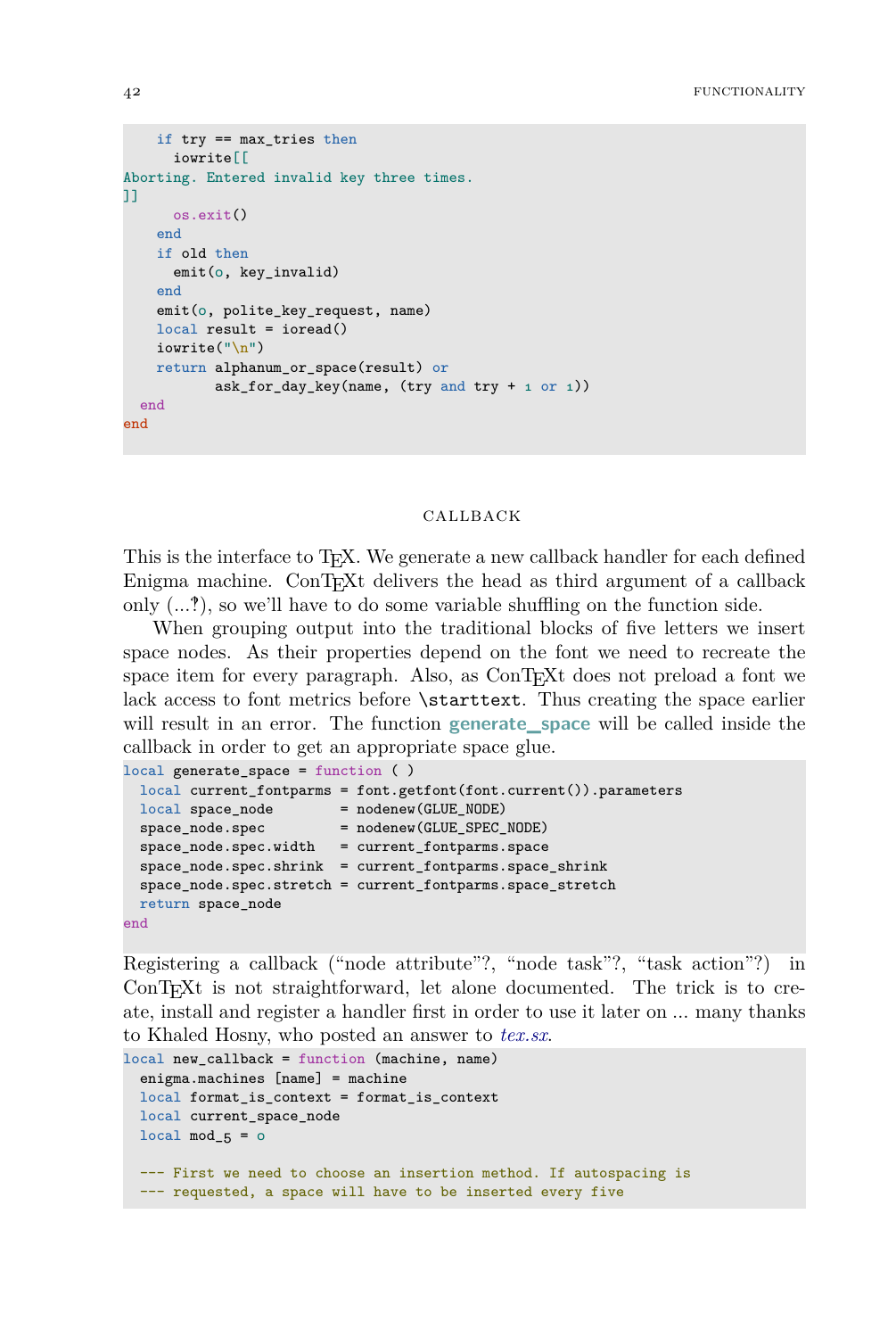```
--- characters. The rationale behind using differend functions to
--- implement each method is that it should be faster than branching
--- for each character.
local insert encoded
if machine.spacing then -- auto-group output
 insert_encoded = function (head, n, replacement)
    local insert_glyph = nodecopy(n)if replacement then -- inefficient but bulletproof
      insert_glyph.char = utf8byte(replacement)
      --print(utf8char(n.char), "=>", utf8char(insertion.char))
    end
    --- if we insert a space we need to return the
    --- glyph node in order to track positions when
    --- replacing multiple nodes at once (e.g. ligatures)
   local insertion = insert_glyph
    mod_{-5} = mod_{-5} + 1if mod_5 > 5 then
     mod 5 = 1insertion = nodecopy(current space node)insertion.next, insert_glyph.prev = insert_glyph, insertion
    end
    if head == n then \rightarrow replace head
     local succ = head.next
     if succ then
        insert_glyph.next, succ.prev = succ, insert_glyph
      end
     head = insertion
    else --> replace n
     local pred, succ = n.prev, n.next
      pred.next, insertion.prev = insertion, pred
      if succ then
        insert_glyph.next, succ.prev = succ, insert_glyph
      end
    end
    --- insertion becomes the new head
    return head, insert_glyph -- so we know where to insert
  end
else
  insert_encoded = function (head, n, replacement)
    local insertion = nodecopy(n)if replacement then
      insertion.char = utf8byte(replacement)
    end
    if head == n then
     local succ = head.next
     if succ then
       insertion.next, succ.prev = succ, insertion
      end
     head = insertion
    else
     nodeinsert_before(head, n, insertion)
     noderemove(head, n)
    end
```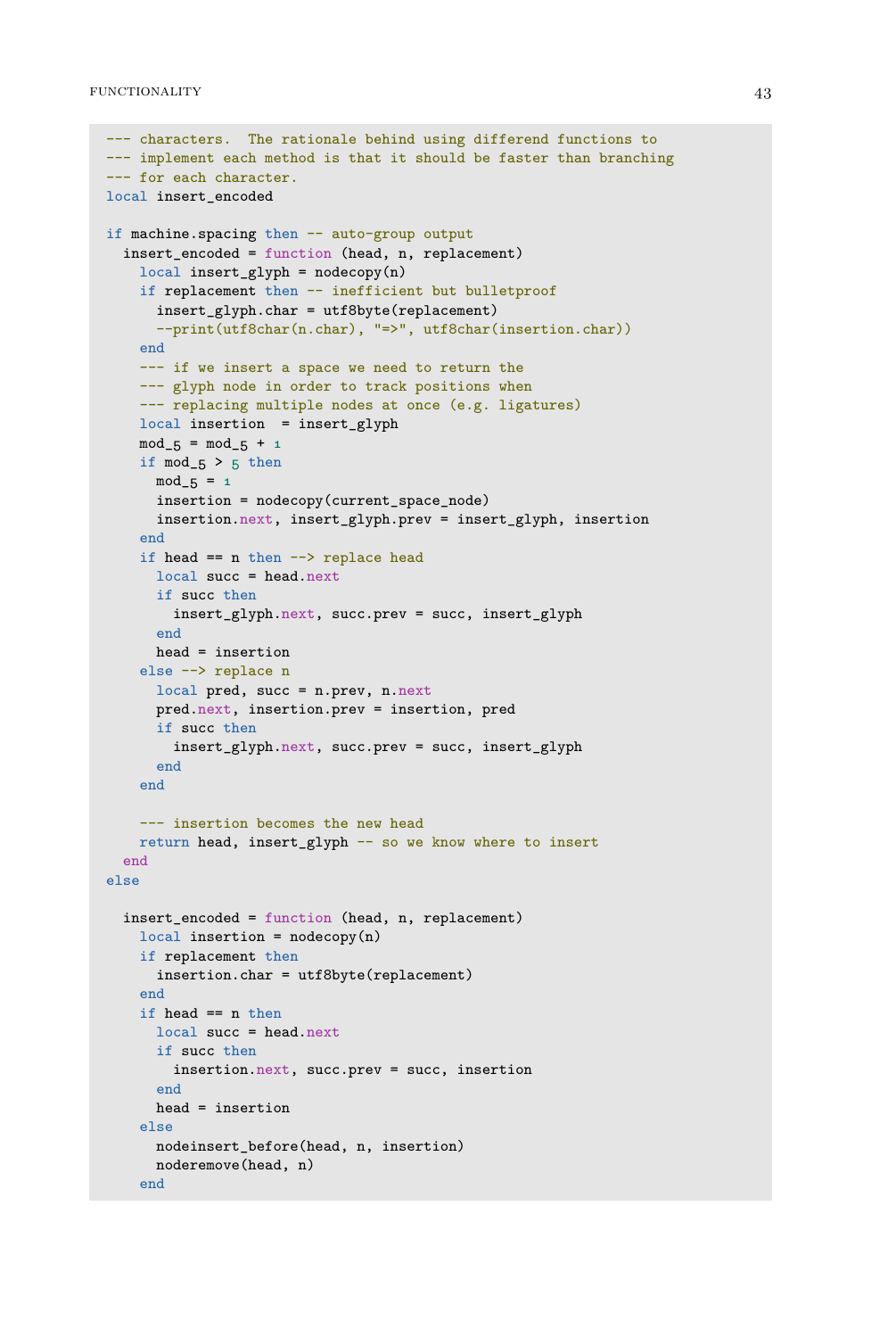```
return head, insertion
 end
end
--- The callback proper starts here.
local aux aux = function (head, recurse)
 if recurse == nil then recurse = 0 end
 for n in nodetraverse(head) do
   local nid = n.id
   --print(utf8char(n.char), n)
   if nid == GLYPH_NODE then
     local chr = utf8char(n(char)--print(chr, n)
     local replacement = machine:encode(chr)--print(chr, replacement, n)
     local treplacement = replacement and type(replacement)
      --if replacement == false then
      if not replacement then
        noderemove(head, n)
      elseif treplacement == "string" then
        --print(head, n, replacement)
       head, _ = insert_encoded(head, n, replacement)
      elseif treplacement == "table" then
       local current = n
       for i=1, #replacement do
         head, current = insert encoded(head, current, replacement[i])
        end
      end
    elseif nid == GLUE_NODE then
      if n.subtype - - 15 then - keeping the parfillskip
       noderemove(head, n)
      end
    elseif IGNORE_NODES[nid] then
      -- drop spaces and kerns
      noderemove(head, n)
    elseif nid == DISC_NODE then
      --- ligatures need to be resolved if they are characters
      local npre, npost = n.pre, n.post
      if nodeid(npre) == GLYPH_NODE and
        nodeid(npost) == GLYPH_NODE then
        if npre.char and npost.char then -- ligature between glyphs
          local replacement_pre = machine:encode(utf8char(npre.char))
          local replacement_post = machine:encode(utf8char(npost.char))
         insert_encoded(head, npre, replacement_pre)
         insert_encoded(head, npost, replacement_post)
        else -- hlists or whatever
         -- pass
         --noderemove(head, npre)
         --noderemove(head, npost)
        end
      end
      noderemove(head, n)
    elseif nid == HLIST_NODE or nid == VLIST_NODE then
      if nodelength(n.list) > 0 then
       n.list = aux(n.list, recurse + 1)
      end
```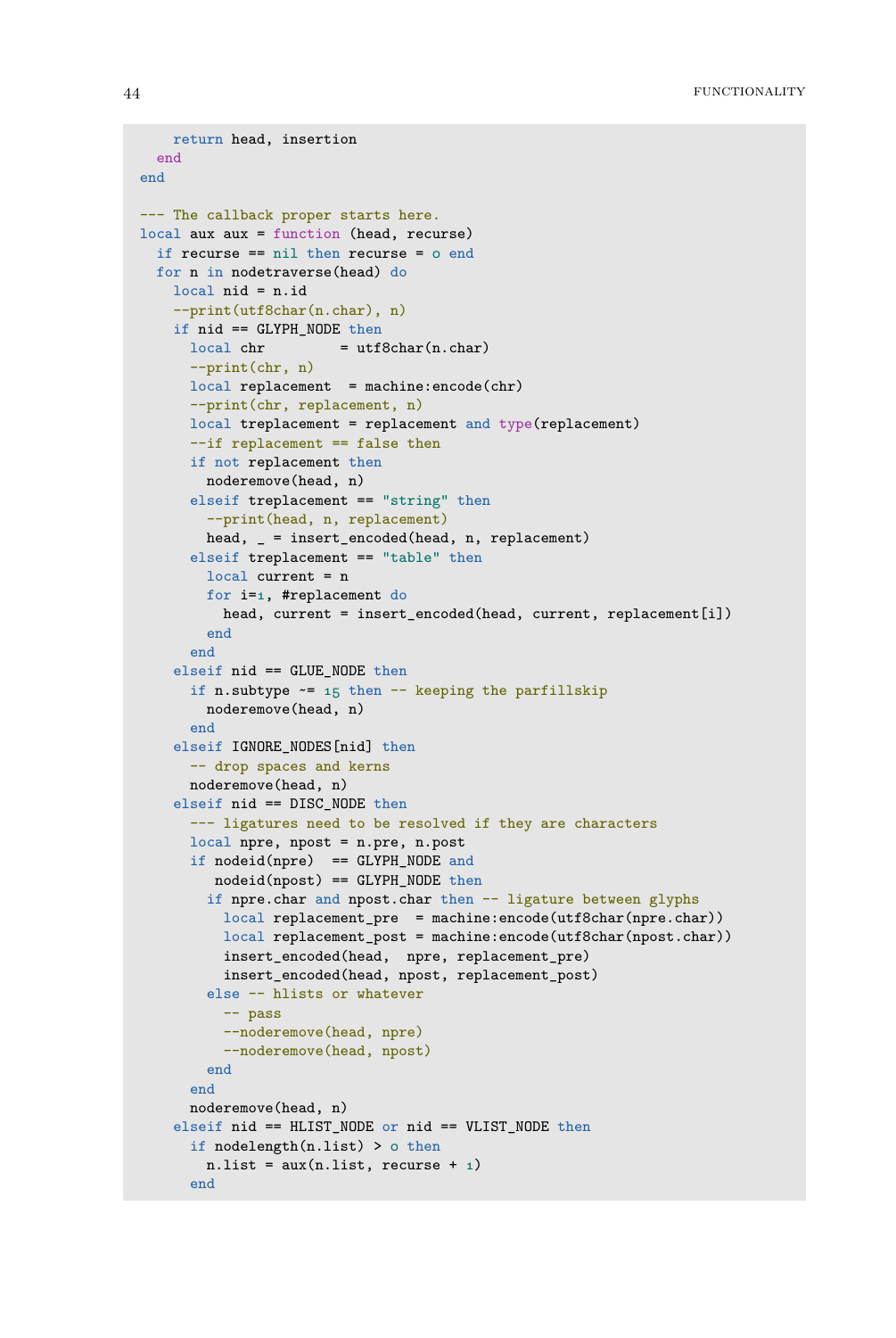```
-- else
       -- TODO other node types
        print(n)end
   end
  nodeslide(head)
  return head
 end -- callback auxiliary
 --- Context requires
 --- × argument shuffling; a properly registered "action" gets the
 --- head passed as its third argument
  --- x hacking our way around the coupling of pre_linebreak_filter
 --- and hpack filter; background:
 --- http://www.ntg.nl/pipermail/ntg-context/2012/067779.html
 local cbk = function (a, -, c)local head
   current_space_node = generate_space ()
   mod_5 = 0
   if format is context == true then
     head = clocal cbk_env = get_debug_info(4) -- no getenv in lua 5.2--inspect(cbk_env)
     if cbk_env.func == nodes.processors.pre_linebreak_filter then
       -- how weird is that?
      return aux(head)
     end
     return head
   end
   head = areturn aux(head)
 end
 if format_is_context then
   local cbk_id = "enigma_" .. name
   enigma.callbacks[name] = nodesinstallattributehandler{
    name = <math>cbk_id</math>,namespace = thirddata.enigma,
    processor = cbk,
   }
   local cbk_location = "thirddata.enigma.callbacks." .. name
   nodestasksappendaction("processors",
                          --"characters",
                          --"finalizers",
                          --- this one is tagged "for users"
                          --- (cf. node-tsk.lua)
                          "before",
                          cbk_location)
   nodestasksdisableaction("processors", cbk_location)
 else
   enigma.callbacks[name] = cbk
 end
end
```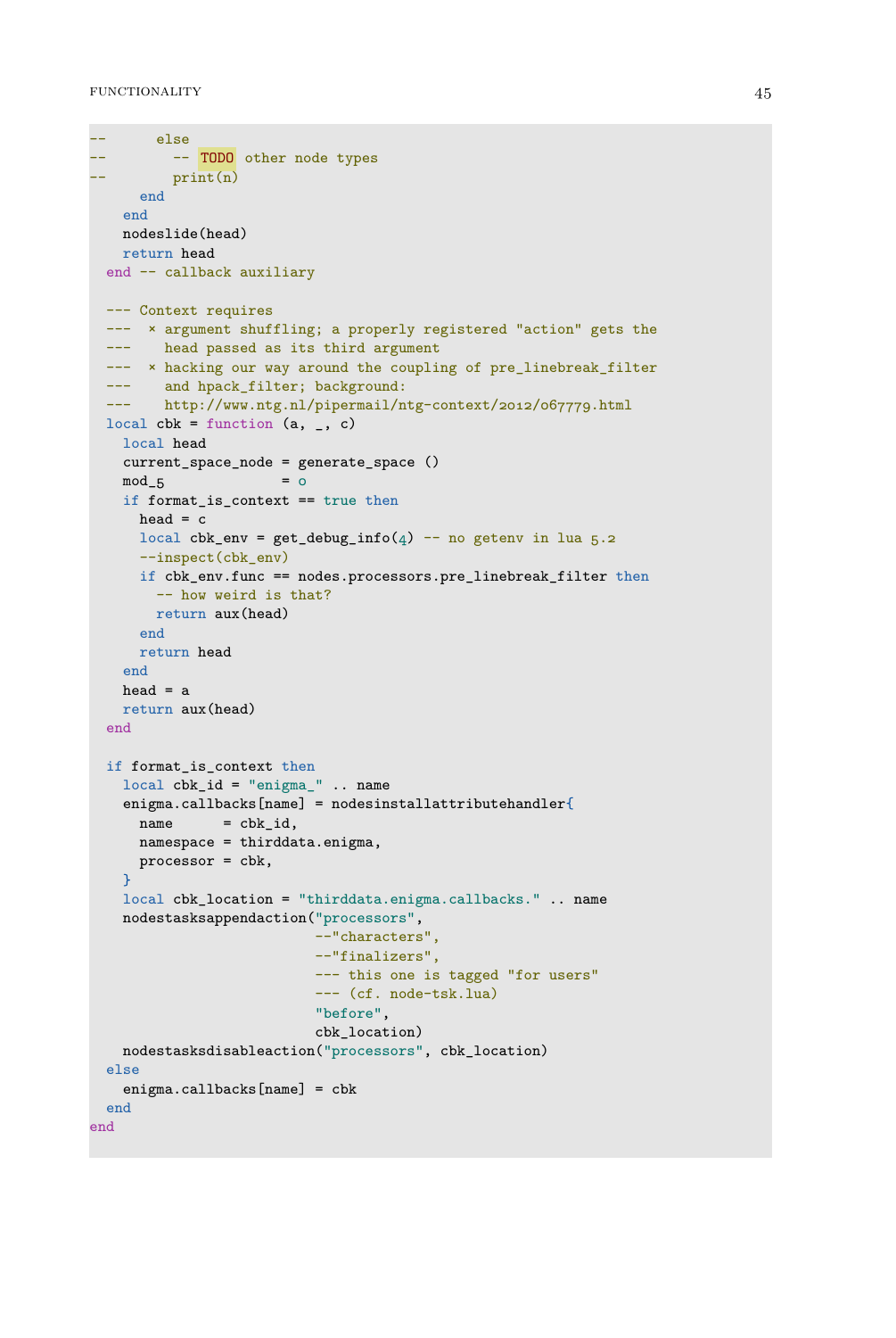<span id="page-47-1"></span><span id="page-47-0"></span>Enigma machines can be copied and derived from one another at will, cf. the **\defineenigma** on *[page 17](#page-18-1)*. Two helper functions residing inside the thirddata.enigma namespace take care of these actions: **save\_raw\_args** and **retrieve\_raw\_args**. As soon as a machine is defined, we store its parsed options inside the table configurations for later reference. For further details on the machine derivation mechanism see *[page 18](#page-19-0)*.

```
local configurations = \{ \}local save raw args = function (conf, name)local current = configurations[name] or \{ \}for k, v in next, conf do
   current[k] = vend
 configurations[name] = current
end
local retrieve_raw_args = function (name)
 local cn = configurations[name]
 return cn and tablecopy(cn) or \{ \}end
enigma.save_raw_args = save_raw_args
enigma.retrieve_raw_args = retrieve_raw_args
```
The function **new\_machine** instantiates a table containing the complete specification of a workable Enigma machine and other metadata. The result is intended to be handed over to the callback creation mechanism (**new\_callback**). However, the arguments table is usally stored away in the *thirddata.enigma* namespace anyway (**save\_raw\_args**), so that the specification of any machine can be inherited by some new setup later on.

```
local new_machine = function (name)
 local args = configurations[name]
 --table.print(configurations)
 verbose level = args and args.verbose or verbose level
 local machine = new(name, args)
 return machine
end
enigma.new_machine = new_machine
enigma.new_callback = new_callback
-- vim:ft=lua:sw=2:ts=2:tw=71:expandtab
```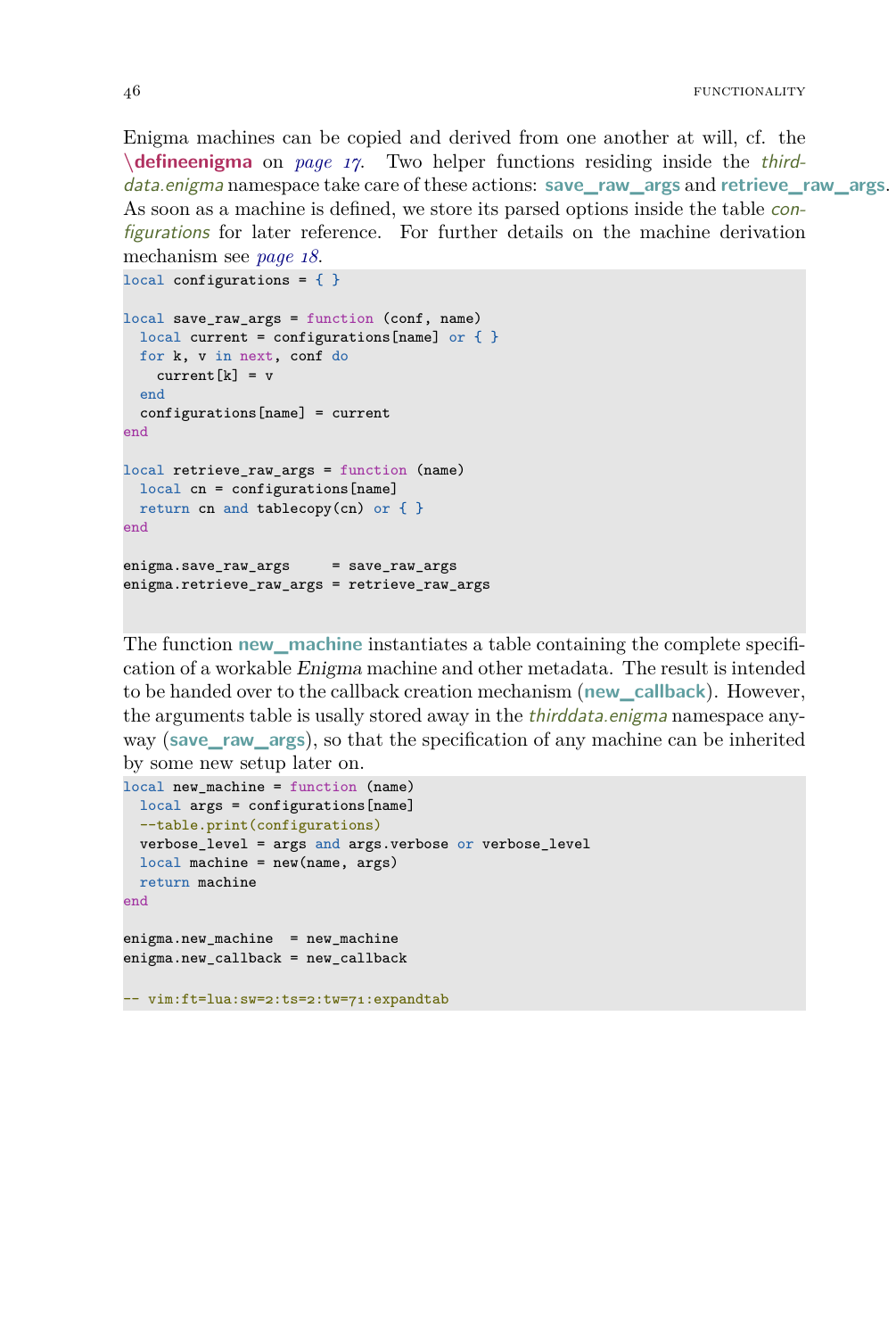#### SCRIPTING

mtx-t-enigma.lua

```
--
--------------------------------------------------------------------------------
-- FILE: mtx-t-enigma.lua
-- USAGE: mtxrun --script enigma --setup="s" --text="t"
-- DESCRIPTION: context script interface for the Enigma module
-- REQUIREMENTS: latest ConTeXt MkIV
-- AUTHOR: Philipp Gesang (Phg), <gesang@stud.uni-heidelberg.de>
-- CREATED: 2013-03-28 02:14:05+0100
--------------------------------------------------------------------------------
--
environment.loadluafile("enigma")
local iowrite = io.write
local helpinfo = [[
                    ===============================================================
   The Enigma module, command line interface.
   © 2012--2013 Philipp Gesang. License: 2-clause BSD.
   Home: <https://bitbucket.org/phg/enigma/>
===============================================================
USAGE:
   mtxrun --script enigma --setup="settings" --text="text"
         --verbose=int
   where the settings are to be specified as a comma-delimited
   conjunction of "key=value" statements, and "text" refers to
   the text to be encoded. Note that due to the involutory
   design of the enigma cipher, the text can be both plaintext
   and ciphertext.
  ===============================================================
]]
local application = logs.application {
   name = "mtx-t-enigma",banner = "The Enigma for ConTeXt, hg-rev 37+",
   helpinfo = helpinfo,
}
local ea = environment.argument
```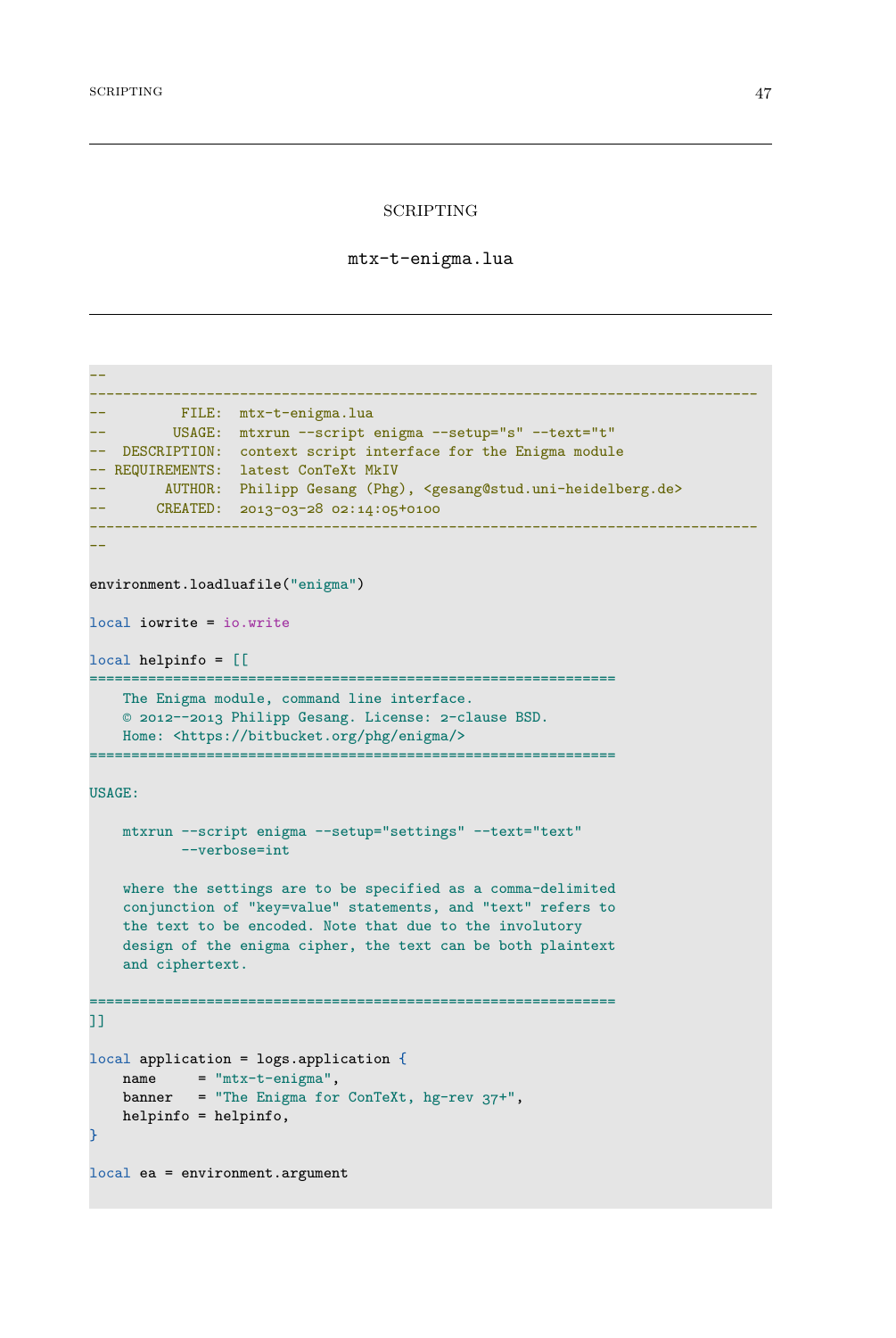```
local setup, text = ea"setup" or ea"s", ea"text" or ea"t"
local verbose = ea"verbose" or ea"v"
local out = function (str)
 iowrite(str)
end
local machine_id = "external"
if setup and text then
 local args = enigma.parse_args(setup)
 if not args then
   application.help()
   iowrite"\n\n[Error] Could not process enigma setup!\n\n"
 end
 enigma.save_raw_args(args, machine_id)
 --local machine = enigma.new_machine(enigma.parse_args(setup))
 local machine = enigma.new_machine(machine_id)
  --machine.name = machine_idlocal result = machine:encode string(text)if result then
   out(result)
 else
   application.help()
 end
else
   application.help()
end
```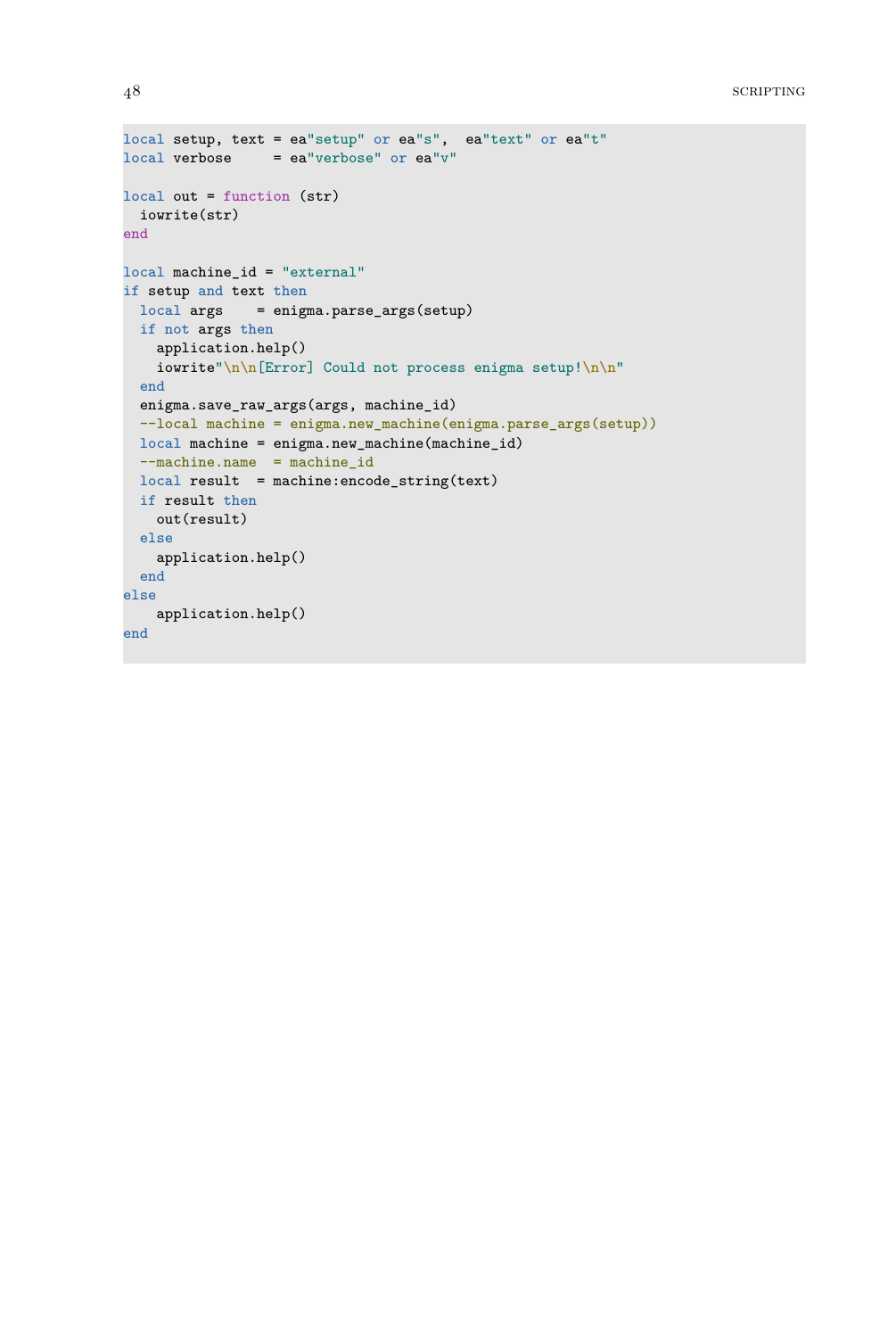#### REGISTER

<span id="page-50-0"></span>**a ask\_for\_day\_key** *[29](#page-30-0)*, *[41](#page-42-1)*

**b \beginencrypt** *[5](#page-6-1)* **\begin<enigmaid>** *[15](#page-16-0)*

### **c**

Chickenize *[12](#page-13-0)* callback *[9](#page-10-0)* configurations *[46](#page-47-1)*

#### **d**

day\_key *[6](#page-7-1)*–*[7](#page-8-1)*, *[28](#page-29-0)* **\defineenigma** *[5](#page-6-1)*, *[17](#page-18-2)*, *[46](#page-47-1)* direction *[31](#page-32-0)* **do\_do\_encode\_char** *[31](#page-32-0)* **do\_encode\_char** *[32](#page-33-0)* **do\_get\_rotor** *[36](#page-37-0)* **do\_rotate** *[29](#page-30-0)* **\do\_setup\_enigma** *[15](#page-16-0)*

#### **e**

Enigma *[5](#page-6-1)*–*[7](#page-8-1)*, *[12](#page-13-0)*, *[33](#page-34-0)* **emit** *[28](#page-29-0)* **enchode\_char** *[37](#page-38-0)* **encode\_char** *[31](#page-32-0)*–*[32](#page-33-0)* **encode\_general** *[37](#page-38-0)* **encode\_string** *[33](#page-34-0)* **\endencrypt** *[5](#page-6-1)* **\end<enigmaid>** *[15](#page-16-0)* enigma *[21](#page-22-1)* enigma.lua *[14](#page-15-1)* **\enigma\_inherit** *[18](#page-19-1)*

#### **f**

from *[36](#page-37-0)*

**g generate\_space** *[42](#page-43-0)* **get\_rotors** *[24](#page-25-0)*, *[36](#page-37-0)*

**h handle\_day\_key** *[38](#page-39-0)*

**i** io *[21](#page-22-1)*

#### **l**

*Lua [17](#page-18-2) LuaLATEX [9](#page-10-0)* lpeg *[21](#page-22-1)* luacode.sty *[14](#page-15-1)*

**m** math *[21](#page-22-1)*

#### **n**

**o**

**new** *[29](#page-30-0)* **\newluatexcatcodetable** *[14](#page-15-1)* **new\_callback** *[46](#page-47-1)* **new\_machine** *[46](#page-47-1)*

other\_chars *[6](#page-7-1)*–*[7](#page-8-1)*, *[32](#page-33-0)*, *[38](#page-39-0)*

**p** *PlainTEX [i](#page-2-0)*, *[4](#page-5-1)*–*[6](#page-7-1)*, *[14](#page-15-1)*–*[17](#page-18-2)* packagedata *[21](#page-22-1)* **parse\_args** *[40](#page-41-0)* pb\_char *[32](#page-33-0)* **polite\_key\_request** *[28](#page-29-0)* pp\_substitutions *[37](#page-38-0)*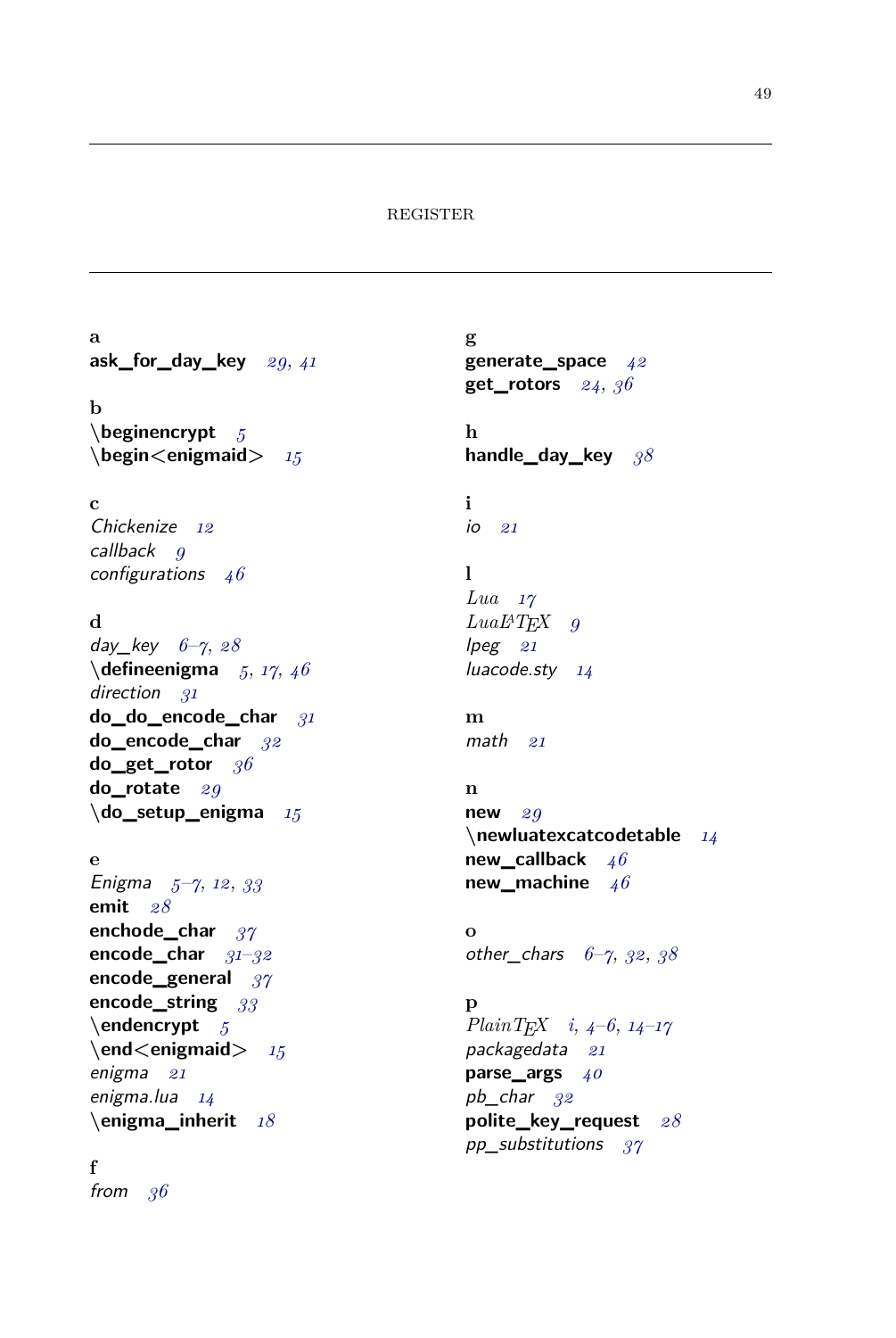#### 50

**r** raw\_rotor\_wiring *[36](#page-37-0)* **retrieve\_raw\_args** *[18](#page-19-1)*, *[46](#page-47-1)* **rotate** *[29](#page-30-0)* rotor\_setting *[6](#page-7-1)*–*[7](#page-8-1)*

#### **s**

**save\_raw\_args** *[46](#page-47-1)* **\setupenigma** *[5](#page-6-1)*–*[6](#page-7-1)*, *[15](#page-16-0)*, *[19](#page-20-0)* spacing *[6](#page-7-1)*–*[7](#page-8-1)* **\startencrypt** *[5](#page-6-1)* state *[31](#page-32-0)* stdout *[28](#page-29-0)* **\stopencrypt** *[5](#page-6-1)* string *[21](#page-22-1)*

**t** table *[21](#page-22-1)* thirddata *[21](#page-22-1)* thirddata.enigma *[46](#page-47-1)* to *[36](#page-37-0)*

**u** unicode *[21](#page-22-1)*

**v** verbose *[6](#page-7-1)*

**w** wiring *[36](#page-37-0)*